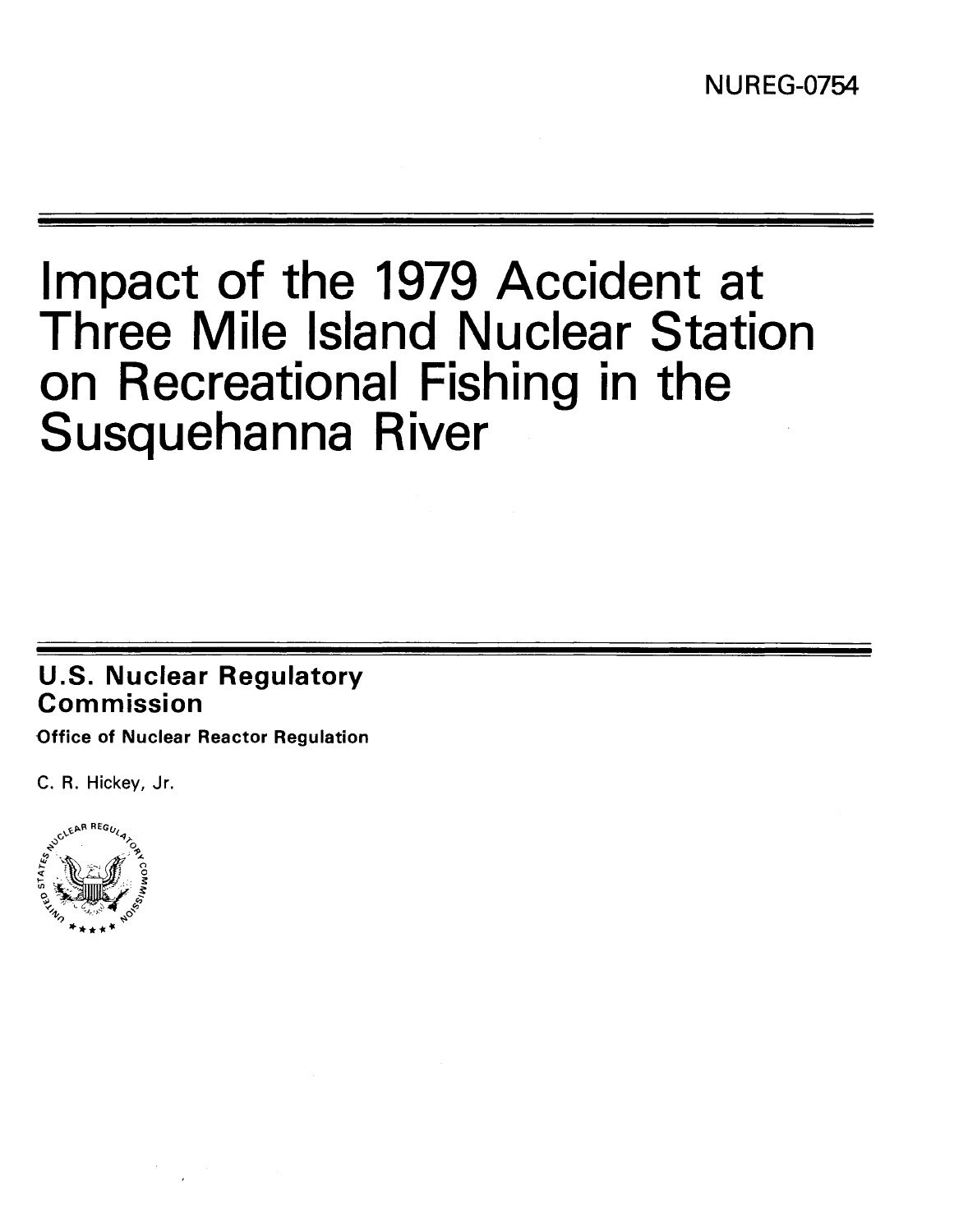Available from

 $\langle x_{\rm obs}\rangle$ 

GPO Sales Program Division of Technical Information and Document Control U.S. Nuclear Regulatory Commission Washington, D. C. 20555

Printed copy price: \$2.50

and

National Technical Information Service Springfield, Virginia 22161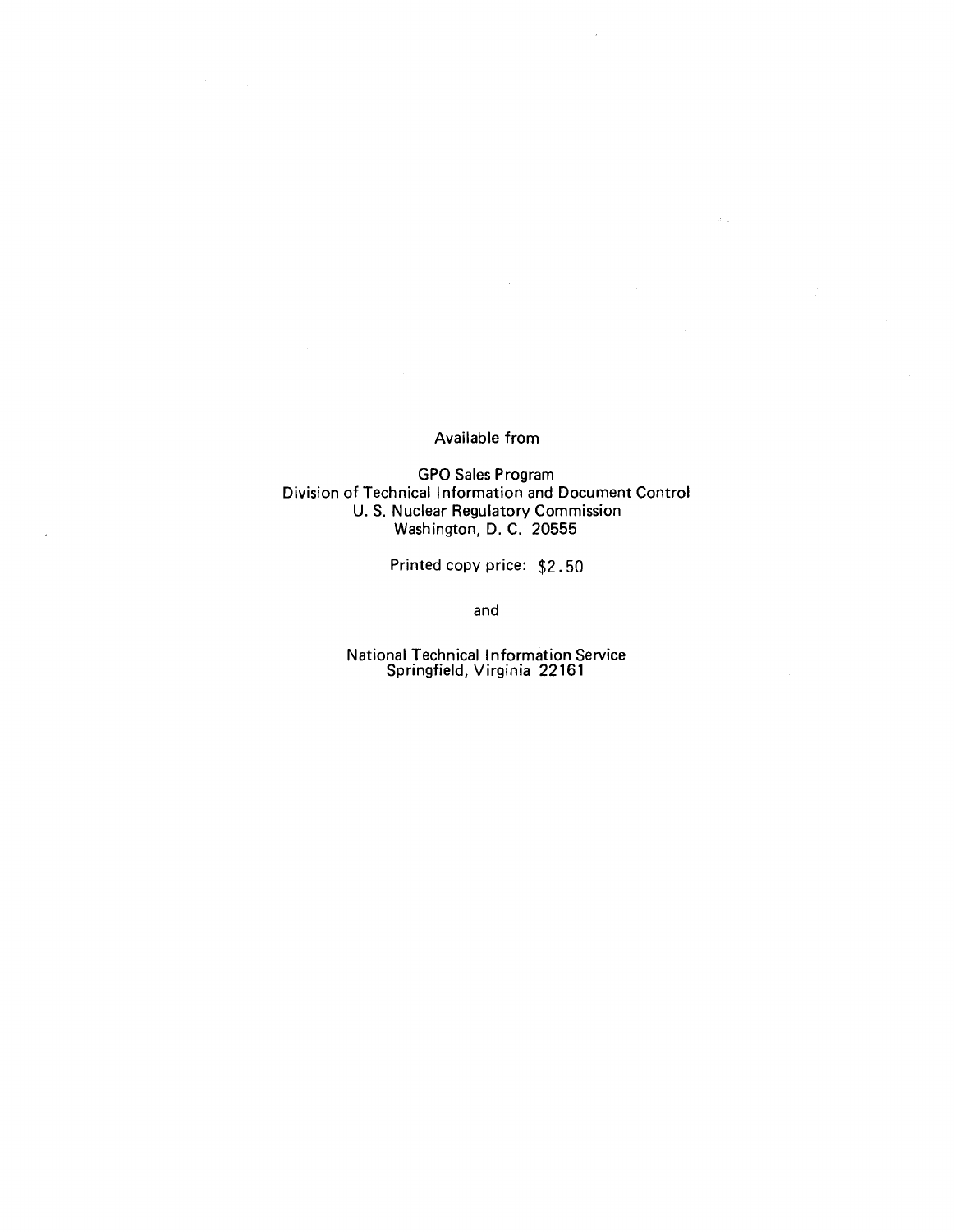## **Impact of the 1979 Accident at Three Mile Island Nuclear Station on Recreational Fishing in the Susquehanna River**

I

Manuscript Completed: January 1981 Date Published: March 1981

C. R. Hickey, Jr.

Division of Engineering Office of Nuclear Reactor Regulation U.S. Nuclear Regulatory Commission Washington, D.C. 20555

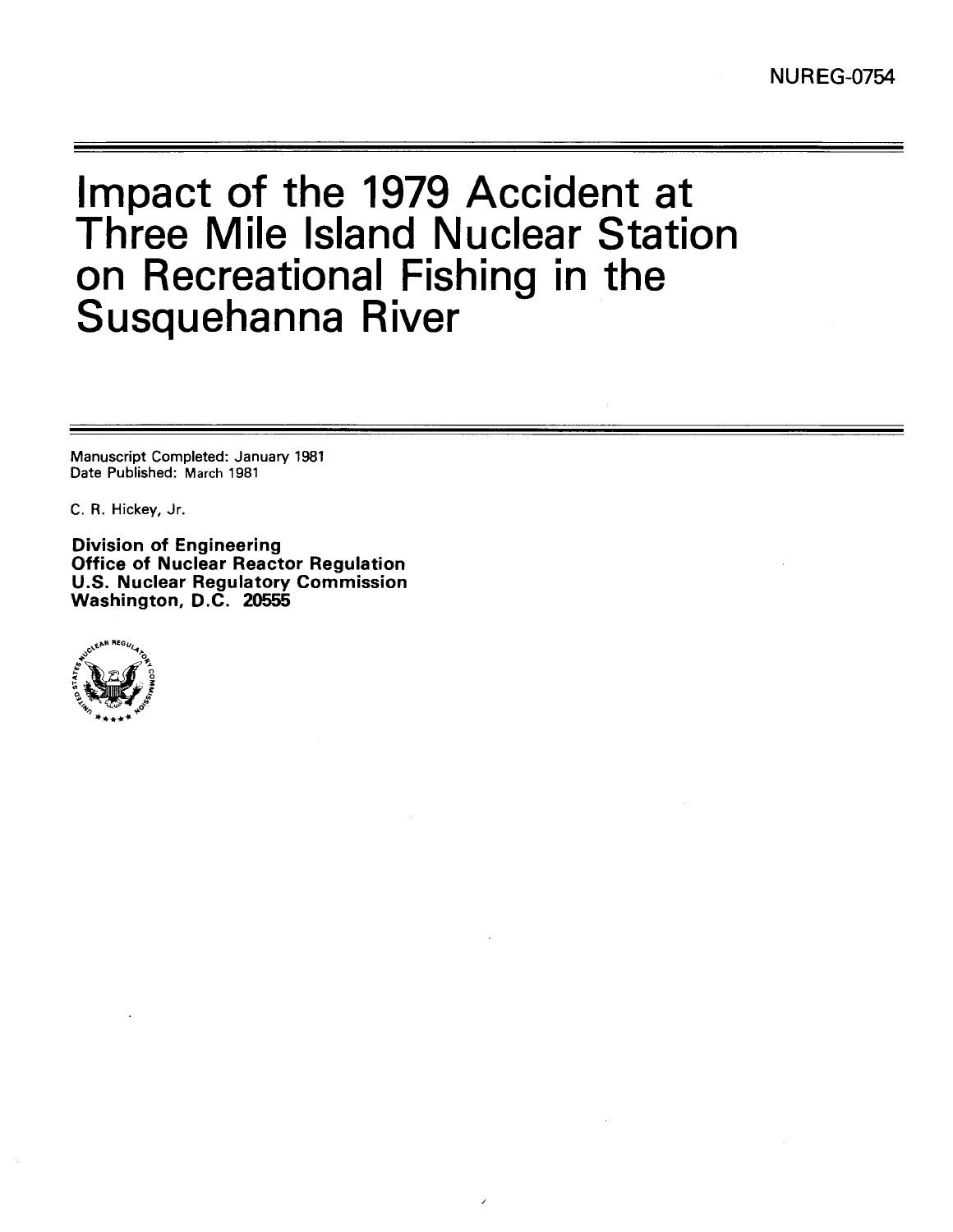$\mathcal{L}(\mathcal{A})$  and  $\mathcal{L}(\mathcal{A})$  $\label{eq:2.1} \frac{1}{\sqrt{2}}\int_{\mathbb{R}^3}\frac{1}{\sqrt{2}}\left(\frac{1}{\sqrt{2}}\right)^2\frac{1}{\sqrt{2}}\left(\frac{1}{\sqrt{2}}\right)^2\frac{1}{\sqrt{2}}\left(\frac{1}{\sqrt{2}}\right)^2\frac{1}{\sqrt{2}}\left(\frac{1}{\sqrt{2}}\right)^2.$  $\label{eq:2.1} \begin{split} \mathcal{L}_{\text{max}}(\mathbf{r}) = \mathcal{L}_{\text{max}}(\mathbf{r}) \,, \end{split}$  $\label{eq:2.1} \frac{1}{\sqrt{2}}\sum_{i=1}^n\frac{1}{\sqrt{2}}\sum_{i=1}^n\frac{1}{\sqrt{2}}\sum_{i=1}^n\frac{1}{\sqrt{2}}\sum_{i=1}^n\frac{1}{\sqrt{2}}\sum_{i=1}^n\frac{1}{\sqrt{2}}\sum_{i=1}^n\frac{1}{\sqrt{2}}\sum_{i=1}^n\frac{1}{\sqrt{2}}\sum_{i=1}^n\frac{1}{\sqrt{2}}\sum_{i=1}^n\frac{1}{\sqrt{2}}\sum_{i=1}^n\frac{1}{\sqrt{2}}\sum_{i=1}^n\frac$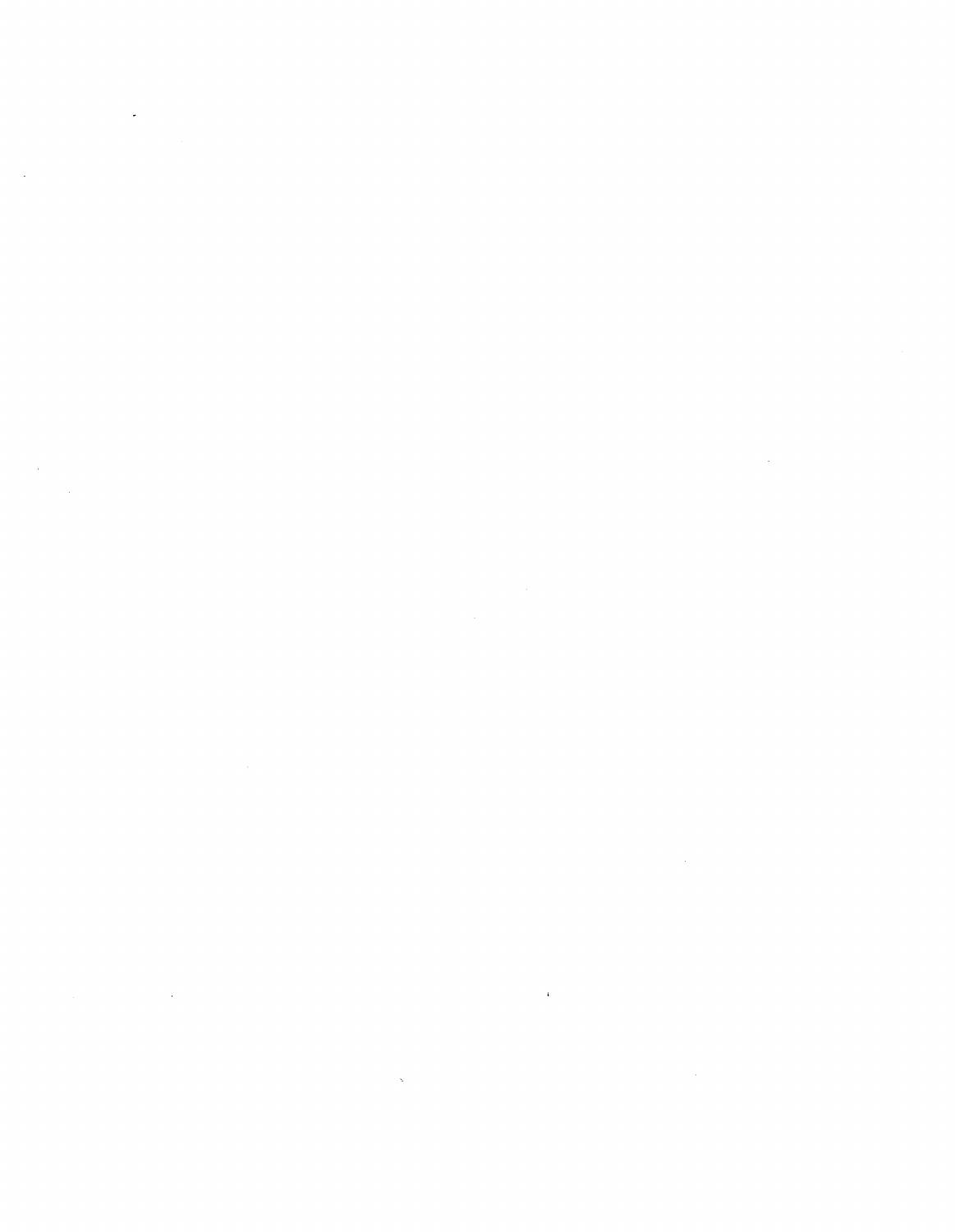#### **ABSTRACT**

Dynamics of the recreational fishery of the Susquehanna River near Three Mile Island Nuclear Station during the postaccident year of 1979 are compared with those of the 5-year preaccident period 1974-1978. Monthly and annual fishing efforts essentially were normal during 1979. Harvests and indices of harvest success were at record low levels for 5 months (and on an annual basis) after the accident. The monthly harvest indices gradually improved with time until normal levels were attained during the sixth postaccident month (September). The depressed harvests did not result from water quality, ecological, or radiological causes attributable to the accident. Changes in angler harvest behavior and low retention rates for all the major fishery species were the major contributors to the poor harvest of 1979. Those changes were attributed to the anglers' awareness of the accident and to their concern with or perception of reduced environmental quality (of the river) and fish quality after The gradual recovery of the monthly harvest indices to normal levels followed the same general trend as the perception of threat and concern with emissions felt by the people living near Three Mile Island. Although the 1979 annual harvest was poor and most of the fishing year was disrupted (in terms of monthly harvests), recovery during the same year along with normal levels of fishing effort suggest that the accident-related effects on the fishery were temporary.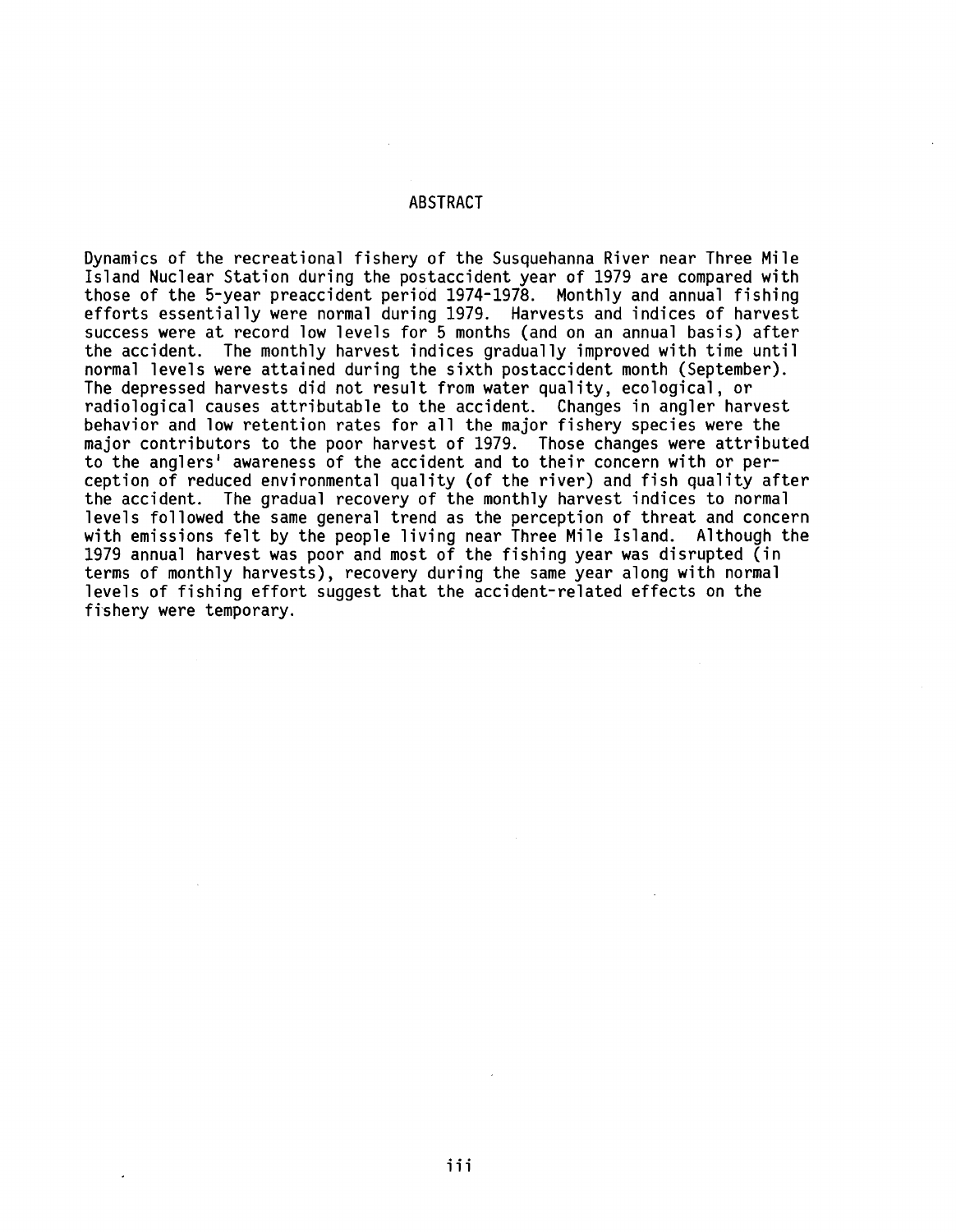$\label{eq:2.1} \frac{1}{\sqrt{2}}\int_{\mathbb{R}^3}\frac{1}{\sqrt{2}}\left(\frac{1}{\sqrt{2}}\right)^2\frac{1}{\sqrt{2}}\left(\frac{1}{\sqrt{2}}\right)^2\frac{1}{\sqrt{2}}\left(\frac{1}{\sqrt{2}}\right)^2\frac{1}{\sqrt{2}}\left(\frac{1}{\sqrt{2}}\right)^2.$ 

 $\label{eq:2.1} \begin{split} \mathcal{L}_{\text{max}}(\mathbf{X},\mathbf{X}) &= \mathcal{L}_{\text{max}}(\mathbf{X},\mathbf{X}) \mathcal{L}_{\text{max}}(\mathbf{X},\mathbf{X}) \\ &= \mathcal{L}_{\text{max}}(\mathbf{X},\mathbf{X}) \mathcal{L}_{\text{max}}(\mathbf{X},\mathbf{X}) \mathcal{L}_{\text{max}}(\mathbf{X},\mathbf{X}) \mathcal{L}_{\text{max}}(\mathbf{X},\mathbf{X}) \end{split}$ 

 $\sim 10^{-10}$  $\label{eq:2.1} \mathcal{L}(\mathcal{L}^{\text{max}}_{\text{max}}(\mathcal{L}^{\text{max}}_{\text{max}}))$ 

 $\sim 30\%$ 

 $\label{eq:2.1} \frac{1}{\sqrt{2}}\int_{\mathbb{R}^3}\frac{1}{\sqrt{2}}\left(\frac{1}{\sqrt{2}}\right)^2\frac{1}{\sqrt{2}}\left(\frac{1}{\sqrt{2}}\right)^2\frac{1}{\sqrt{2}}\left(\frac{1}{\sqrt{2}}\right)^2\frac{1}{\sqrt{2}}\left(\frac{1}{\sqrt{2}}\right)^2.$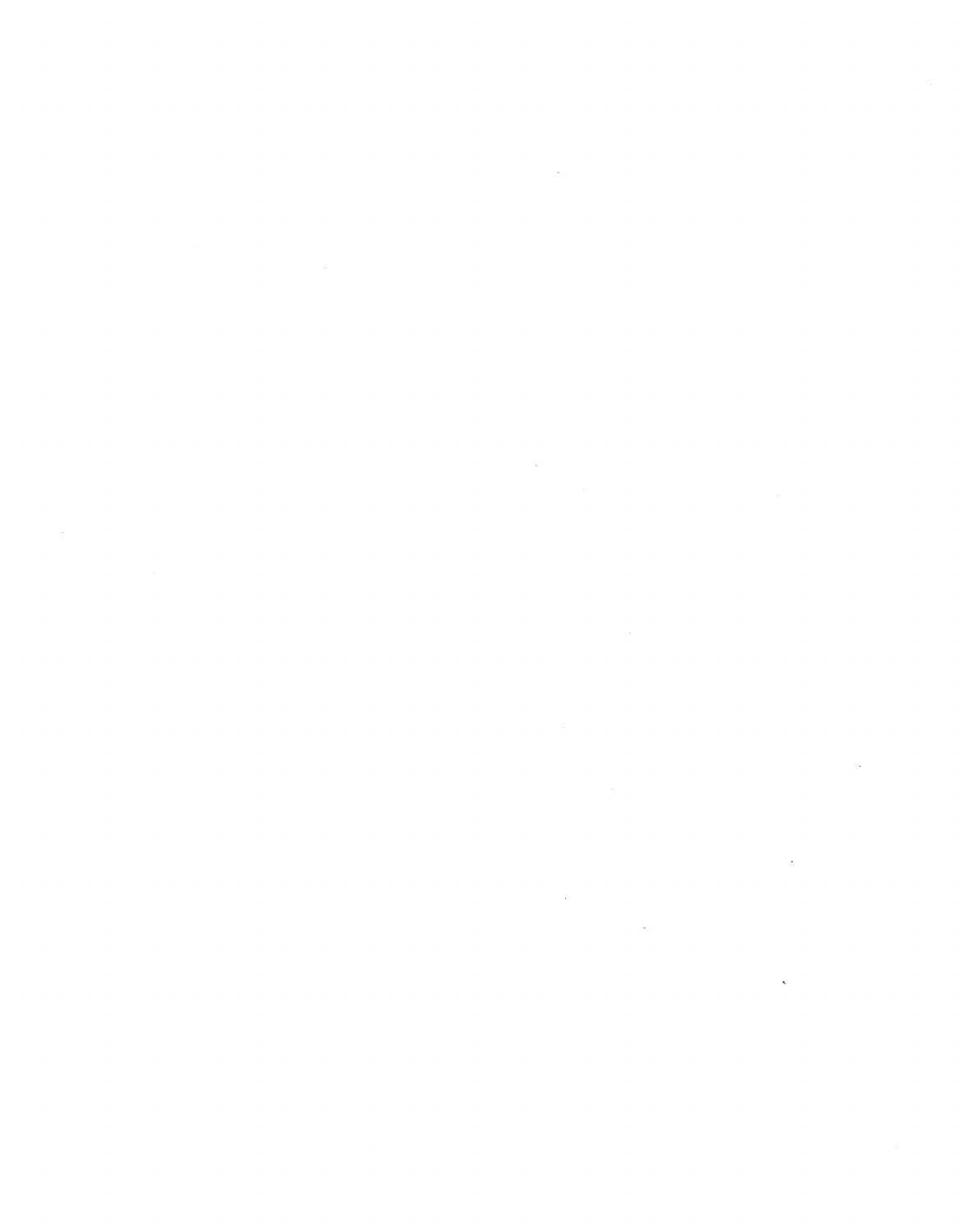### CONTENTS

|                                                                                                                                                                  | Page                                                       |
|------------------------------------------------------------------------------------------------------------------------------------------------------------------|------------------------------------------------------------|
| INTRODUCTION.<br>DESCRIPTION OF THE PREACCIDENT FISHERY.                                                                                                         | iii<br>ix<br>хi<br>$\mathbf 1$<br>1<br>$\overline{3}$<br>6 |
| Monthly and Seasonal Fishing Effort.<br>Monthly and Seasonal Indices of Catch.<br>Monthly and Seasonal Indices of Harvest.<br>Annual Effort, Catch, and Harvest. | 6<br>8<br>9<br>$\overline{9}$<br>12<br>14<br>19            |
| DESCRIPTION OF THE POSTACCIDENT FISHERY                                                                                                                          | 20                                                         |
| Monthly, Seasonal, and Annual Fishing Effort<br>Monthly and Seasonal Indices of Catch and Harvest.                                                               | 20<br>20<br>21<br>22<br>23                                 |
| EFFECTS OF THE ACCIDENT ON THE FISHERY.<br>REFERENCES.<br>$\mathcal{A}$ . The contribution of the contribution of the contribution of the contribution of        | 24<br>27                                                   |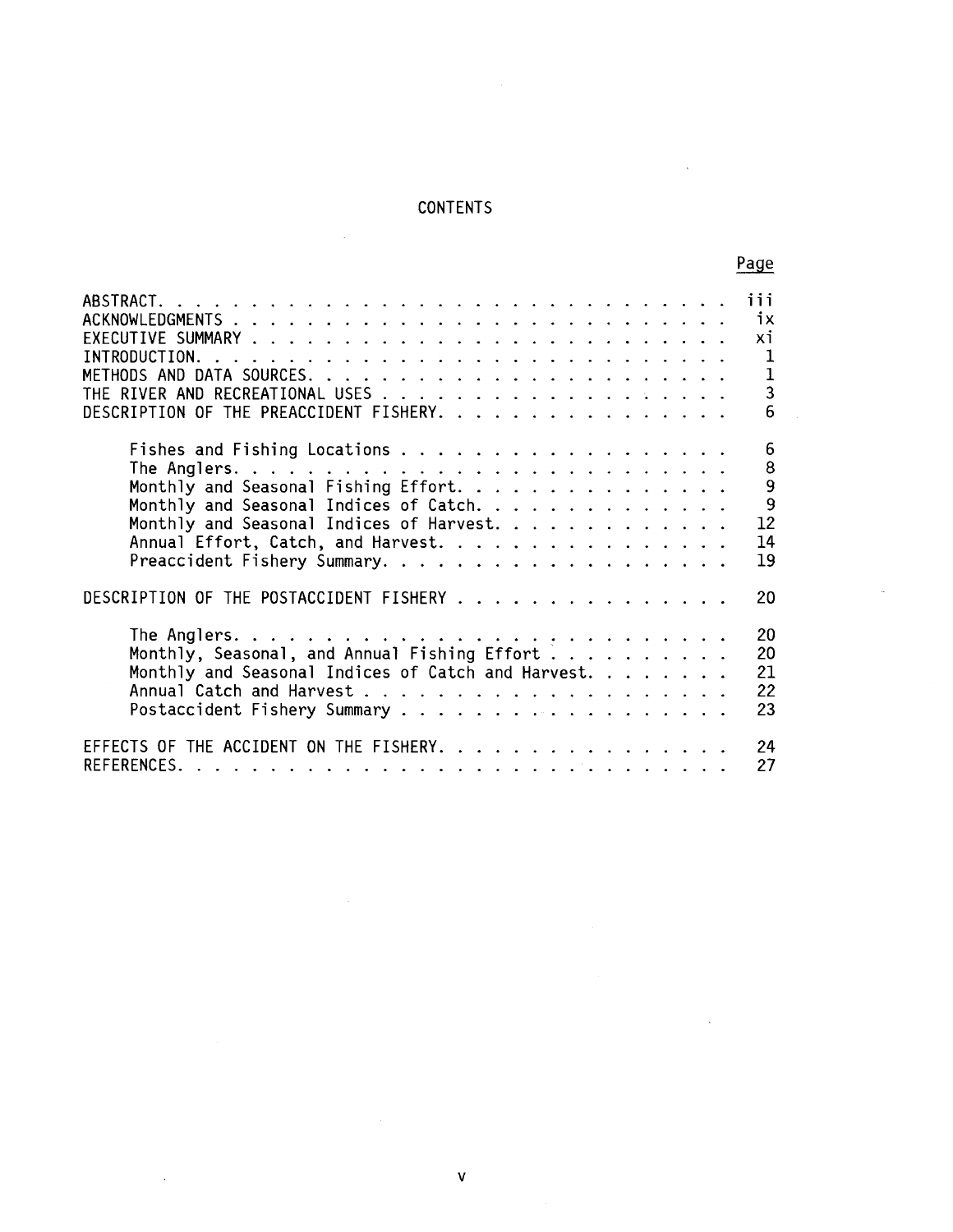#### LIST OF FIGURES

 $\ddot{\phantom{a}}$ 

| 1              | York Haven Pond of Susquehanna River and locations of<br>Three Mile Island, dams that form the pond, and facilities<br>that contribute to use of water resources of the pond.                                                                                                                                            | $\mathbf{2}$    |
|----------------|--------------------------------------------------------------------------------------------------------------------------------------------------------------------------------------------------------------------------------------------------------------------------------------------------------------------------|-----------------|
| $\overline{c}$ | Goldsboro Marina (capacity 100-110 boats) on the west<br>bank of York Haven Pond due west of Three Mile Island<br>Nuclear Station. In the center of the picture are the<br>Unit 2 containment building and two natural-draft<br>cooling towers approximately $1$ mile away.                                              | 4               |
| 3              | A public access for small boats located off highway 441<br>on the east bank of York Haven Pond opposite Three Mile<br>Island Nuclear Station.                                                                                                                                                                            | 5               |
| 4              | Number of anglers interviewed on York Haven Pond during<br>the months of April through November 1979 and 1974-1978,<br>showing the mean and range for each preaccident month $\ldots$ .<br>$10\,$                                                                                                                        |                 |
| 5              | Number of hours fished by anglers interviewed on York<br>Haven Pond during the months of April through November<br>1979 and 1974-1978, showing the mean and range for each<br>preaccident month                                                                                                                          | $10\,$          |
| 6              | Number of anglers interviewed on York Haven Pond<br>expressed as a percentage of the total anglers at all<br>four creel survey areas near Three Mile Island during<br>the months of April through November 1979 and 1974-1978,<br>showing the mean and range for each preaccident month                                  | 10 <sup>°</sup> |
| $\overline{7}$ | Number of hours fished by anglers interviewed on York<br>Haven Pond expressed as a percentage of the total hours<br>fished at all four creel survey areas near Three Mile<br>Island during the months of April through November 1979<br>and 1974-1978, showing the mean and range for each<br>preaccident month $\ldots$ | 10              |
| 8              | Mean number of hours fished per angler (or per fishing<br>trip) on York Haven Pond during the months of April<br>through November 1979 and 1974-1978, showing the mean and<br>range for each preaccident month.                                                                                                          | 11              |
| 9              | Mean number of fish caught per angler hour of fishing<br>effort on York Haven Pond during the months of April<br>through November 1979 and 1974-1978, showing the mean<br>and range for each preaccident month. $\ldots$                                                                                                 | 11              |

Page

 $\ddot{\phantom{0}}$ 

 $\sim 10$ 

 $\bar{z}$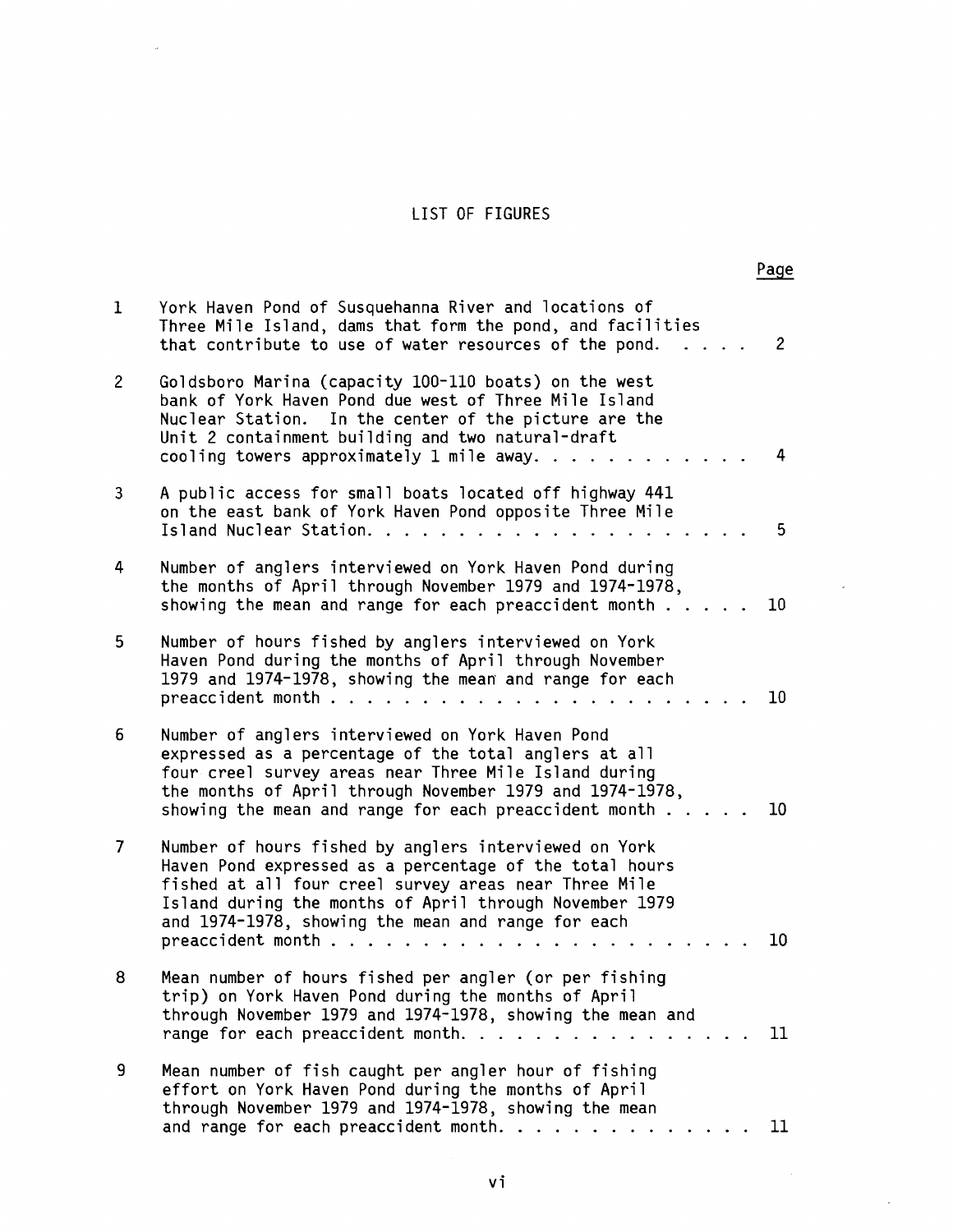## Page

| 10              | Mean number of fish caught per angler (or per fishing<br>trip) on York Haven Pond during the months of April<br>through November 1979 and 1974-1978, showing the mean<br>and range for each preaccident month                                                                                 | 11              |
|-----------------|-----------------------------------------------------------------------------------------------------------------------------------------------------------------------------------------------------------------------------------------------------------------------------------------------|-----------------|
| 11              | Catches and harvests of York Haven Pond expressed as a<br>percentage of the totals (in numbers of fish) for all<br>four creel survey areas near Three Mile Island during<br>the months of April through November 1979 and 1974-1978,<br>showing the mean and range for each preaccident month | 12 <sup>2</sup> |
| 12              | Mean number of fish harvested per angler hour of<br>fishing effort on York Haven Pond during the months of<br>April through November 1979 and 1974-1978, showing the<br>mean and range for each preaccident month $\ldots$                                                                    | 13              |
| 13 <sup>2</sup> | Mean number of fish harvested per angler (or per<br>fishing trip) on York Haven Pond during the months of<br>April through November 1979 and 1974-1978, showing<br>the mean and range for each preaccident month $\ldots$ .                                                                   | 13              |
| 14              | Mean retention rate (percent by number of the fish<br>caught that were kept) for York Haven Pond during the<br>months of April through November 1979 and 1974-1978,<br>showing the mean and range for each preaccident month.                                                                 | 13              |
| 15 <sup>°</sup> | Comparison of the annual indices of catch and harvest<br>with annual levels of fishing effort (in terms of number<br>of anglers) for York Haven Pond during the preaccident<br>period of 1974-1978, with the data points for the<br>postaccident year of 1979 indicated separately            | 15              |
| 16              | Comparison of annual indices of catch and harvest with<br>annual levels of fishing effort (in terms of number of<br>hours fished) for York Haven Pond during the preaccident<br>period of 1974-1978, with data points for the postaccident<br>year of 1979 indicated separately $\dots$       | 16              |

 $\mathcal{L}^{\text{max}}_{\text{max}}$ 

 $\mathcal{L}^{\text{max}}_{\text{max}}$  and  $\mathcal{L}^{\text{max}}_{\text{max}}$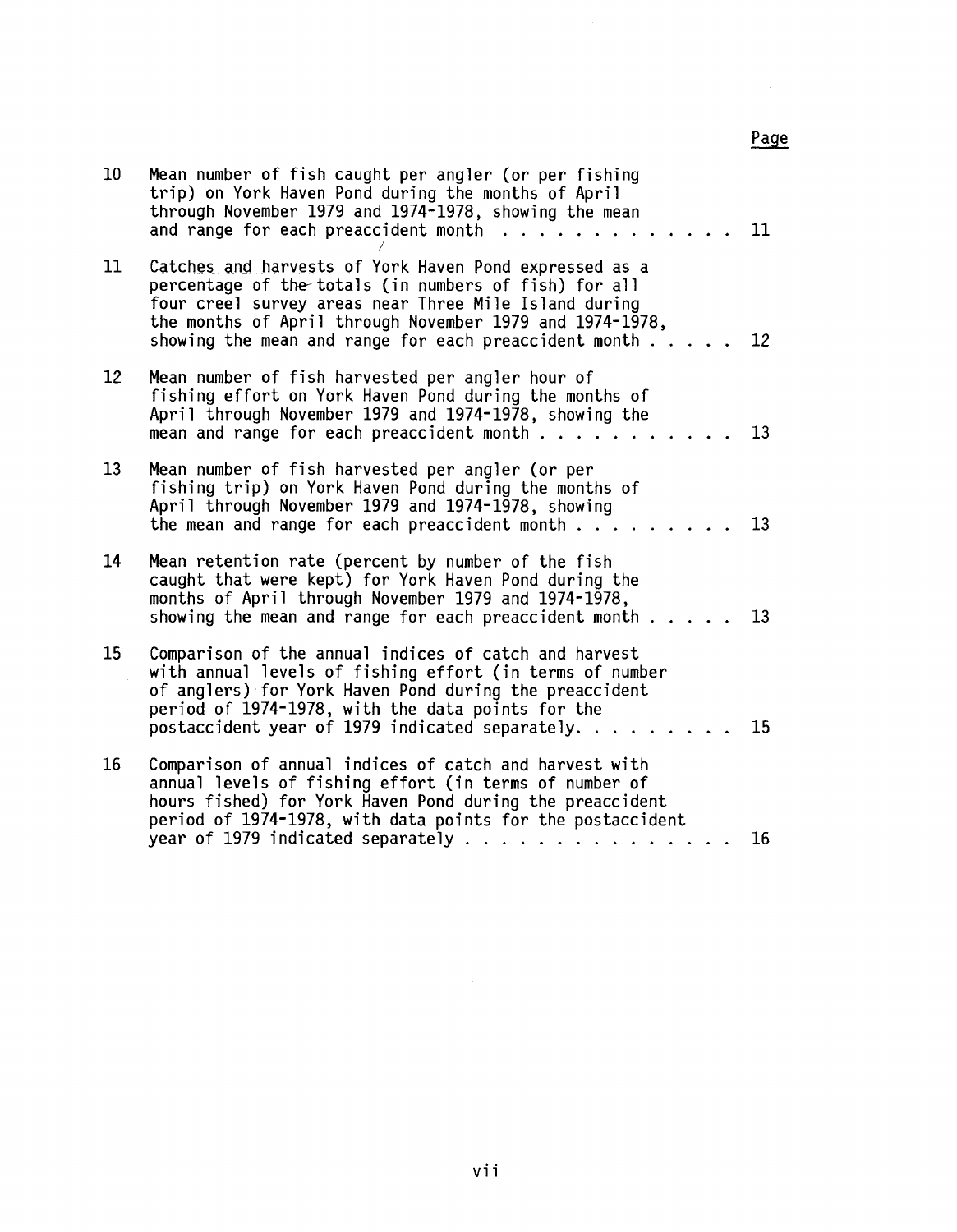#### LIST OF TABLES

| $\mathbf{1}$   | Estimates of total annual fishing effort and indices of<br>catch and harvest for all creel survey areas in the<br>Three Mile Island vicinity during $1974 - 1979$                                                                                                                                                                                                      |
|----------------|------------------------------------------------------------------------------------------------------------------------------------------------------------------------------------------------------------------------------------------------------------------------------------------------------------------------------------------------------------------------|
| 2 <sup>1</sup> | Estimates of total annual fishing effort and indices<br>of catch and harvest for York Haven Pond during                                                                                                                                                                                                                                                                |
| 3              | Results of correlation analyses performed between the<br>estimates of annual fishing effort (total hours fished<br>and total number of anglers) and several annual indices<br>of catch and harvest for York Haven Pond during the<br>preaccident years (1974-1978) and all years combined<br>$\sqrt{17}$                                                               |
| 4              | Results of correlation analyses performed between the<br>estimates of annual fishing effort (total hours fished<br>and total number of anglers) and several annual indices<br>of catch and harvest for York Haven Pond during the<br>preaccident years (1974-1978) exclusive of 1976, and<br>during all years combined (1974-1979) exclusive of 1976 $\ldots$ .<br>-18 |

Page

 $\mathbb{Z}$ 

 $\hat{\mathcal{A}}$ 

 $\overline{\phantom{a}}$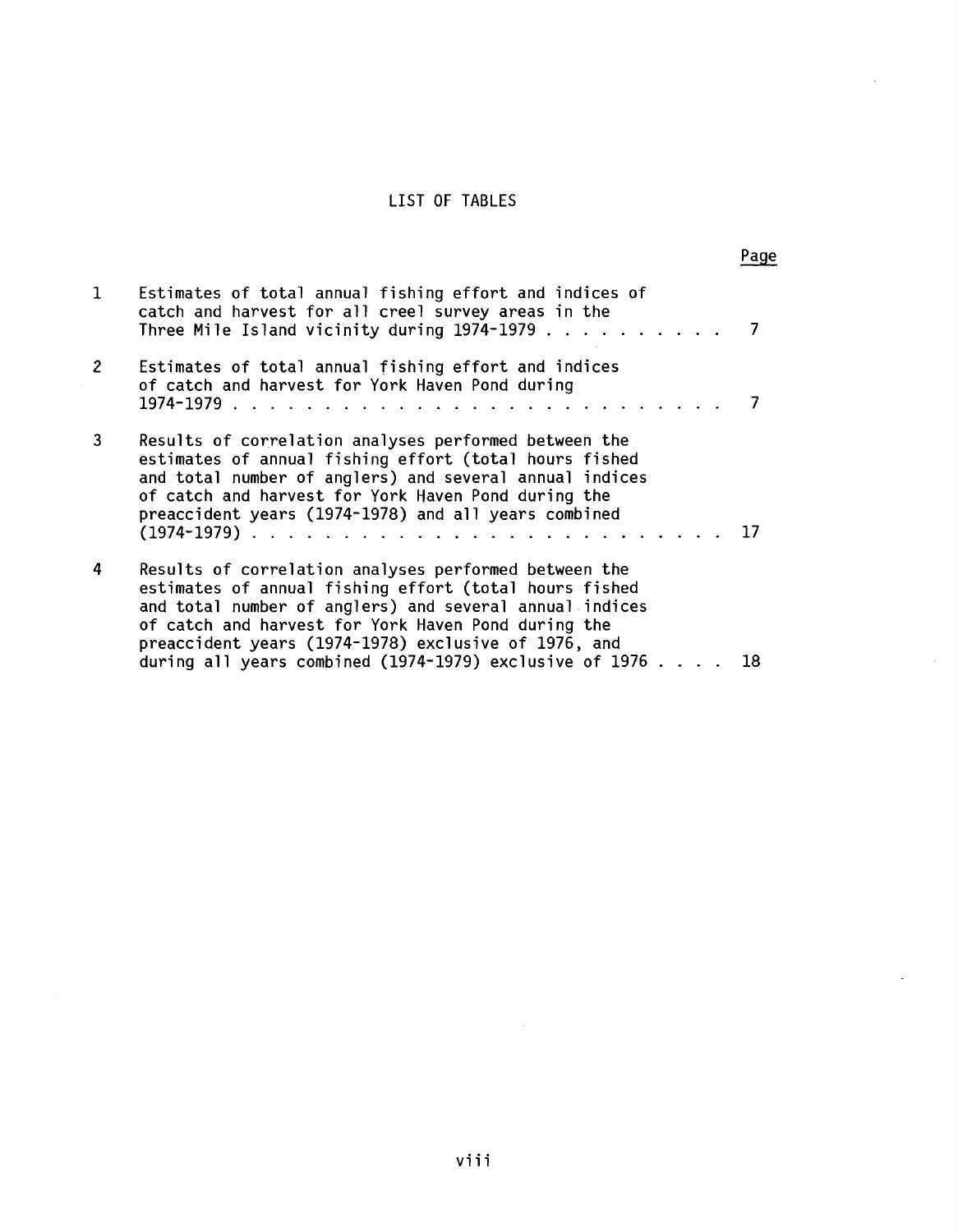#### ACKNOWLEDGMENTS

Appreciation for review and comment on this manuscript is acknowledged: Ronald L. Ballard, Charles W. Billups, Thomas D. Cain, and Robert B. Samworth. The Technical Information and Document Control Division provided editorial, graphics, photography, and production services that led to the printed version.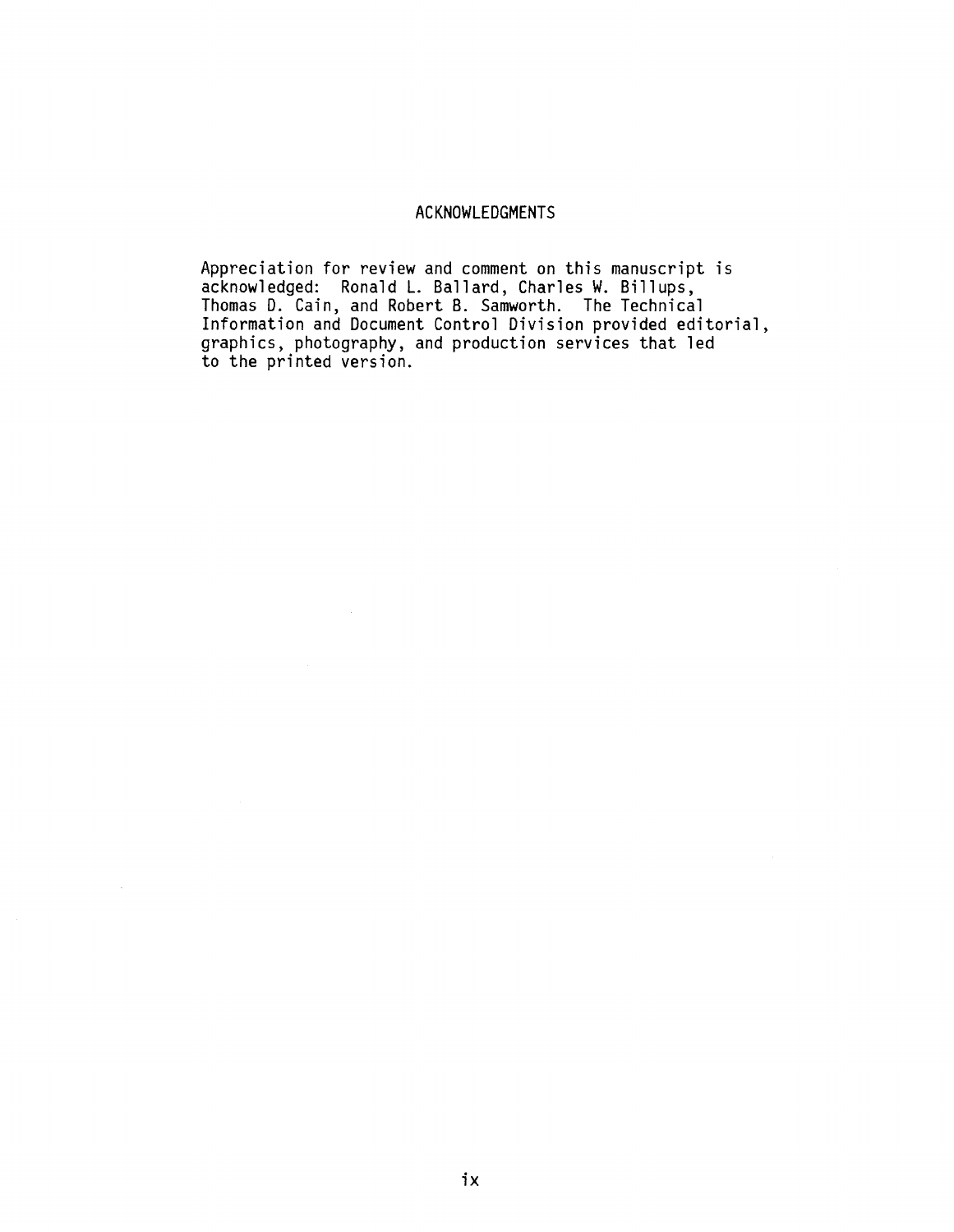$\label{eq:2.1} \frac{1}{\sqrt{2}}\int_{\mathbb{R}^3}\frac{1}{\sqrt{2}}\left(\frac{1}{\sqrt{2}}\right)^2\frac{1}{\sqrt{2}}\left(\frac{1}{\sqrt{2}}\right)^2\frac{1}{\sqrt{2}}\left(\frac{1}{\sqrt{2}}\right)^2\frac{1}{\sqrt{2}}\left(\frac{1}{\sqrt{2}}\right)^2.$ 

 $\label{eq:2.1} \frac{1}{\sqrt{2\pi}}\int_{0}^{\infty} \frac{d\mu}{\sqrt{2\pi}}\left(\frac{d\mu}{\mu}\right)^2\frac{d\mu}{\mu}\left(\frac{d\mu}{\mu}\right)^2\frac{d\mu}{\mu}\left(\frac{d\mu}{\mu}\right)^2.$ 

 $\label{eq:2.1} \frac{1}{\sqrt{2}}\int_{0}^{\infty}\frac{1}{\sqrt{2\pi}}\left(\frac{1}{\sqrt{2\pi}}\right)^{2\alpha} \frac{1}{\sqrt{2\pi}}\int_{0}^{\infty}\frac{1}{\sqrt{2\pi}}\frac{1}{\sqrt{2\pi}}\frac{1}{\sqrt{2\pi}}\frac{1}{\sqrt{2\pi}}\frac{1}{\sqrt{2\pi}}\frac{1}{\sqrt{2\pi}}\frac{1}{\sqrt{2\pi}}\frac{1}{\sqrt{2\pi}}\frac{1}{\sqrt{2\pi}}\frac{1}{\sqrt{2\pi}}\frac{1}{\sqrt{2\pi}}\frac{1}{$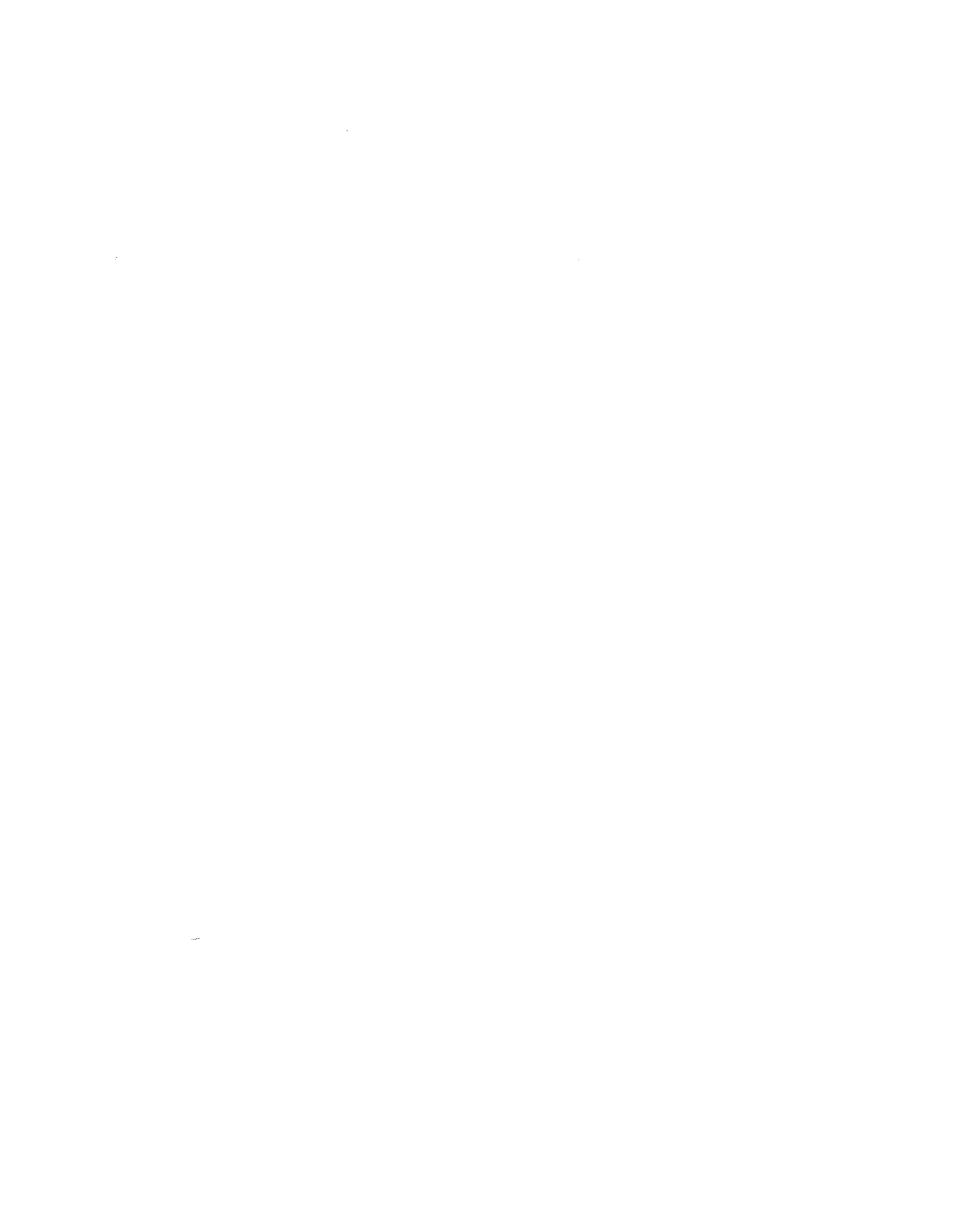#### IMPACT OF THE 1979 ACCIDENT AT THREE MILE ISLAND NUCLEAR STATION ON RECREATIONAL FISHING IN THE SUSQUEHANNA RIVER

#### EXECUTIVE SUMMARY

Roving creel surveys of the recreational fishery of the Susquehanna River in the vicinity of Three Mile Island (TMI) have been conducted on a continuous basis since in 1974. Thus, data are available for five preaccident years (1974-1978) and for the postaccident year of 1979. This paper, a followup to the initial assessment contained in NUREG-0596, assesses how the TMI event affected the fishery during the postaccident year and compares 1979 data with similar data of the five preaccident years.

#### The Preaccident Fishery

The recreational fishery of York Haven Pond of the Susquehanna River is a predominantly local weekend fishery. Most of the anglers consume all (or at least some) of their harvest. Most of the anglers reside within the counties bordering on or nearby the river in the vicinity of Three Mile Island.

Most fishing is done from boats for smallmouth bass, rock bass, channel catfish, and sunfishes (redbreast, pumpkinseed, bluegill). The "fishing year" on the pond extends from April through November; at other times fishing depends heavily on weather and river-flow conditions. Fishing effort, greatest during summer and early fall (June-September), peaks during June after smallmouth bass season opens. During summer, the pond is the most heavily used of the several fishing areas on the river in the TMI vicinity.

On an annual basis, estimates of catch indices and harvest indices of fishing success were correlated significantly with levels of fishing effort. Although higher total catches and harvests occurred during years of higher effort and lower catches and harvests were reported during years of lower effort, higher indices of fishing success (catch and harvest per hour of fishing effort, harvest per fishing trip, and the retention rate) occurred during years of low fishing effort, and low indices occurred during years of high effort. Of the five preaccident years, 1976 appears to have been the most unusual fishing year. The catch during 1976 was overwhelmingly dominated by one species, smallmouth bass, for which the retention rate was extremely low. As a result, 1976 was a naturally poor fishing year in terms of total harvest and the indices of harvest success.

#### The Postaccident Fishery

Fishing effort on York Haven Pond essentially was normal during 1979. At other nearby fishing areas on the river, fishing effort increased and was at a 5-year-high annual level at one location downstream of TMI.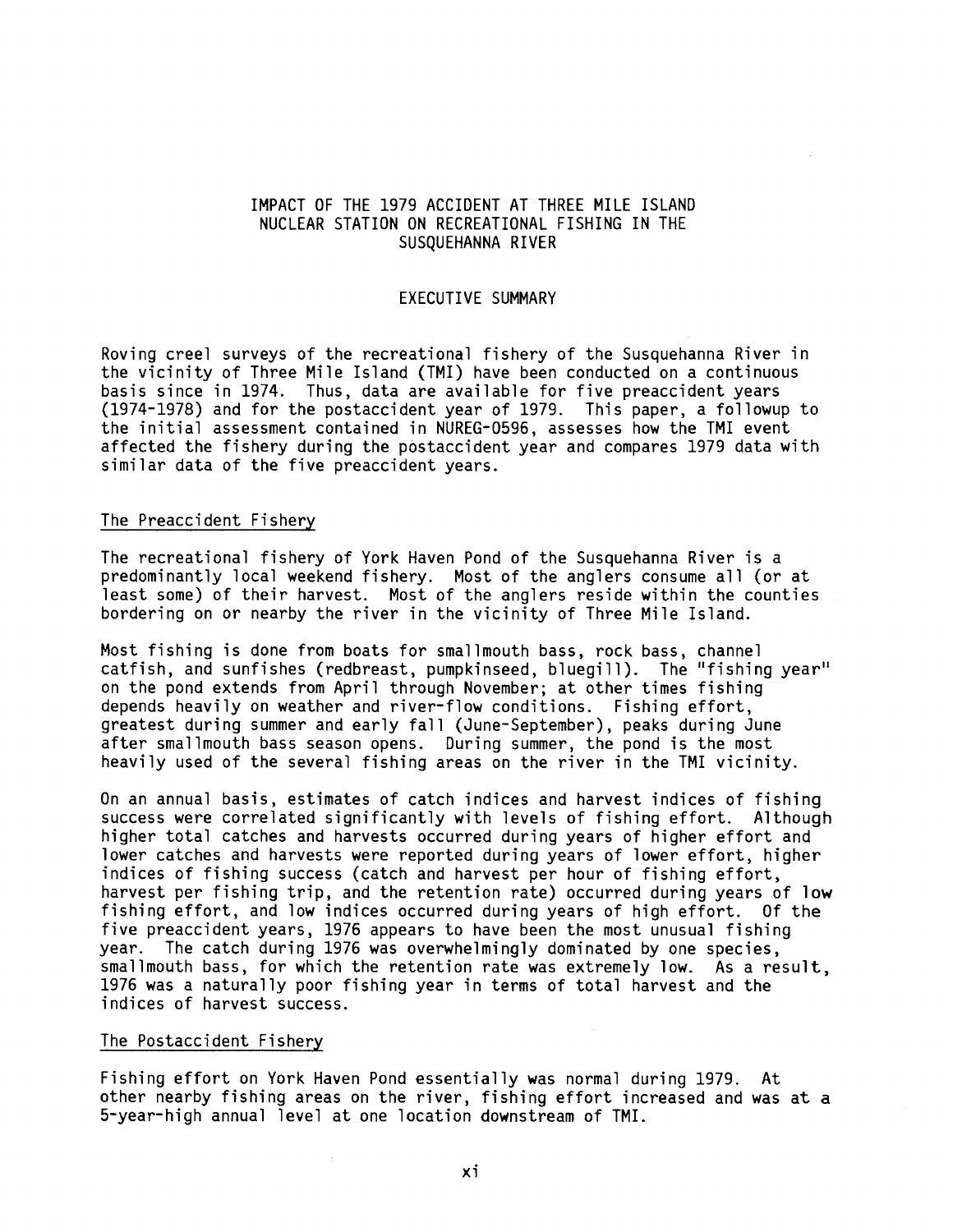With respect to catches and harvests on the pond, 1979 appears to have been an abnormal fishing year, similar to the naturally anomalous year of 1976 in its deviation from the preaccident norm. However, 1979 produced harvests and indices of harvest success at record low levels below those of 1976. For several months after the accident, the indices of harvest success were at record low levels. Nearly full recovery occurred by July, but normal values for all indices were not reached until September, 6 months after the accident. No other year had such across-the-board low retention rates for all the major fishery species of the pond. The harvest reductions might have been influenced in part by low abundance of some fish species, but the overall poor retention rates and patterns of record low monthly harvest indices that gradually improved with time following the accident cannot be explained by biological or population abundance alone.

#### Effects of the Accident on the Fishery

The required quality of thermal and chemical effluents was not affected by the accident. The effluents were maintained within the limitations imposed by the National Pollutant Discharge Elimination System (NPDES) authority (Commonwealth of Pennsylvania) and were within the bounds of those assessed during National Environmental Policy Act (NEPA) reviews prior to TMI Unit 2 operation. Similarly, liquid radiological releases to the Susquehanna River remained within the limitations imposed by U.S. Nuclear Regulatory Commission (NRC) technical specifications. Measurements of radioactivity in river fishes and other biota for several months following the accident showed no incremental or discernible levels that could be attributed to discharges from TMI. Dose-to-man estimates from eating river fishes that were caught after the accident were well below NRC limitations for protection of the public. Postaccident studies and assessments have confirmed the absence of ecological or population impacts to river fishes and biota attributable to the accident. Therefore, the abnormal fish-<br>ing year of 1979 was not the result of of any changes in water quality, ecological balance, or level of radioactivity that could be attributed to the accident.

During 1979, about 65% of the anglers reported that they ate their harvest (or at least some of it) and 35% did not eat it (they released what they caught or gave it away). Overall during 1979 (in all creel survey areas, including the pond), 5.8% of the anglers who responded to questions reported that before the accident they ate their harvest (or some of it), but refrained after the accident. Of the anglers who released or gave away all of their catches and harvests, about 18% stated that before the accident they ate all or some of their harvests. A Pennsylvania Fish Commission waterway patrolman noted a greater than normal proportion of the fishes caught (unquantified) were returned to the pond after the accident. Such changes in angler behavior and low harvest retention were the major contributors to the record low harvest success and abnormal fishing year of 1979.

The postaccident depression in monthly fishing harvest indices and a nearly full recovery by July followed the same general trend as the perception of threat and concern with emissions felt by the general public living near TMI. Public concern was greatest during the accident, but by late July had decreased relative to levels during the accident. Ninety percent of the persons responding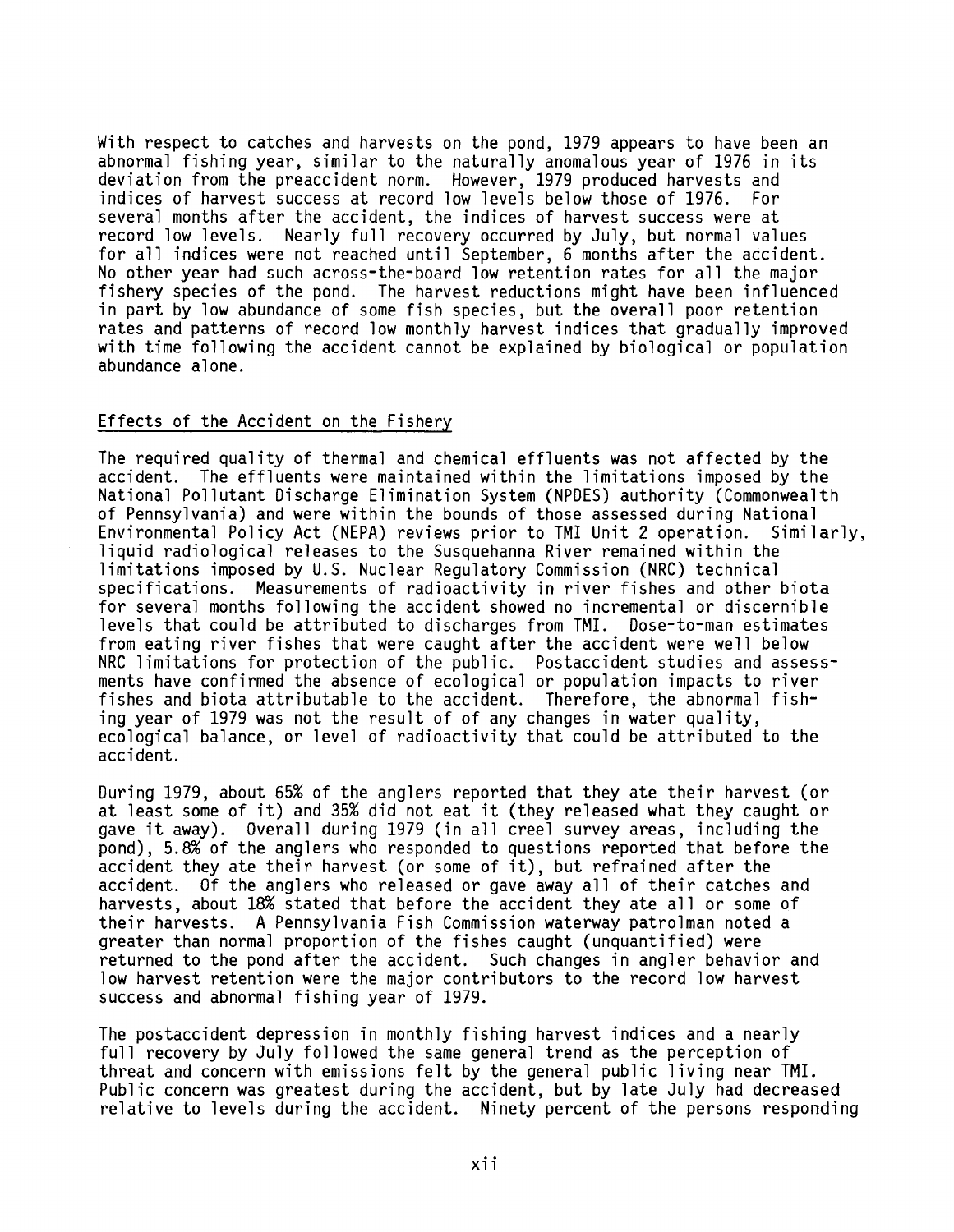to the survey said that their activities during July were unchanged by the accident or were back to normal. Recovery of the fishery harvests appears to have been related to decreasing concern and perception of threat with time following the accident. Since the anglers who use the river near TMI predominantly are local residents, it is understandable that the postaccident harvest patterns followed the same general trend as local perception of threat from the accident.

The essential components of a recreational fishery are threefold: the fish, their environment or habitat, and the anglers who depend on the fish populations. Therefore, a fishery depends on all three components and should one component be altered, the quality of the fishery also can be altered. The quality of the postaccident fishery of York Haven Pond was altered, not through accident-related alteration of the fish populations or their aquatic environment, but by changes in the fisherman component through perception of reduced environmental quality, fish quality, and changes in harvest behavior.

Although the 1979 annual harvest was poor and most of the fishing year was disrupted (in terms of monthly harvests), recovery during the same year along with normal levels of fishing effort suggest that the accident-related effects on the fishery were temporary.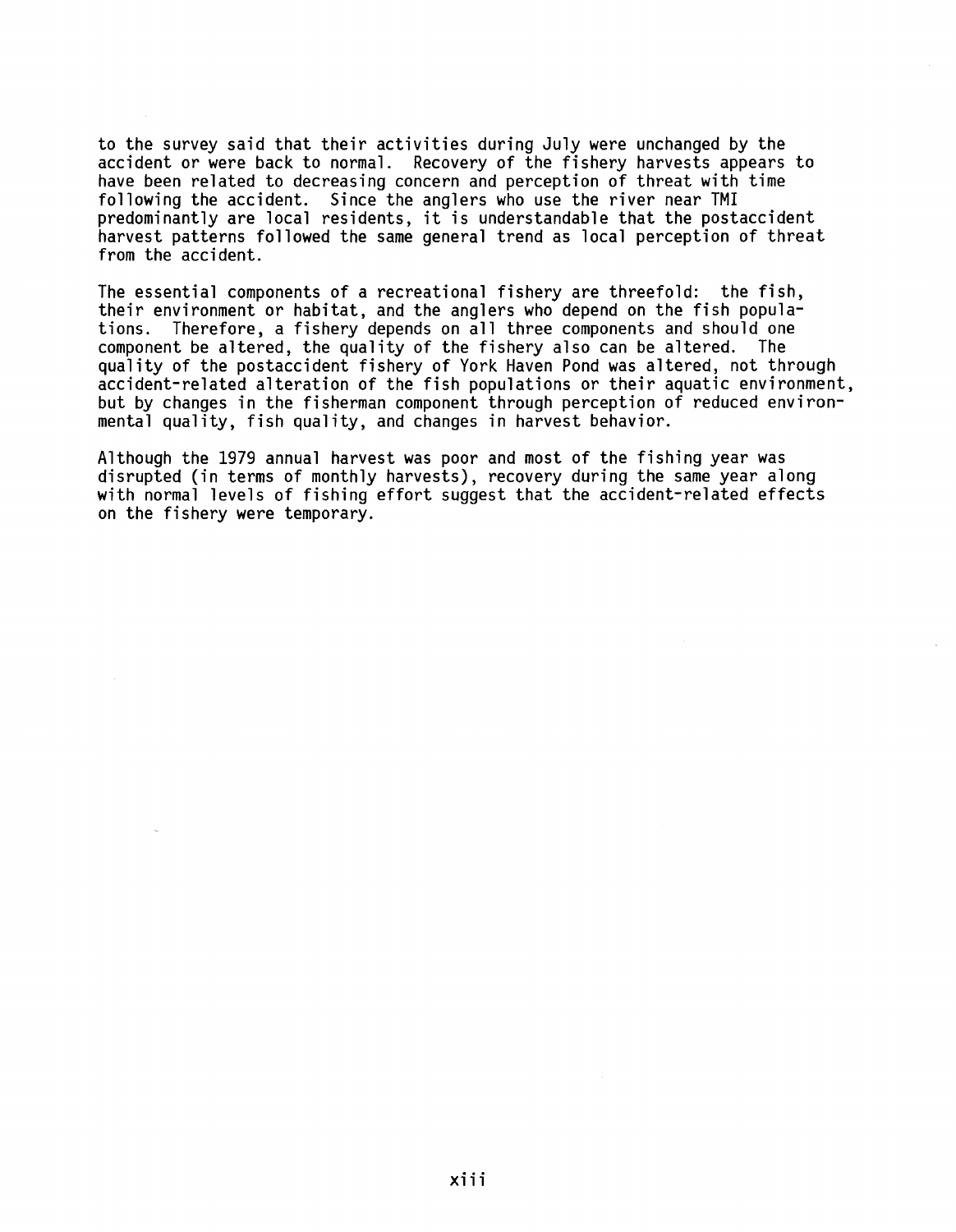$\label{eq:2.1} \frac{1}{\sqrt{2}}\sum_{i=1}^n\frac{1}{\sqrt{2\pi}}\sum_{i=1}^n\frac{1}{\sqrt{2\pi}}\sum_{i=1}^n\frac{1}{\sqrt{2\pi}}\sum_{i=1}^n\frac{1}{\sqrt{2\pi}}\sum_{i=1}^n\frac{1}{\sqrt{2\pi}}\sum_{i=1}^n\frac{1}{\sqrt{2\pi}}\sum_{i=1}^n\frac{1}{\sqrt{2\pi}}\sum_{i=1}^n\frac{1}{\sqrt{2\pi}}\sum_{i=1}^n\frac{1}{\sqrt{2\pi}}\sum_{i=1}^n\frac{$  $\label{eq:2.1} \frac{1}{\sqrt{2}}\int_{\mathbb{R}^3}\frac{1}{\sqrt{2}}\left(\frac{1}{\sqrt{2}}\right)^2\frac{1}{\sqrt{2}}\left(\frac{1}{\sqrt{2}}\right)^2\frac{1}{\sqrt{2}}\left(\frac{1}{\sqrt{2}}\right)^2\frac{1}{\sqrt{2}}\left(\frac{1}{\sqrt{2}}\right)^2.$  $\label{eq:2.1} \mathcal{L}(\mathcal{L}^{\text{max}}_{\mathcal{L}}(\mathcal{L}^{\text{max}}_{\mathcal{L}})) \leq \mathcal{L}(\mathcal{L}^{\text{max}}_{\mathcal{L}}(\mathcal{L}^{\text{max}}_{\mathcal{L}}))$  $\label{eq:2.1} \frac{1}{\sqrt{2\pi}}\int_{0}^{\infty}\frac{1}{\sqrt{2\pi}}\left(\frac{1}{\sqrt{2\pi}}\right)^{2\alpha} \frac{1}{\sqrt{2\pi}}\int_{0}^{\infty}\frac{1}{\sqrt{2\pi}}\left(\frac{1}{\sqrt{2\pi}}\right)^{\alpha} \frac{1}{\sqrt{2\pi}}\frac{1}{\sqrt{2\pi}}\int_{0}^{\infty}\frac{1}{\sqrt{2\pi}}\frac{1}{\sqrt{2\pi}}\frac{1}{\sqrt{2\pi}}\frac{1}{\sqrt{2\pi}}\frac{1}{\sqrt{2\pi}}\frac{1}{\sqrt{2\$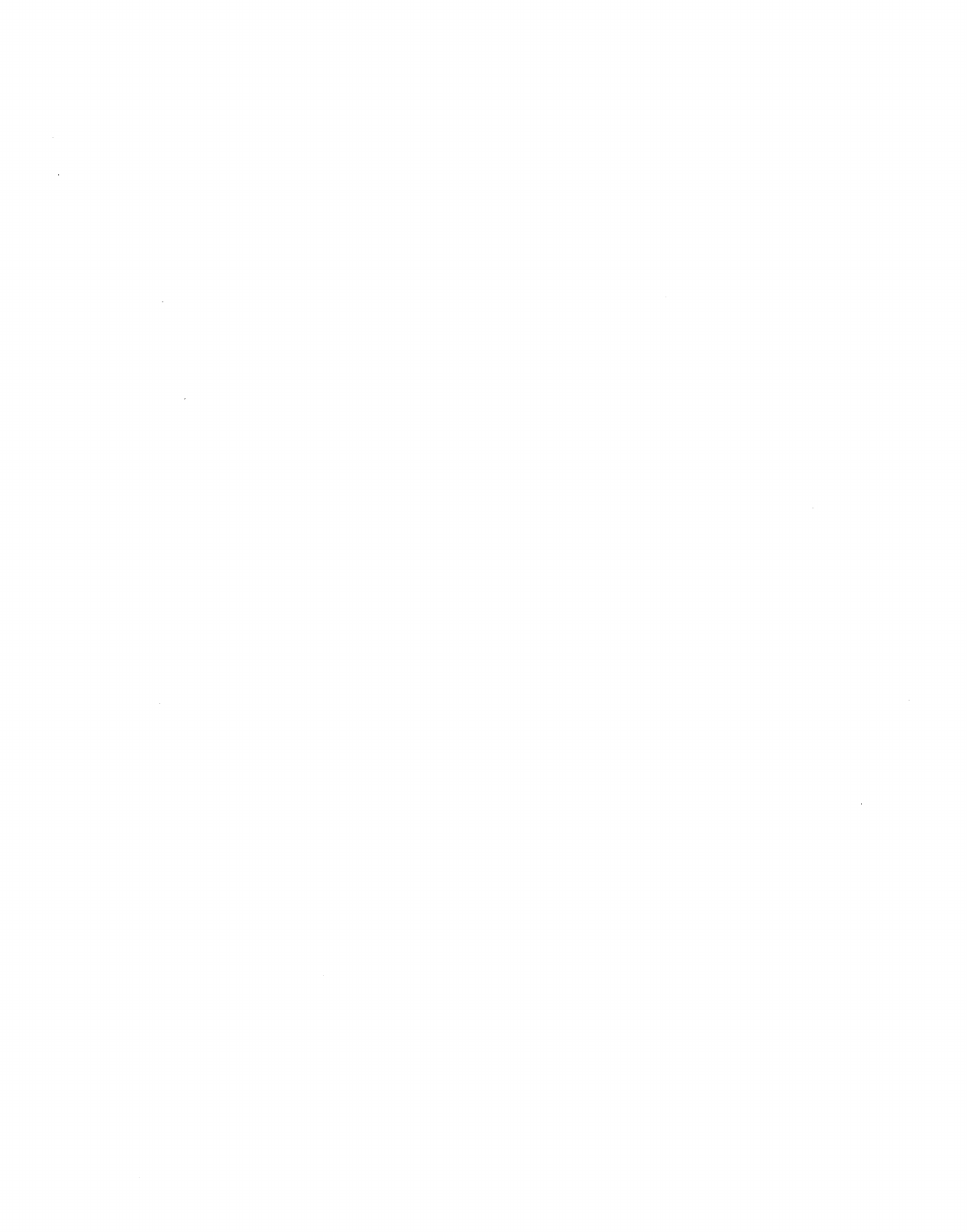#### IMPACT OF THE 1979 ACCIDENT AT THREE MILE ISLAND NUCLEAR STATION ON RECREATIONAL FISHING IN THE SUSQUEHANNA RIVER

#### INTRODUCTION

On Wednesday, March 28, 1979, at 4:00 a.m., several water pumps stopped working in the Unit 2 nuclear power plant at Three Mile Island Nuclear Station, initiating the series of events that escalated into the worst accident experienced to date by the nuclear power industry of the United States. The accident, of critical public concern because of health and safety considerations, has been the subject of much study and documentation. The major effects of the accident have been social, economic, and psychological (or mental health) stress of the people living in the region surrounding Three Mile Island (Refs. 1-6).

During the postaccident period of April-July 1979, the recreational fishery harvest from the Susquehanna River near Three Mile Island was lower than harvests had been for corresponding periods during the previous five preaccident years (Ref. 7). Reductions in the harvest did not result from impacts to the fish populations, but were attributed to the fact that fishermen behaved differently once they knew about the accident and were aware of liquid releases to the river.

The results of ichthyofaunal and fishery studies for the entire postaccident year of 1979 are complete (Ref. 8). Therefore, this paper examines dynamics of the recreational fishery during the entire postaccident year of 1979 and compares these data with similar data for the 5-year preaccident period 1974-1978. Results of other studies that monitored or assessed aspects of the nuclear station in relation to river biota and fishes (thermal, chemical, radiological discharges) and applicable results of social and psychological stress studies of the people living near Three Mile Island are discussed briefly.

#### METHODS AND DATA SOURCES

Recreational fishing in the Susquehanna River near Three Mile Island takes place on York Haven Pond, at the downstream sides of Red Hill Dam and York Haven Dam, and in the tailrace area of the hydroelectric station (Fig. 1). Creel surveys have been conducted at all four areas, but only the aquatic populations of the pond have received concurrent biological study because the power plant is located there and the potential exists for immediate impacts on the pond biota from plant operation. Although the four survey areas will be discussed generally, this analysis will focus on the pond fishery.

Roving creel surveys that have been conducted by boat on two weekend days and two weekdays per month since 1974 by Potter et al. (Ref. 9) and Nardacci et al. (Refs. 8 and 10-13) are the primary sources of data used in this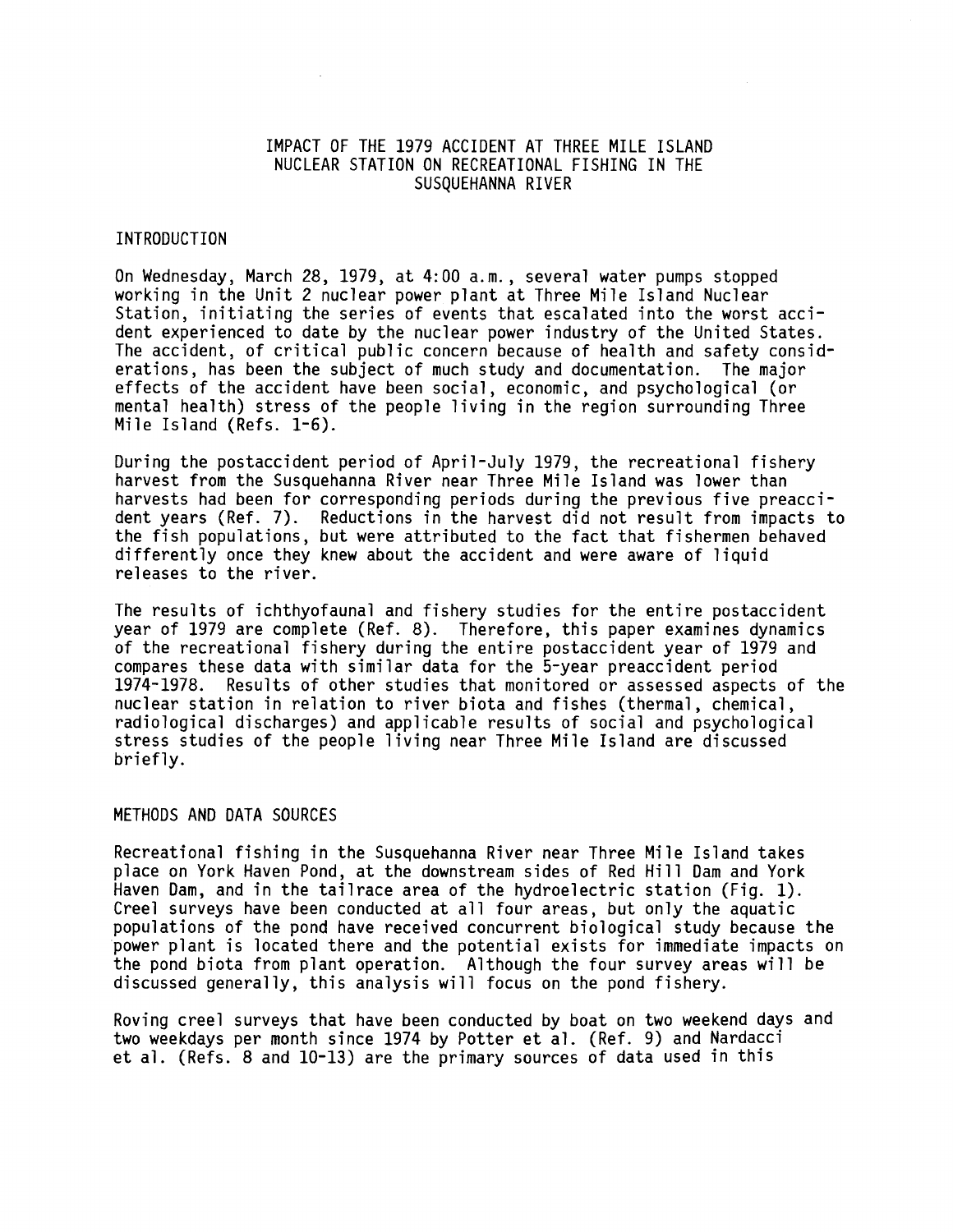

Figure 1 York Haven Pond of Susquehanna River and locations of Three Mile Island, dams that form the pond, and facilities that contribute to use of water resources of the pond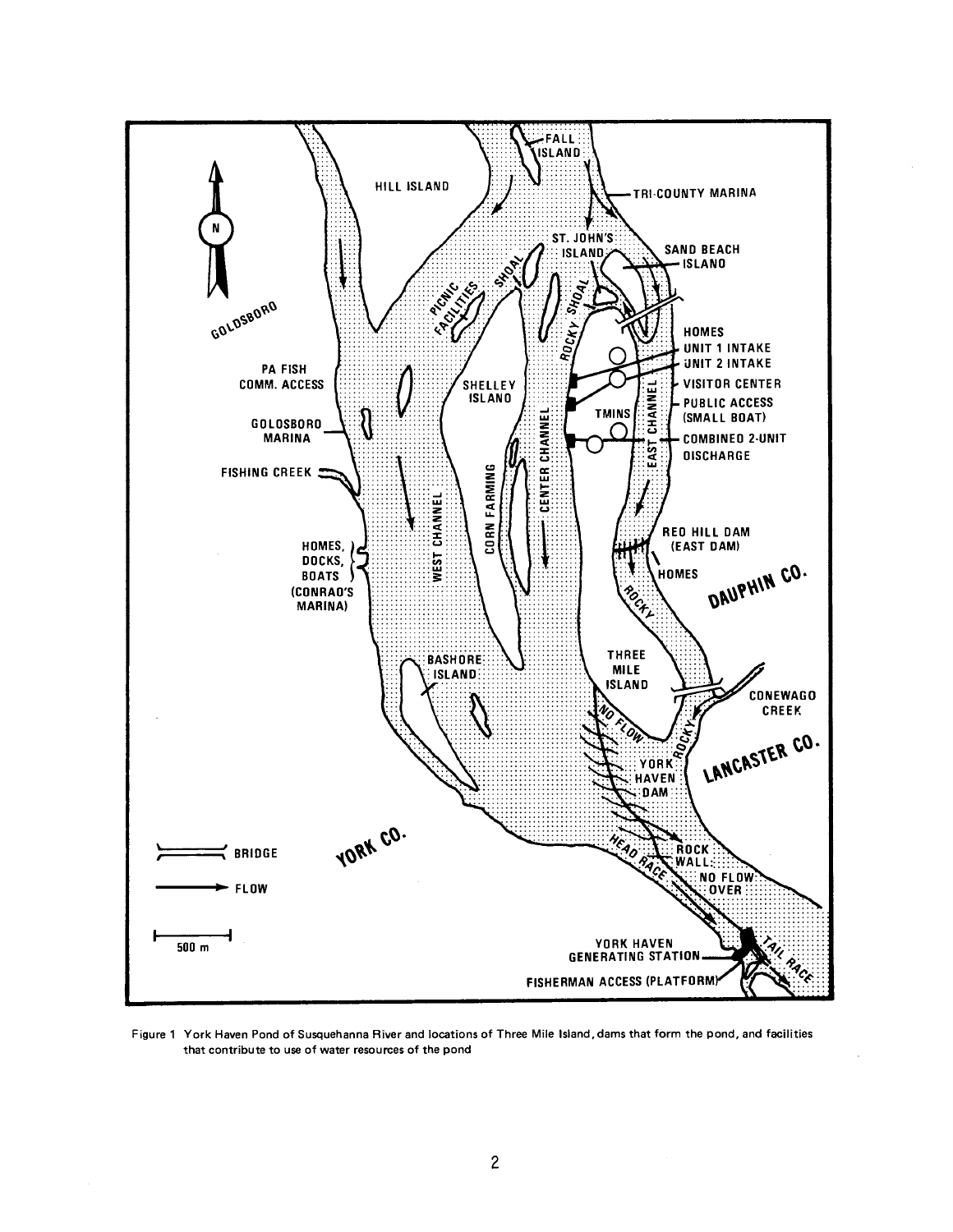assessment. Therefore, data are available for five preaccident years (1974-1978) and for the postaccident year of 1979. On each survey date, angler interviews were conducted during three 4-hour periods: 0900-1300 hours, 1301-1700, and 1701-2100. The data obtained are considered to be incomplete, since they represent statistics for the time-fished-until-interviewed for each angler,<br>rather than the results of completed fishing trips. The data collected were statistically treated and expanded to obtain annual estimates of fishing effort, catch, and harvest.

#### THE RIVER AND RECREATIONAL USES

Three Mile Island is located on an 8,800 acre-foot (10.8 x  $10^6$  m<sup>3</sup>) pond of the Susquehanna River that is formed behind the York Haven Dam and the Red Hill Dam at river mile 55 (Fig. 1). York Haven Pond is bounded by the dams at the south and a riffle area near Fall Island and Hill Island at the north. The river is wide  $\lceil \sim 1.75 \text{ mi}$  (2.8 km)] and shallow  $\lceil \sim 5-10 \text{ ft}$  (1.5-3 m)] and composed of three channels. At flow rates of about 20,000 cfs (556 ems) or greater, water passes over Red Hill Dam, over the center portion of York Haven Dam, and through the York Haven Generating Station (hydroelectric) at the extreme south end of the pond. At flow rates less than about 20,000 cfs (usually during summer and early fall), the total river flow passes through the head race channel leading to the hydroelectric station, with no flow over either dam (Ref. 7).

Drawdown can be as much as  $2-3$  ft  $(0.6-0.9 \text{ m})$  within a few hours of increased power generation at the hydroelectric station (personal communication, Warren Singer, Waterway Patrolman, Pennsylvania Fish Commission).

York Haven Pond (also known as Lake Frederic) is unique to the Susquehanna<br>River because of the many wooded islands that contain cottages used for vacation and weekend recreation. Three islands have public picnic facilities. Access to the islands is by boat from several marinas and access facilities located on the east and west banks of the river (Figs. 1-3). As a result, boating (including water skiing) is the largest form of recreation on York<br>Haven Pond. Boater use becomes heavy during the summer months. The Pennsylvania Fish Commission access in Goldsboro presently has parking space for 50 vehicles on a macadam surface, but usually accommodates about 180 vehicles with boat trailers and about another 180 vehicles without trailers during summer weekends. As a result, the access is to be enlarged to about 300 parking places to accommodate summer use (personal communication, Warren Singer).

Recreational fishing also occurs on the reservoir, primarily by boat anglers. Some bank fishing occurs, but most anglers fish by boat. By comparison, however, the boat anglers are far outnumbered by the recreational boaters (nonfishermen) on the reservoir (personal communications, Warren Singer and Herman George, proprietor, Goldsboro Marina).

In addition to its use for production of electricity (hydroelectric and baseload nuclear-fueled generation), York Haven Pond provides a variety of recreational uses including power boating, water skiing, picnicing, island cottage use, and recreational fishing. The values of fishing are but a part of the overall recreational "yield" of the pond aquatic system.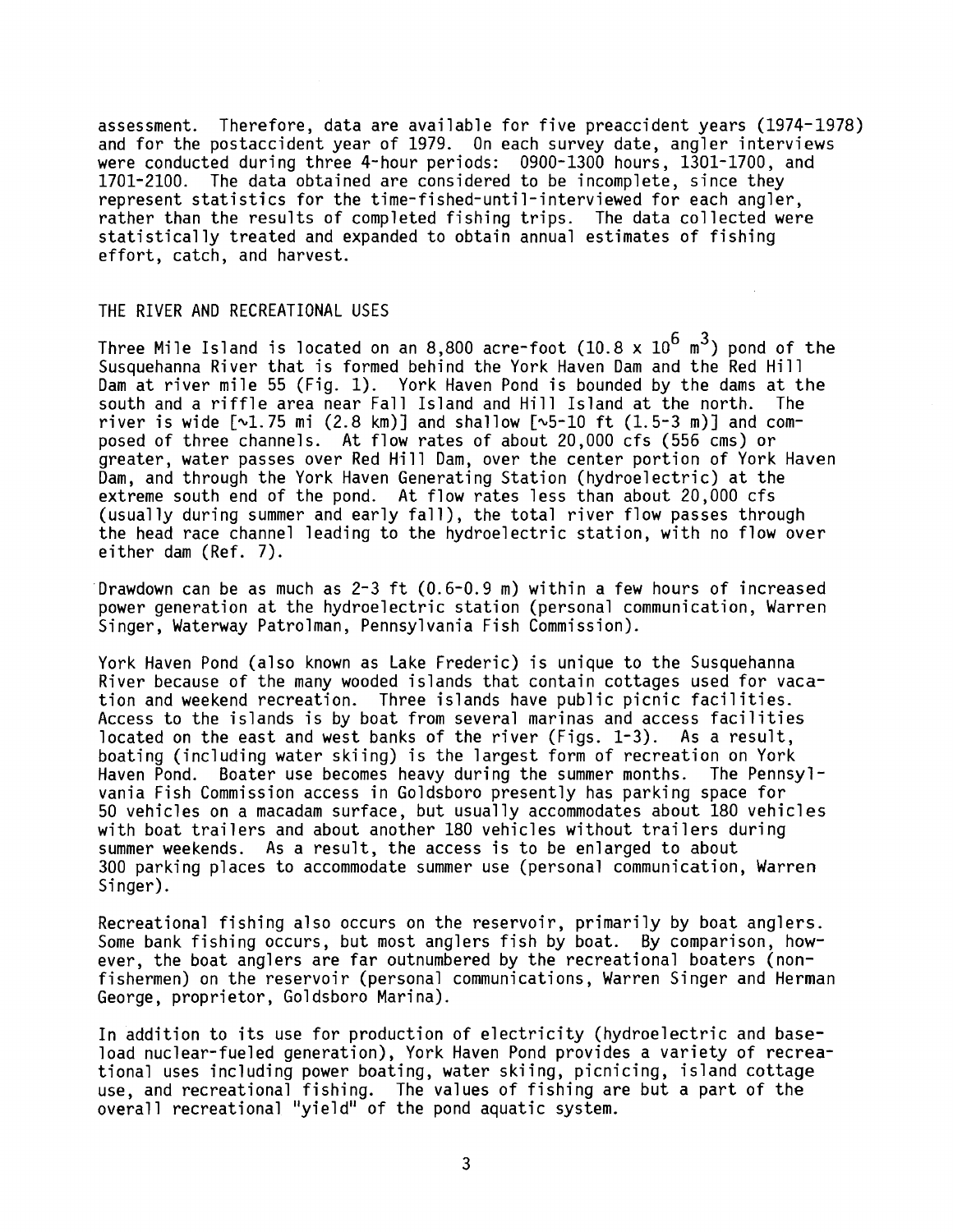

Figure 2 Golsboro Marina (capacity 100-110 boats) on the west bank of York Haven Pond due west of Three Mile Island Nuclear Station. In the center of the picture are the Unit 2 containment building and two natural-draft cooling towers approximately 1 mile away.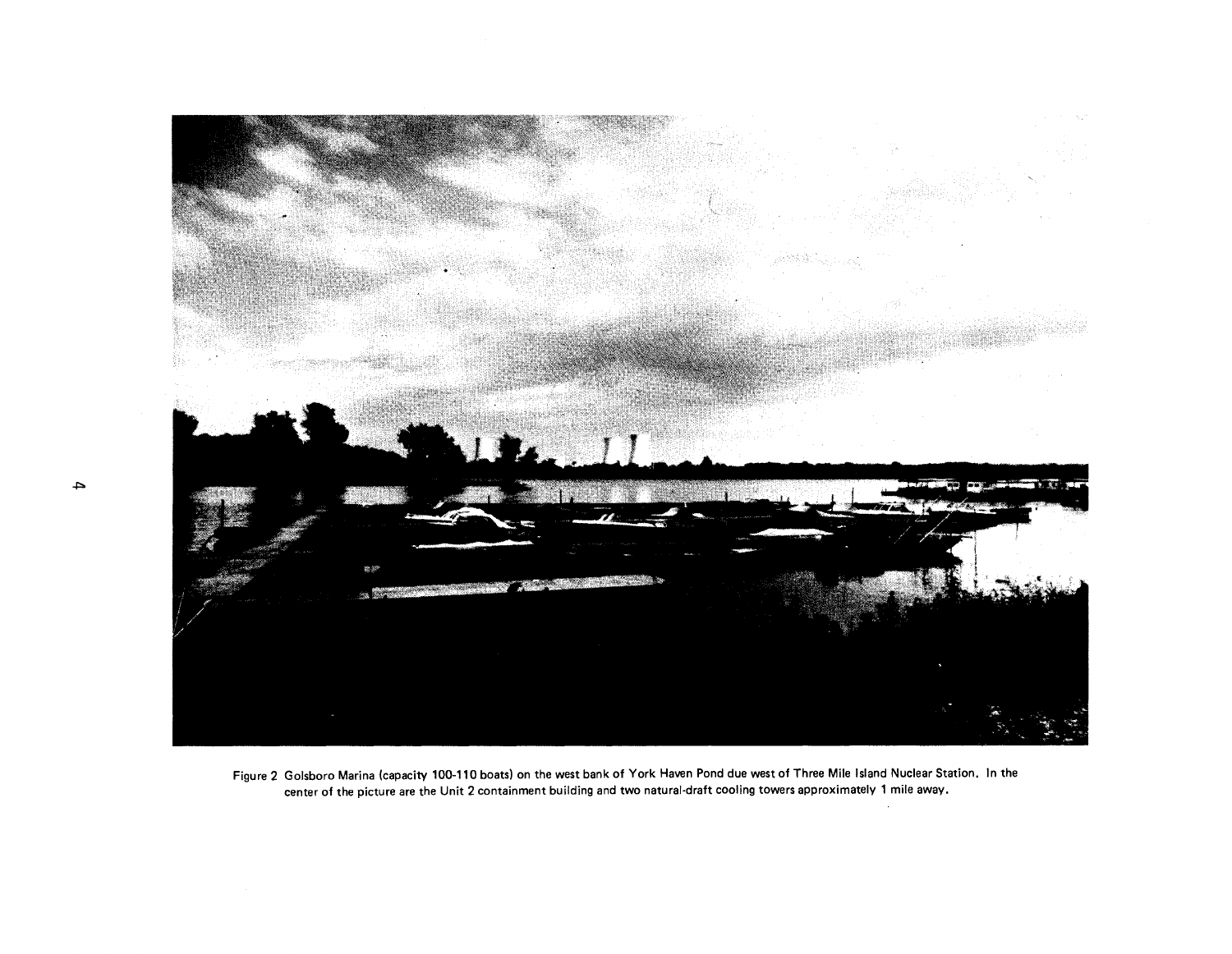

Figure 3 A public access for small boats located off highway **441** on the east bank of York Haven Pond opposite Three Mile Island Nuclear Station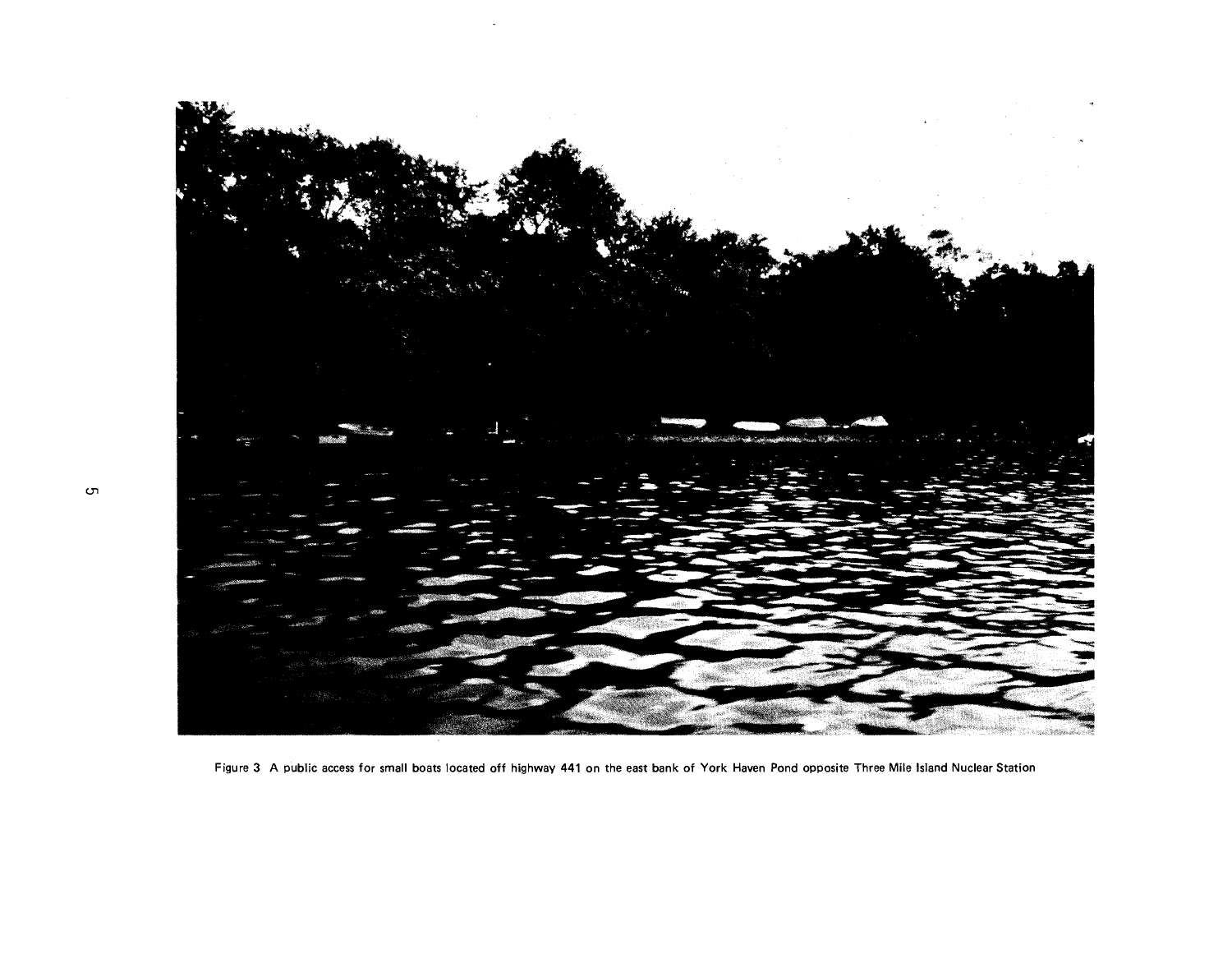#### DESCRIPTION OF THE PREACCIDENT FISHERY

#### Fishes and Fishing Locations

The recreational fishery of the Susquehanna River is a warm-water fishery. The species caught in greatest numbers overall (in 1977 and 1978, respect-<br>ively) were: smallmouth bass (32% and 42% of the total for all survey are smallmouth bass (32% and 42% of the total for all survey areas); channel catfish (28% and 24%); walleye (10% and 11%); rock bass (10% and 9%); sunfishes (10% and 5%); carp (7% and 4%); and suckers (1% and 1%). The bulk of the harvests on the pond during 1977 and 1978, respectively, were: smallmouth bass (44% and 61%); channel catfish (25% and 13%); sunfishes (15% and 14%); rock bass (15% and 9%); and others. The total annual estimates of recreational fishing during 1974-1979 for all four survey areas are shown in Table 1 and for the York Haven Pond in Table *2.* 

Smallmouth bass, rock bass, and sunfishes (predominantly bluegill, pumpkinseed, and redbreast) have been caught in greater numbers in the reservoir than below either dam or in the tailrace, although smallmouth bass frequently are taken in all survey areas. Walleye are commonly taken below the dams and at the tailrace area, but have been insignificant portions of pond catches during creel surveys. Channel catfish have been relatively low in catches in the east dam, but common in other areas surveyed, with the most caught in the<br>tailrace area. The pond has accounted for approximately 36% and 31% of a The pond has accounted for approximately 36% and 31% of all fishes caught in the vicinity during 1977 and 1978, respectively, for 29% and 40% of the total anglers, and 29% and 44% of the total hours fished. Overall, smallmouth bass catches have been greatest during May-June, rock bass during May, channel catfish during July, walleye during May, and sunfishes during June-July.

Good fishing (by boat) apparently also exists near the nuclear station discharge structure for channel catfish [many greater than *20* in. (51 em) long], with catches of walleye and muskellunge also. People fish there primarily at night. Fishing continues through the year, except for winter months during Fishing continues through the year, except for winter months during ice conditions (personal communication, William Snider, Waterway Patrolman, Pennsylvania Fish Commission). Catches of channel catfish near the discharge are consistent with their relative abundance along the west shore of TMI, as determined during biological studies.

Fishing localities within York Haven Pond also are indicated by the places where anglers recapture tagged fishes. Recaptures have occurred throughout the pond including the head race channel of the hydrostation. Overall, more recaptures have occurred to the north of Three Mile Island Nuclear Station near Fall Island and Hill Island and around the center channel islands upstream of the nuclear station. The best smallmouth bass fishing in the pond occurs in the area between Hill and Shelley Islands and upstream to the riffle area near Fall Island (personal communication, Warren Singer). Several recaptures have occurred near the west shore in the west channel and in the center channel downstream of the power plant. Few recaptures have occurred in the east channel and in the lower pond near the confluence of the center and west channels. The concentration of recaptures in specific areas could be related both to availability of fishes and nearness to access facilities (Fig. 1).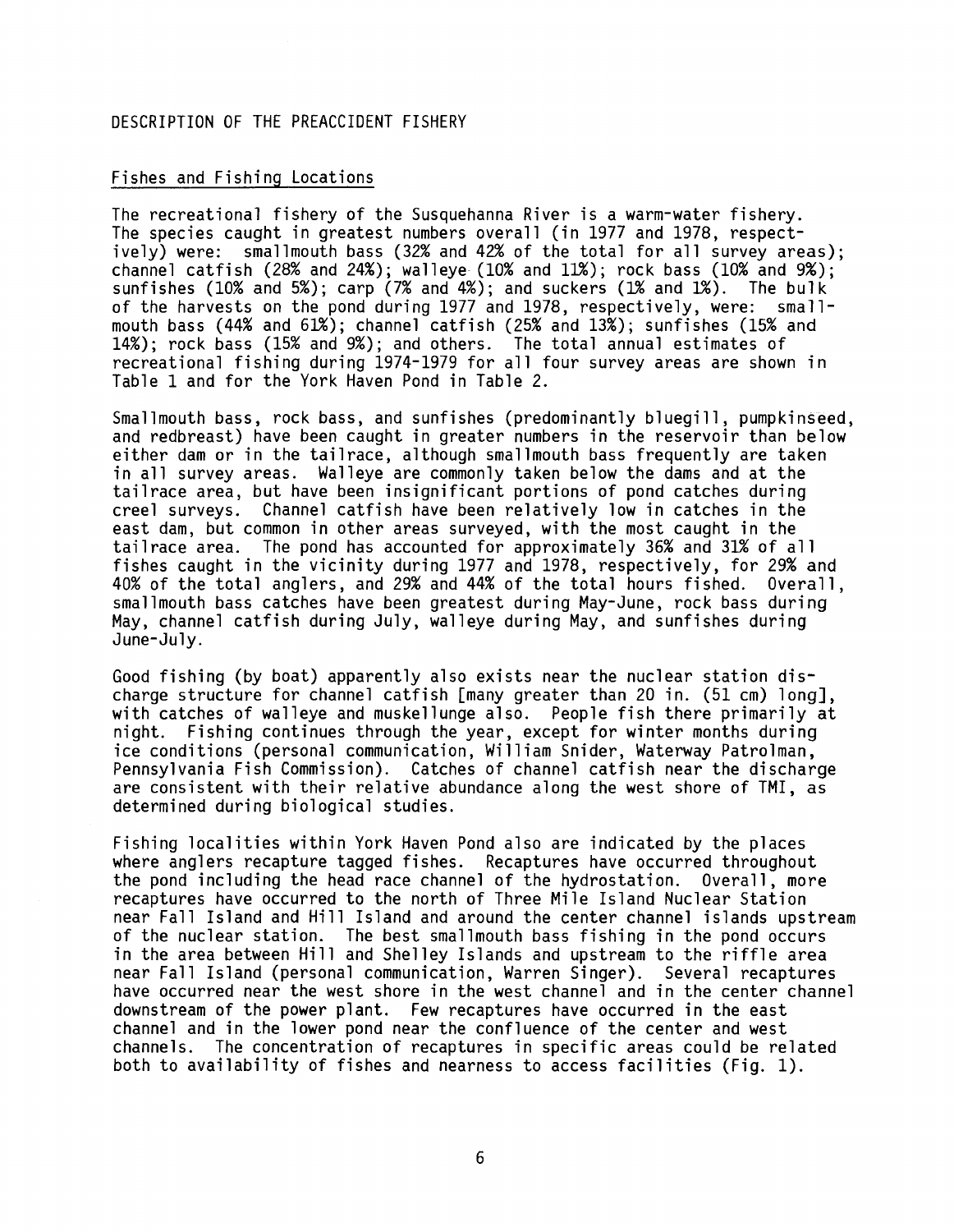|         | Fishing effort   |                          | Catch and harvest indices             |                         |                       |                      |                           |                             |                             |                               |
|---------|------------------|--------------------------|---------------------------------------|-------------------------|-----------------------|----------------------|---------------------------|-----------------------------|-----------------------------|-------------------------------|
| Year    | Total<br>anglers | Total<br>hours<br>fished | Mean<br>hours<br>fished<br>per angler | Total<br>fish<br>caught | Total<br>fish<br>kept | Retention<br>rate, % | Mean<br>catch<br>per hour | Mean<br>harvest<br>per hour | Mean<br>catch<br>per angler | Mean<br>harvest<br>per angler |
| $1974*$ | 10,837           | 19.940                   | 1.84                                  | 15,714                  | 7.044 45.0            |                      | 0.79                      | 0.35                        | 1.45                        | 0.65                          |
| 1975    | 11,287           | 21,220                   | 1.88                                  | 16.253                  | 8,578 52.7            |                      | 0.77                      | 0.40                        | 1.44                        | 0.76                          |
| 1976    | 12,265           | 21,341                   | 1.74                                  | 19,992                  | 6,623 33.4            |                      | 0.94                      | 0.31                        | 1.63                        | 0.54                          |
| 1977    | 7,791            | 14,773                   | 1.90                                  | 12,089                  | 5.431 44.2            |                      | 0.82                      | 0.36                        | 1.55                        | 0.69                          |
| 1978    | 14,089           | 27,992                   | 1.99                                  | 27,976                  | 9,490                 | 33.9                 | 1.00                      | 0.34                        | 1.99                        | 0.67                          |
| 1979    | 13,962           | 24,546                   | 1.76                                  | 29,396                  | 7,306                 | 24.9                 | 1.20                      | 0.30                        | 2.11                        | 0.52                          |

|  |  | Table 1 Estimates of total annual fishing effort and indices of catch and harvest for |  |
|--|--|---------------------------------------------------------------------------------------|--|
|  |  | all creel survey areas in the Three Mile Island vicinity during 1974-1979             |  |

\*1974 survey period was May-December; all other years were January-December.

Table 2 Estimates of total annual fishing effort and indices of catch and harvest for York Haven Pond during 1974-1979

| Year | Fishing effort   |                          | Catch and harvest indices             |                         |                       |                      |                           |                             |                             |                               |
|------|------------------|--------------------------|---------------------------------------|-------------------------|-----------------------|----------------------|---------------------------|-----------------------------|-----------------------------|-------------------------------|
|      | Total<br>anglers | Total<br>hours<br>fished | Mean<br>hours<br>fished<br>per angler | Total<br>fish<br>caught | Total<br>fish<br>kept | Retention<br>rate. % | Mean<br>catch<br>per hour | Mean<br>harvest<br>per hour | Mean<br>catch<br>per angler | Mean<br>harvest<br>per angler |
| 1974 | 3,890            | 7,656                    | 1.97                                  | 6.086                   | 2.793                 | 45.9                 | 0.79                      | 0.36                        | 1.56                        | 0.72                          |
| 1975 | 3,104            | 5,837                    | 1.87                                  | 5,121                   | 2,653                 | 51.8                 | 0.88                      | 0.46                        | 1.65                        | 0.85                          |
| 1976 | 4,403            | 8,135                    | 1.85                                  | 8,049                   | 2,495                 | 31.0                 | 0.98                      | 0.30                        | 1.82                        | 0.56                          |
| 1977 | 2.275            | 4.491                    | 1.97                                  | 4,381                   | 2,226                 | 50.8                 | 0.98                      | 0.50                        | 1.92                        | 0.98                          |
| 1978 | 5.579            | 12,166                   | 2.18                                  | 8,704                   | $3,342$ 38.4          |                      | 0.72                      | 0.28                        | 1.56                        | 0.60                          |
| 1979 | 4.119            | 7,861                    | 1.91                                  | 7,556                   | 2,009                 | 26.6                 | 0.96                      | 0.26                        | 1.84                        | 0.49                          |

\*1974 survey period was May-December; 1976 was March-November; all other years were March-December.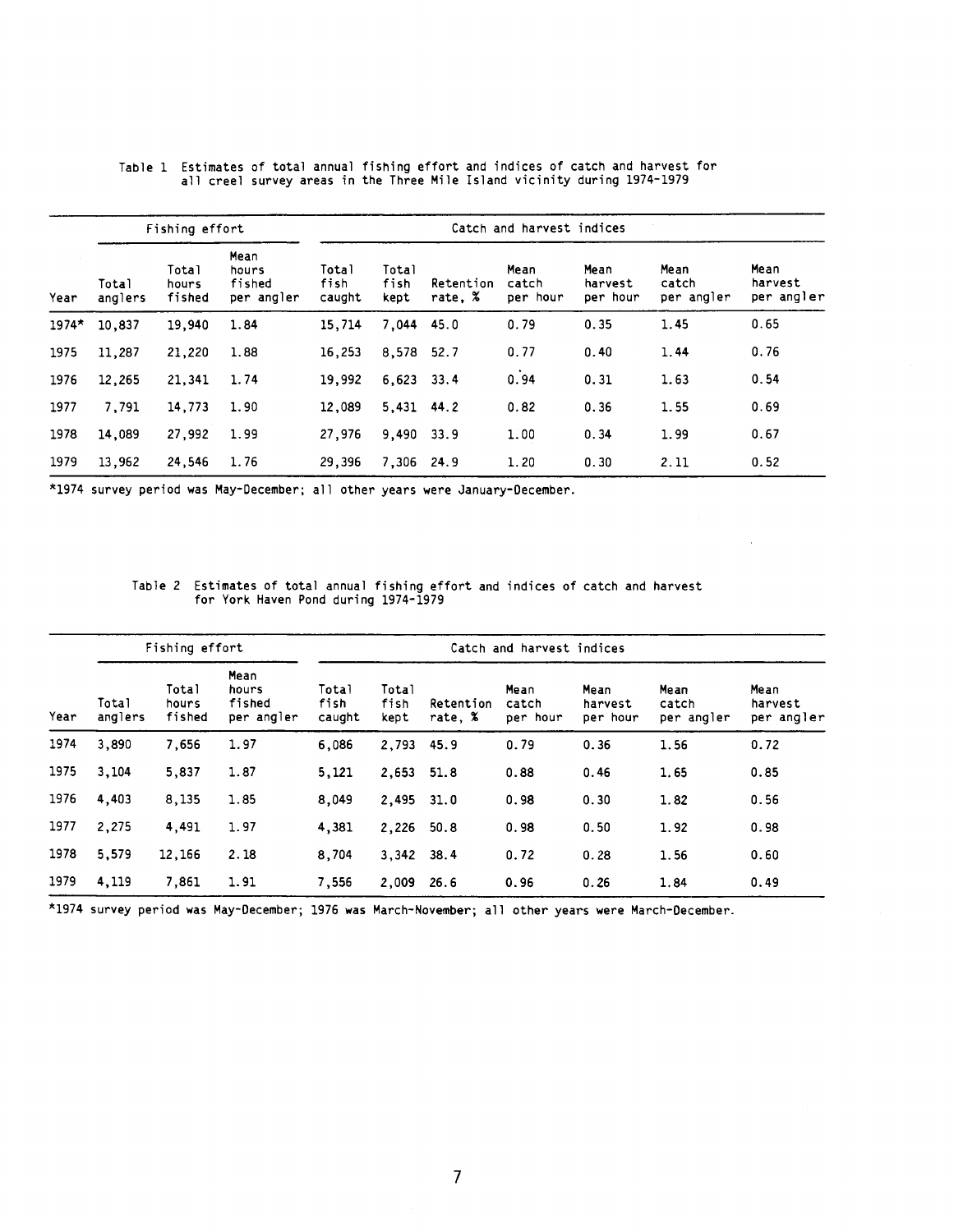Fishes originating in York Haven Pond also have been caught by anglers in other Susquehanna River locations because of fish movements out of the pond, both downstream over the York Haven Dam and upstream beyond Fall Island (Refs. 8, 12, and 13). Smallmouth bass, rock bass, and walleye are the fish that most frequently move out of the pond. Downstream movements have been rare and confined to within 1-2 mi (1.6-3.2 km) of the York Haven Dam; upstream movements have been for ~62 mi (100 km) and greater in distance. Upstream movements  $(as-indicated-by-angled$  recaptures of fishes tagged in the pond) primarily have been within the Susquehanna River proper, but movements into tributaries (Swatara Creek, Juniata River, West Branch Susquehanna River, Chenango River system) also have occurred. Upstream angler captures of smallmouth bass and rock bass have occurred principally in the river between Fall Island and Harrisburg. Most walleye captures have been in the river near Sunbury, Pennsylvania, about 65-66 mi (105-107 km) upstream of York Haven Pond. A few walleye have been taken in the Susquehanna River and the Tioughnioga River in New York State, at upstream distances of 266 mi (428 km) and 291 mi (468 km), respectively.

#### The Anglers

During 1977 and 1978, about 75-78% of anglers who fished in the TMI area resided in York and Dauphin counties in Pennsylvania. By creel survey area fished, the angler residence tended to reflect proximity and access to the river. Of the anglers who fished at the hydrostation tailrace, 70-71% resided in York County, on the west bank of the river, where the hydrostation is located (Fig. 1). East dam anglers were primarily from Dauphin County (68-70%), where the east dam is located. Anglers who fished at the York Haven Dam resided in York, Dauphin, Lancaster, and Lebanon counties with no single county overwhelmingly represented. York Haven pond anglers resided predominantly in York (26-36%), Dauphin (38-41%), and Cumberland (13-15%) counties. At least nine other Pennsylvania counties were represented by anglers fishing in the vicinity. A few out-of-state anglers were noted. In another study of the fishery downstream of the York Haven Dam during 1977-1978, 75% of the anglers who fished at the hydrostation were reported to live within 10 mi (16 km) and 92% were reported to live within 20 mi (32 km) of that fishing location (Ref. 14).

Of the anglers interviewed during the studies at Three Mile Island, 65-74% reported that they ate their harvest (or at least some of it), 17-26% released all they caught, and 3-9% gave away their harvests.

On an annual basis during the preaccident study period, between 64% and 80% of the anglers who fished on York Haven Pond fished on weekend days rather than on weekdays.

These data suggest that the recreational fishery of the Susquehanna River near Three Mile Island is predominantly a local weekend fishery, and that most of the anglers eat all (or at least some) of their take.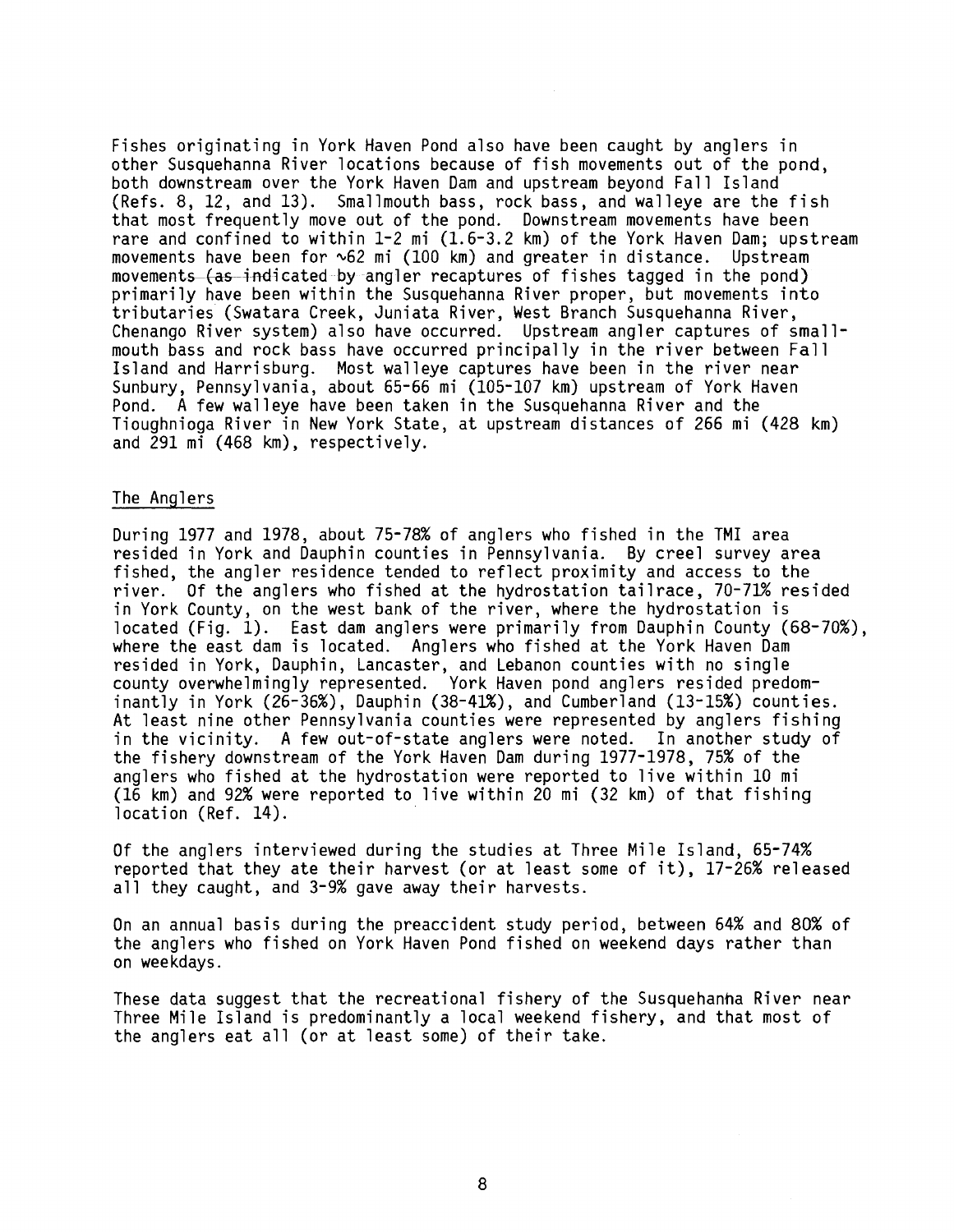#### Monthly and Seasonal Fishing Effort

The "fishing year" in the Three Mile Island vicinity extends primarily from April through November on the pond. Some fishing occurs before April and after November, depending on weather and river-flow conditions. Fishing effort on the pond, in terms of number of anglers and number of hours fished, is greatest during the summer months (June through September) and peaks in June after the smallmouth bass season opens (Figs. 4 and 5).

Fishing effort on the pond relative to the total for all four creel survey areas, is greatest during summer and early fall, and peaks in September when approximately 50% of the total fishing effort is expended on the pond (Figs. 6 and 7). During the spring and fall months, fishing effort on the Pond is relatively low, and anglers concentrate in areas with easy access such as the hydrostation tailrace (reached by auto, Fig. 1). During summer and early fall, river flow decreases and does not overtop the dams, resulting in low water levels below the dams and a decrease in fishing there. Favorable weather and calm flow conditions on the pond at that time permit its use by boat anglers. During the period of maximum fishing on the pond (June-September), the month of August shows the ·least variability in relative fishing effort, suggesting its consistent use and popularity then. During fall, the relative effort on the pond is highly variable, probably dependent on weather conditions.

The mean number of hours fished per angler (or the length of an average fishing trip) on the pond is greatest during the period from summer to early fall, and peaks during August (Fig. 8). Longer fishing trips then correspond with favorable weather and river conditions for boating.

The estimates of hours fished per angler were determined from interviews of anglers who still were actively fishing. The actual time spent fishing until the completion of a fishing trip, therefore, would be longer than the estimates shown in Tables 1 and 2. The mean time spent fishing by the few anglers interviewed who had completed their trips was 3.24 hr (Ref. 8).

#### Monthly and Seasonal Indices of Catch

The mean number of fish caught per angler-hour of fishing effort peaks during May and declines in June, after which a slow steady increase occurs until a secondary high is reached during late summer and early fall (Fig. 9). The number of fish caught per angler (or the average catch per fishing trip) increases to a spring peak in May, declines in June, and then rises to an annual maximum during August (Fig. 10). Although the fish caught per hour peaks at about the same level in spring and fall (Fig. 9), the fish caught per fishing trip is highest in August due to the annual peak then in the length of an average fishing trip (Fig. 8).

The catch of fishes by anglers on the pond relative to the total catch by anglers fishing at all four creel survey areas is lowest during spring and late fall and highest during August and September (Fig. 11). This summer peak coincides with the distribution of fishing effort on the pond then, along with the longer fishing trips and catches per trip.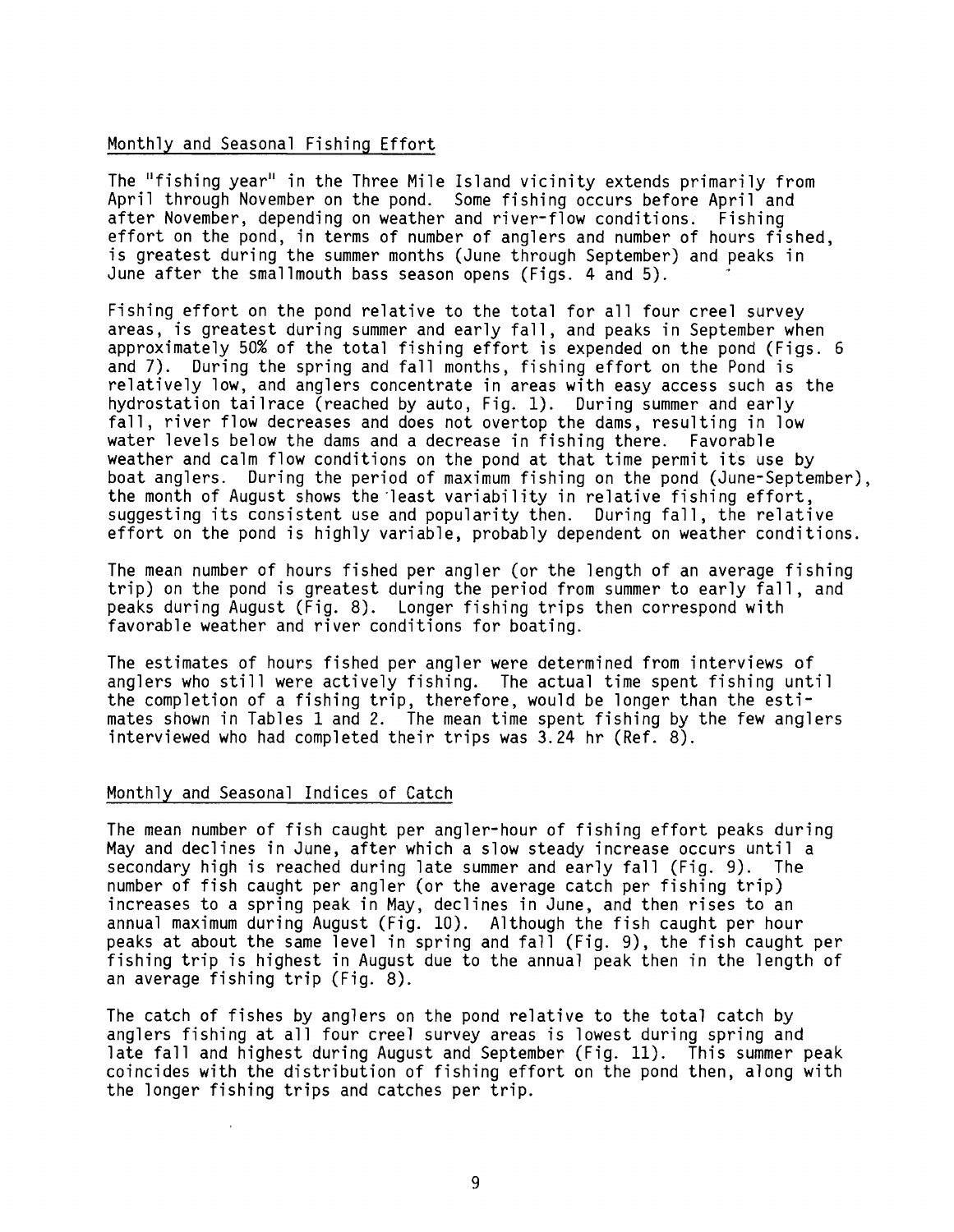

Figure 4 Number of anglers interviewed on York Haven Pond during the months of April through November 1979 (solid line) and 1974 -1978 (broken line), showing the mean and range for each preaccident month



Figure 5 Number of hours fished by anglers interviewed on York Haven Pond during the months of April through November 1979 and 1974- 1978, showing the mean and range for each preaccident month



Figure 6 Number of anglers onterviewed on York Haven Pond expressed as a percentage of the total anglers at all four creel survey areas near Three Mile Island during the months of April through November 1979 and 1974- 1978, showing the mean and range for each preaccident month



Figure 7 Number of hours fished by anglers interviewed on York Haven Pond expressed as a percentage of the total hours fished at all four creel survey areas near Three Mile Island during the months of April through November 1979 and 1974- 1978, showing the mean and range for each preaccident month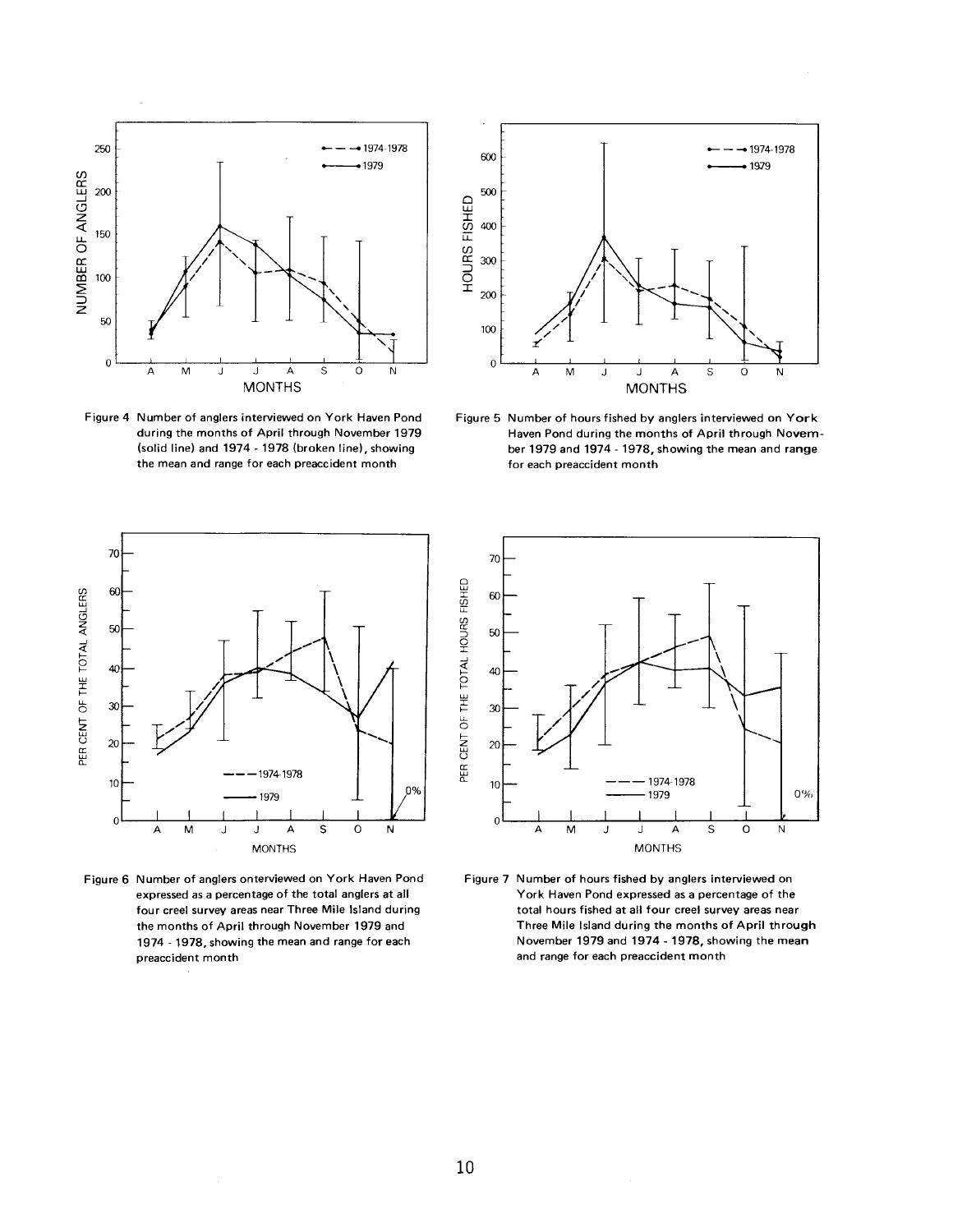



Figure 8 Mean number of hours fished per angler (or per fishing trip) on York Haven Pond during the months of April through November 1979 and 1974- 1978, showing the mean and range for each preaccident month





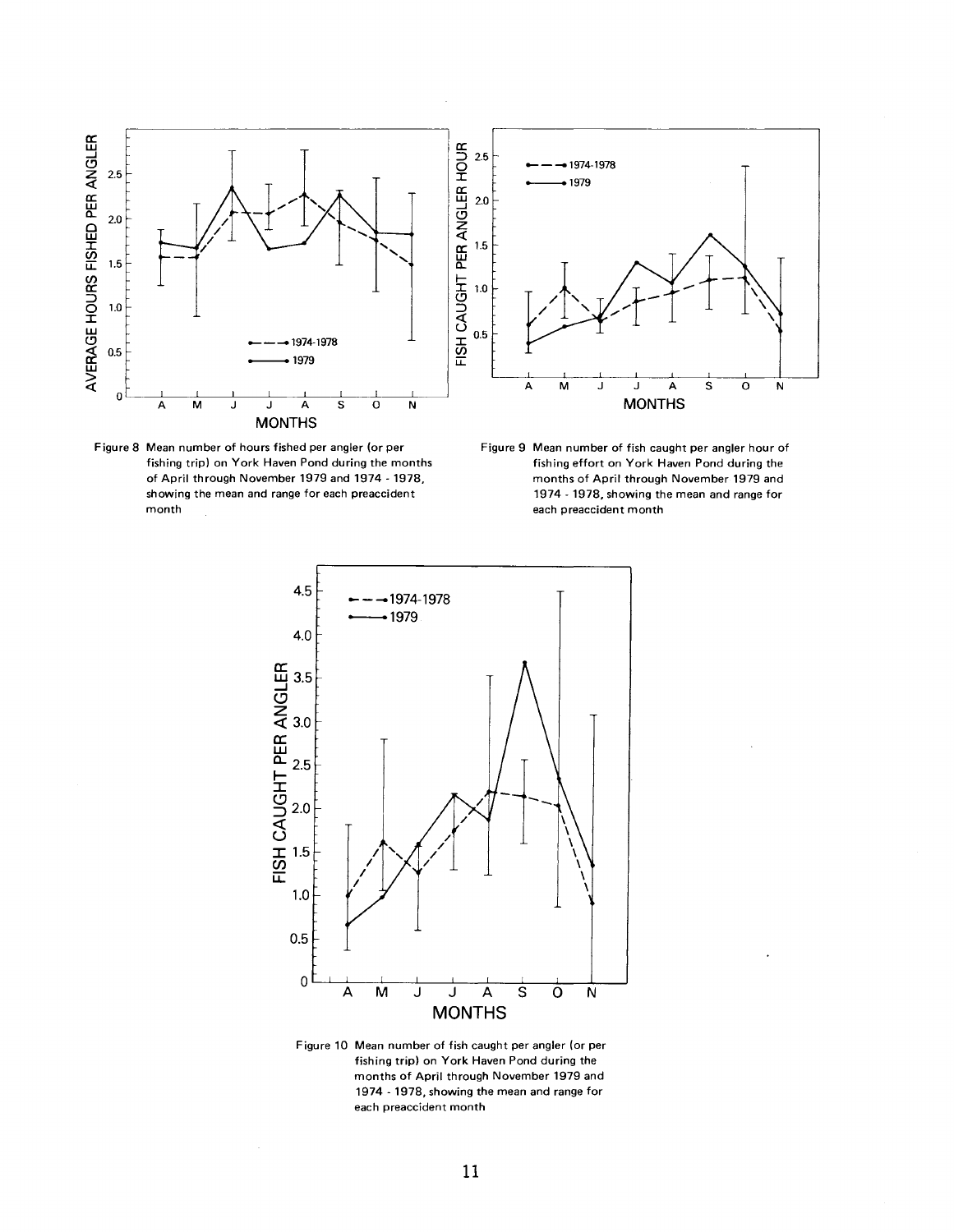

Figure 11 Catches and harvests of York Haven Pond expressed as a percentage of the totals (in numbers of fish) for all four creel survey areas near Three Mile Island during the months of April through November 1979 and 1974 -1978, showing the mean and range for each preaccident month

#### Monthly and Seasonal Indices of Harvest

The mean number of fish harvested (those fish actually kept) per angler-hour<br>of fishing effort peaks during May and October, with minimum numbers kept during April and August (Fig. 12). The mean number of fish harvested per fishing trip is fairly constant throughout the fishing year (especially during summer and early fall); the maximum occurs in October (Fig. 13).

The retention rate (percentage of the fish caught that are kept) for the pond is fairly constant during spring, decreases to an annual minimum during summer, and increases to a maximum during fall (Fig. 14). The progressively decreasing rate during the summer might be related to increased catches of small (and legally undersized) fishes spawned during the previous spring. Even though the retention rate for the pond is low during summer, the actual fishes harvested from the pond relative to the total for all four creel survey areas reaches an annual maximum then (Fig. 11), since the bulk of the summer fishing effort is on the pond.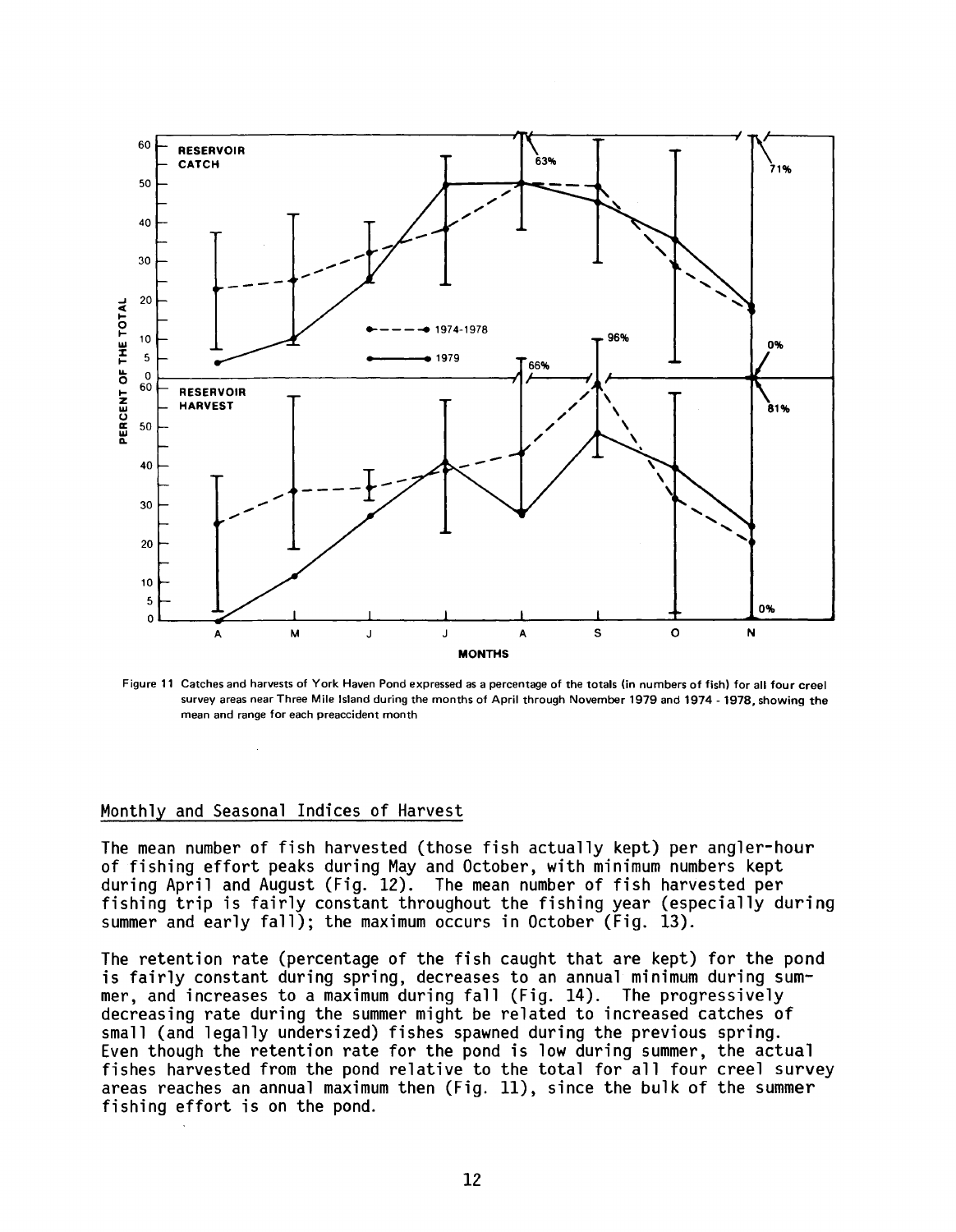

Figure 12 Mean number of fish harvested per angler hour of fishing effort on York Haven Pond during the months of April through November 1979 and 1974 -1978, showing the mean and range for each preaccident month



Figure 13 Mean number of fish harvested per angler (or per fishing trip) on York Haven Pond during the months of April through November 1979 and 1974- 1978, showing the mean and range for each preaccident month



Figure 14 Mean retention rate (percent by number of the fish caught that were kept) for York Haven Pond during the months of. April through November 1979 and 1974- 1978, showing the mean and range for each preaccident month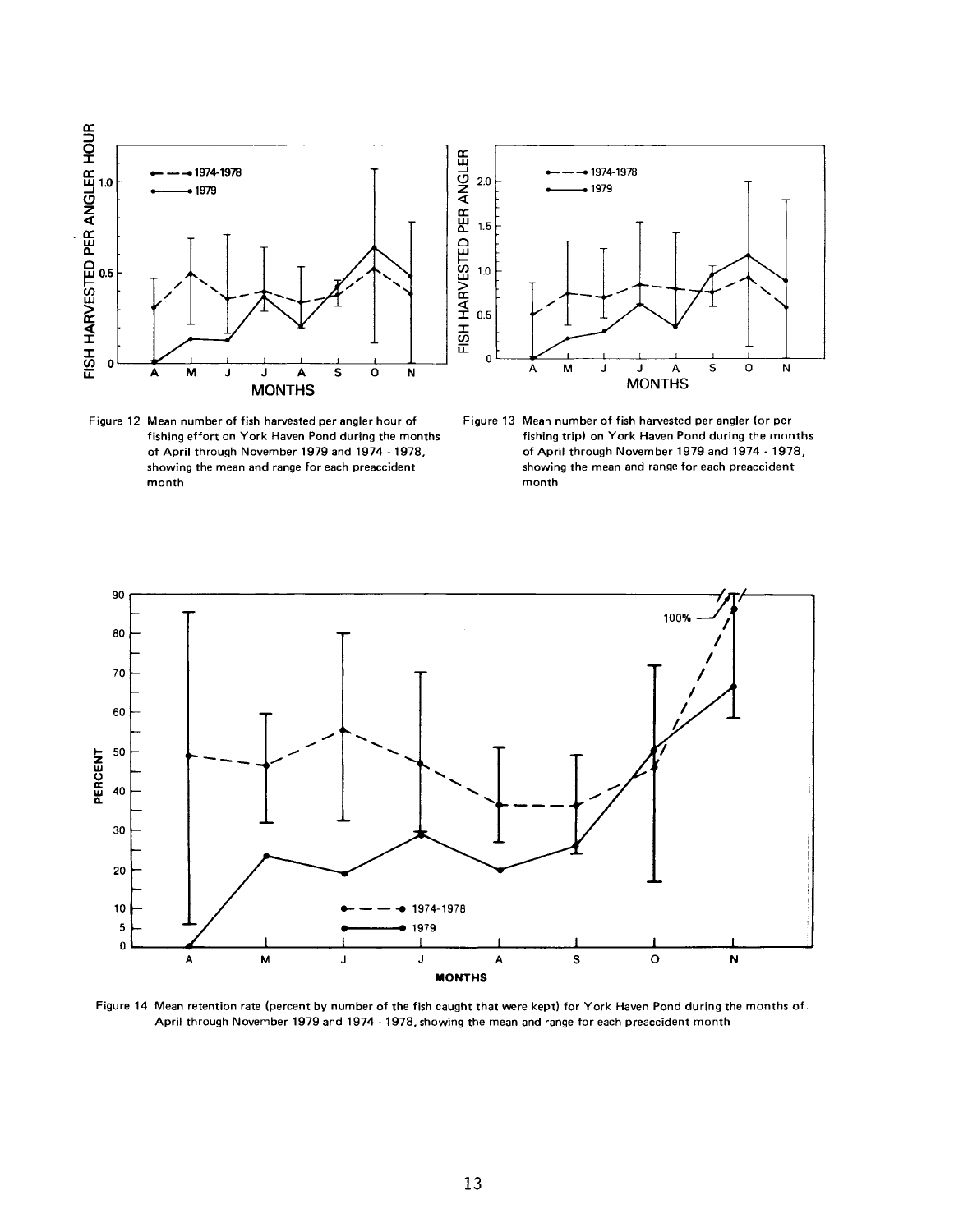#### Annual Effort, Catch, and Harvest

On an annual basis, the preaccident indices of catch and harvest appear correlated generally with levels of annual fishing effort. The plots of these data in Figs. 15 and 16 suggest increasing levels of annual catches and harvests with increasing fishing effort and generally decreasing trends in catch and harvest per effort and in the retention rate with increasing fishing effort. All of the plots suggest nearly linear relationships if the data points for<br>1976 are excluded. The indices for 1976 appear to have been influenced The indices for 1976 appear to have been influenced primarily by a large annual catch and a small proportionate harvest (retention rate =  $16.9\%$ ) of smallmouth bass. No other preaccident year was so dominated by the catch of one species and with so low a retention rate. These data suggest that during 1976 there was either an unusual abundance or a high proportion of small or legally undersized [< 9 in., (229 mm)] smallmouth bass. Length frequency data for pondwide captures of smallmouth bass by electrofishing in 1976 (Ref. 11) showed a normally high proportion (83%) of fish smaller than legal size and a 5-year pondwide low level of catch per effort for smallmouth bass by electrofishing (5.9 bass/collection). The large annual catch by anglers in 1976 suggests that small fish returned by anglers could have been recaptured, perhaps several times, resulting in a low harvest rate. It appears<br>that, overall, 1976 was the most unusual or anomalous fishing year of the five preaccident years.

Correlation analysis (Ref. 15) was used to test for associations between catch for the five preaccident years, and for all years 1974-1979 (Table 3) and for those same periods exclusive of 1976 (Table 4). Statistical significance is assigned at the 5% (P  $\leq$  .05) level.

The estimated total annual catches during the 5- and 6-year periods are correlated directly and significantly with the annual estimates of fishing effort (Tables 3 and 4). Similarly, the annual harvests have been correlated with fishing effort. Removal of the data point for the anomalous fishing year of 1976 from the analysis resulted in a large improvement in the correlation coefficient (r) and in the attainment of significance for the preaccident data<br>period (Table 4 compared with Table 3). The addition of the postaccident data point (1979) to the analysis resulted in very low coefficients and no significant correlations. These data suggest that higher annual catches and harvests occur during years of higher fishing effort, and lower returns occur during years of lower effort. The annual catches appear to have fluctuated more than the harvests (Table 2). This is most evident for 1977 compared with 1978, during which the effort nearly tripled, the catch doubled, and the harvest increased by only 50% (Table 2). During 1978, however, the catch and harvest of smallmouth bass increased by factors of 2.7 and 3.5, respectively, compared with 1977, and those of other major species generally decreased or remained nearly unchanged.

The indices of catch per hour showed good correlations with fishing effort only for the preaccident years exclusive of 1976 (Table 4); catch per angler (or per fishing trip) has not been correlated significantly with fishing<br>effort. In several analyses, the harvest per hour has been correlated In several analyses, the harvest per hour has been correlated indirectly and significantly with fishing effort. The retention rate correlated indirectly and significantly with fishing effort only when the anomalous year 1976 was not included in the analysis. These data suggest that during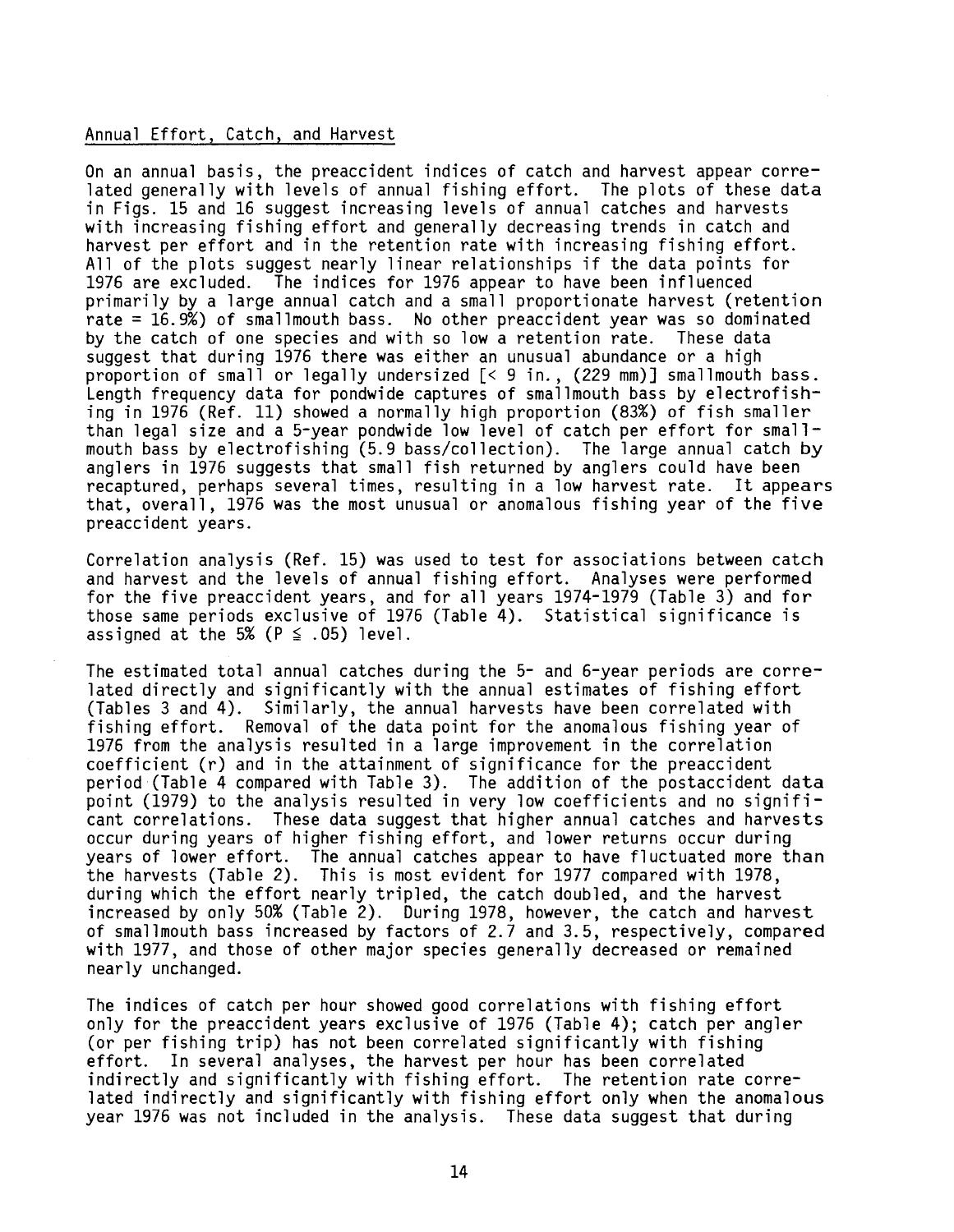

Figure 15 Comparison of the annual indices of catch and harvest with annual levels of fishing effort (in terms of number of anglers) for York Haven Pond during the preaccident period of 1974 - 1978, with the data points for the postaccident year of 1979 indicated separately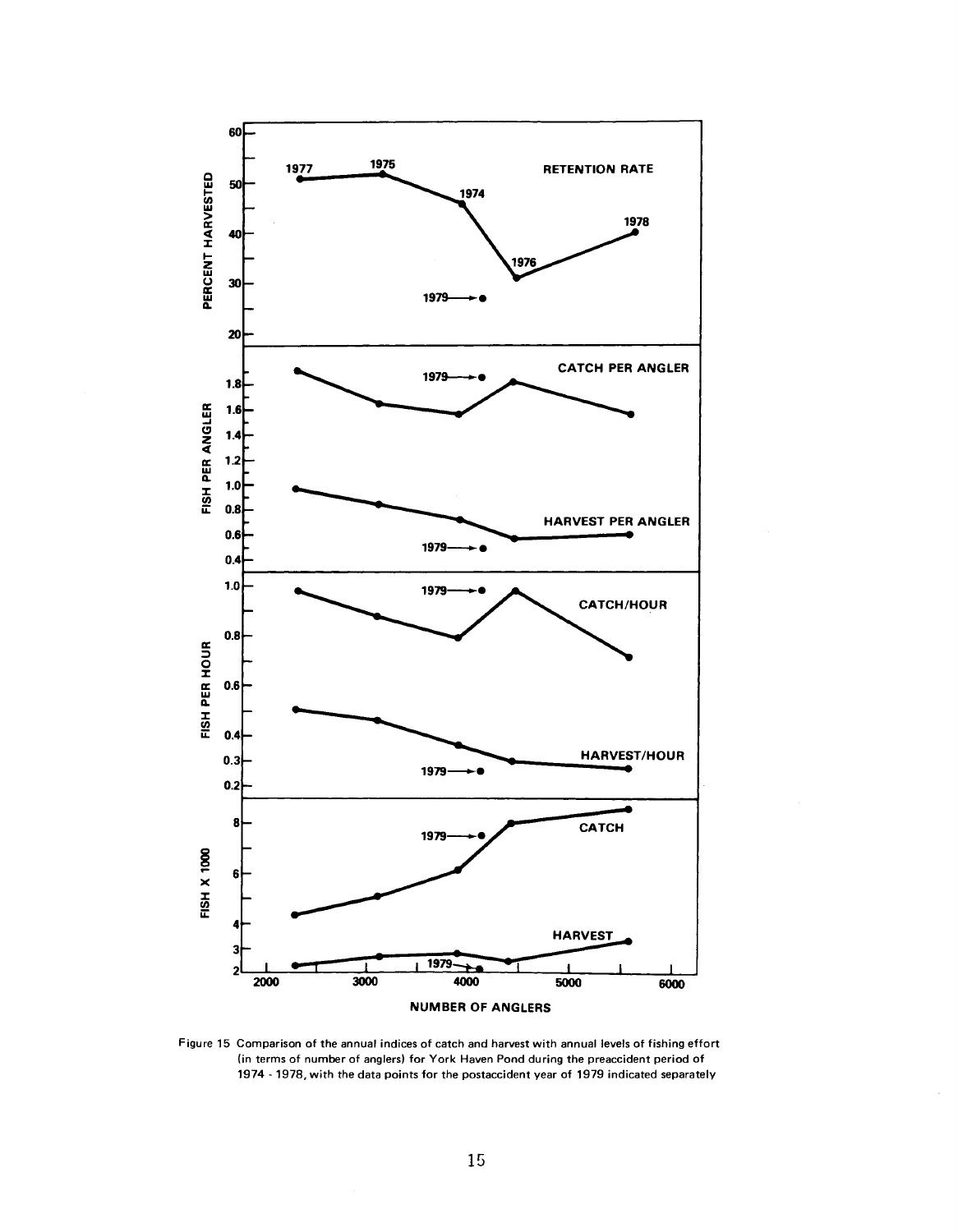

HOURS FISHED X 1000

Figure 16 Comparison of annual indices of catch and harvest with annual levels of fishing effort (in terms of number of hours fished) for York Haven Pond during the preaccident period 1974 - 1978, with data points for the postaccident year 1979 indicated separately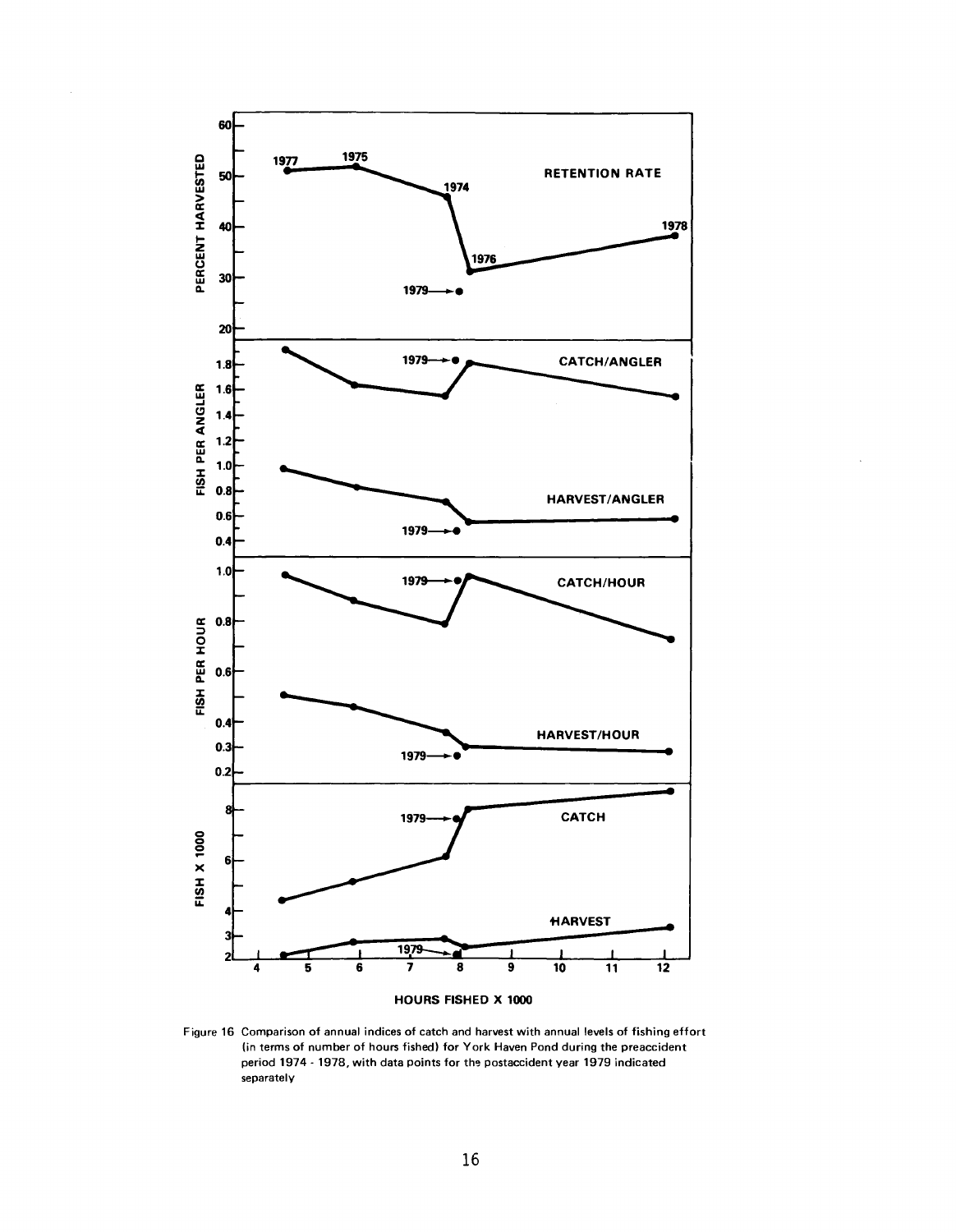|                        |                      | Total hours fished |                            | Total anglers        |                |                              |
|------------------------|----------------------|--------------------|----------------------------|----------------------|----------------|------------------------------|
| Index                  | $\mathbf{r}$         | $r^2$              | P                          | $\mathbf{r}$         | $r^2$          | P                            |
| Total catch            |                      |                    |                            |                      |                |                              |
| 1974-1978<br>1974-1979 | 0.919<br>0.896       | 0.845<br>0.803     | $\leq 0.05*$<br>$0.05*$    | 0.964<br>0.952       | 0.929<br>0.906 | $\leq 01^*$<br>$\leq 0.01*$  |
| Total harvest          |                      |                    |                            |                      |                |                              |
| 1974-1978<br>1974-1979 | 0.906<br>0.701       | 0.821<br>0.491     | $0.05*$<br>> 0.05          | 0.853<br>0.616       | 0.728<br>0.379 | $> 0.05***$<br>> 0.05        |
| Catch/hour             |                      |                    |                            |                      |                |                              |
| 1974-1978<br>1974-1979 | $-0.737$<br>$-0.684$ | 0.543<br>0.468     | > 0.05<br>> 0.05           | $-0.659$<br>$-0.585$ | 0.434<br>0.342 | > 0.05<br>> 0.05             |
| Harvest/hour           |                      |                    |                            |                      |                |                              |
| 1974-1978<br>1974-1979 | $-0.899$<br>$-0.798$ | 0.808<br>0.637     | $\leq 0.05*$<br>$>0.05***$ | $-0.956$<br>$-0.876$ | 0.914<br>0.767 | $\leq 0.05*$<br>$\leq 0.05*$ |
| Catch/angler           |                      |                    |                            |                      |                |                              |
| 1974-1978<br>1974-1979 | $-0.627$<br>$-0.572$ | 0.393<br>0.327     | > 0.05<br>> 0.05           | $-0.603$<br>$-0.524$ | 0.364<br>0.275 | 5.05<br>5.05                 |
| Harvest/angler         |                      |                    |                            |                      |                |                              |
| 1974-1978<br>1974-1979 | $-0.826$<br>$-0.706$ | 0.682<br>0.498     | $> 0.05$ **<br>> 0.05      | $-0.913$<br>$-0.812$ | 0.834<br>0.659 | $0.05*$<br>$0.05*$           |
| Retention rate         |                      |                    |                            |                      |                |                              |
| 1974-1978<br>1974-1979 | $-0.655$<br>$-0.513$ | 0.429<br>0.263     | > 0.05<br>> 0.05           | $-0.752$<br>$-0.626$ | 0.566<br>0.392 | > 0.05<br>> 0.05             |

Table 3 Results of correlation analyses performed between the estimates of annual fishing effort (total hours fished and total number of anglers) and several annual indices of catch and harvest for York Haven Pond during the preaccident years (1974-1978) and all years combined (1974-1979)

 $*$  = Correlations significantly different from zero.

 $**$  = Correlations not significantly different from zero, but nearly so.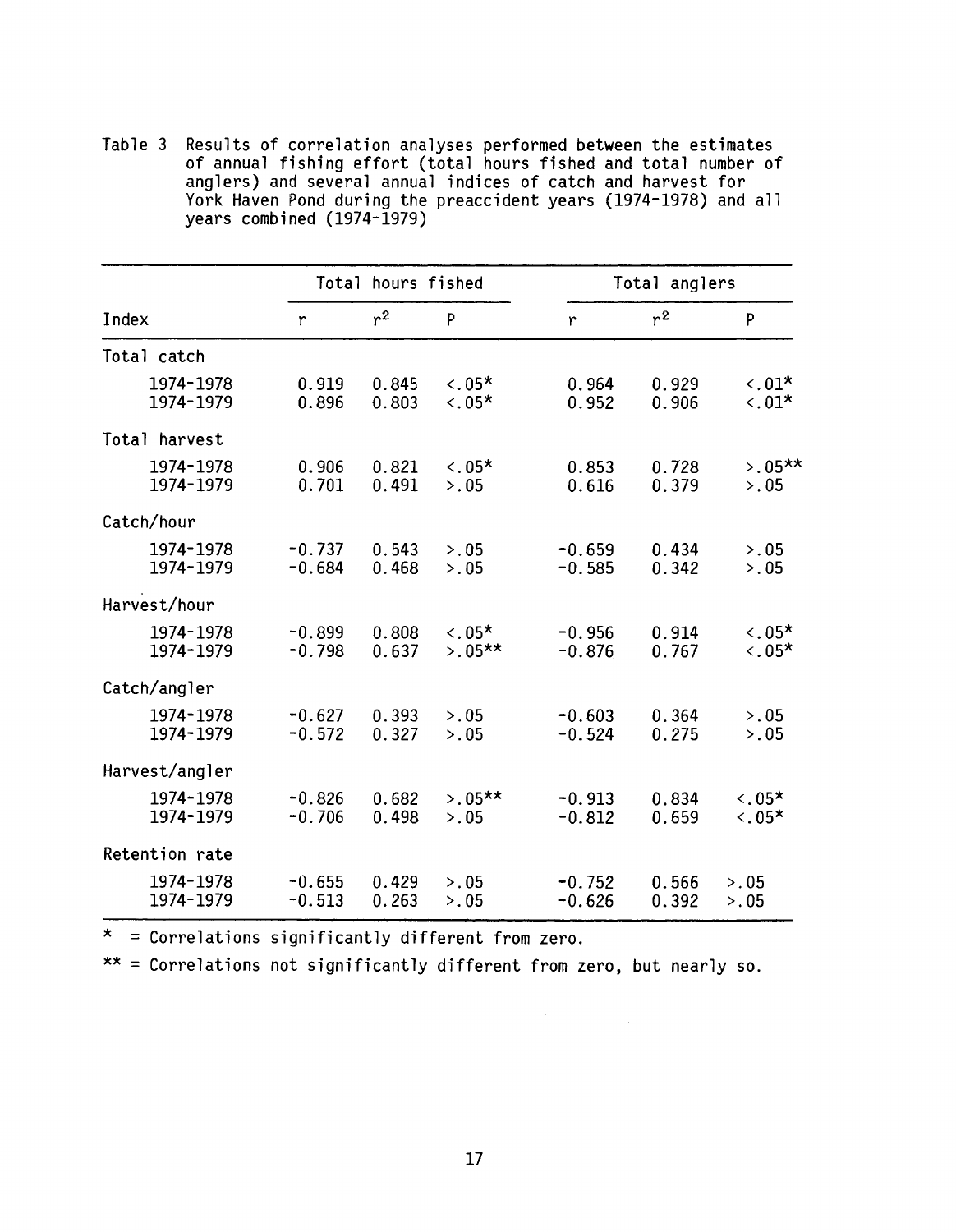| Table 4  Results of correlation analysis performed between the estimates |
|--------------------------------------------------------------------------|
| of annual fishing effort (total hours fished and total number of         |
| anglers) and several annual indices of catch and harvest for York        |
| Haven Pond during the preaccident years (1974-1978) exclusive of         |
| 1976, and during all years combined (1974-1979) exclusive of 1976        |
|                                                                          |

|                        | Total hours fished   |                                 |                              | Total anglers        |                |                              |
|------------------------|----------------------|---------------------------------|------------------------------|----------------------|----------------|------------------------------|
| Index                  | r                    | $r^2$                           | P                            | $\mathbf{r}$         | $r^2$          | P                            |
| Total catch            |                      |                                 |                              |                      |                |                              |
| 1974-1978<br>1974-1979 | 0.999<br>0.944       | 0.998<br>0.891                  | $\leq 0.01*$<br>$\leq 0.05*$ | 0.993<br>0.966       | 0.986<br>0.933 | $\leq 0.01*$<br>$\leq 01^*$  |
| Total harvest          |                      |                                 |                              |                      |                |                              |
| 1974-1978<br>1974-1979 | 0.975<br>0.715       | 0.951<br>0.511                  | $\leq 0.05*$<br>> 0.05       | 0.989<br>0.656       | 0.978<br>0.430 | $\leq 0.05*$<br>> 0.05       |
| Catch/hour             |                      |                                 |                              |                      |                |                              |
| 1974-1978<br>1974-1979 | $-0.933$<br>$-0.797$ | 0.870<br>0.635                  | $> 0.05$ **<br>> 0.05        | $-0.963$<br>$-0.769$ | 0.927<br>0.591 | $\leq 0.05*$<br>> 0.05       |
| Harvest/hour           |                      |                                 |                              |                      |                |                              |
| 1974-1978<br>1974-1979 | $-0.969$<br>$-0.812$ | 0.939<br>0.659                  | $\leq 0.05*$<br>> 0.05       | $-0.980$<br>$-0.871$ | 0.960<br>0.759 | $\leq 0.05^*$<br>$> 0.05$ ** |
| Catch/angler           |                      |                                 |                              |                      |                |                              |
| 1974-1978<br>1974-1979 | $-0.725$<br>$-0.621$ | 0.526 > 0.05<br>0.386 > 0.05    |                              | $-0.795$<br>$-0.634$ | 0.632<br>0.402 | > 0.05<br>> 0.05             |
| Harvest/angler         |                      |                                 |                              |                      |                |                              |
| 1974-1978<br>1974-1979 | $-0.953$<br>$-0.533$ | $0.908 < 0.05*$<br>0.284 > 0.05 |                              | $-0.977$<br>$-0.625$ | 0.955<br>0.391 | $\leq 0.05*$<br>> 0.05       |
| Retention rate         |                      |                                 |                              |                      |                |                              |
| 1974-1978<br>1974-1979 | $-0.971$<br>$-0.535$ | $0.943 < 0.05*$<br>0.286 > 0.05 |                              | $-0.953$<br>$-0.605$ | 0.908<br>0.366 | $\leq 0.05*$<br>5.05         |

 $*$  = Correlations significantly different from zero.

 $***$  = Correlations not significantly different from zero, but nearly so.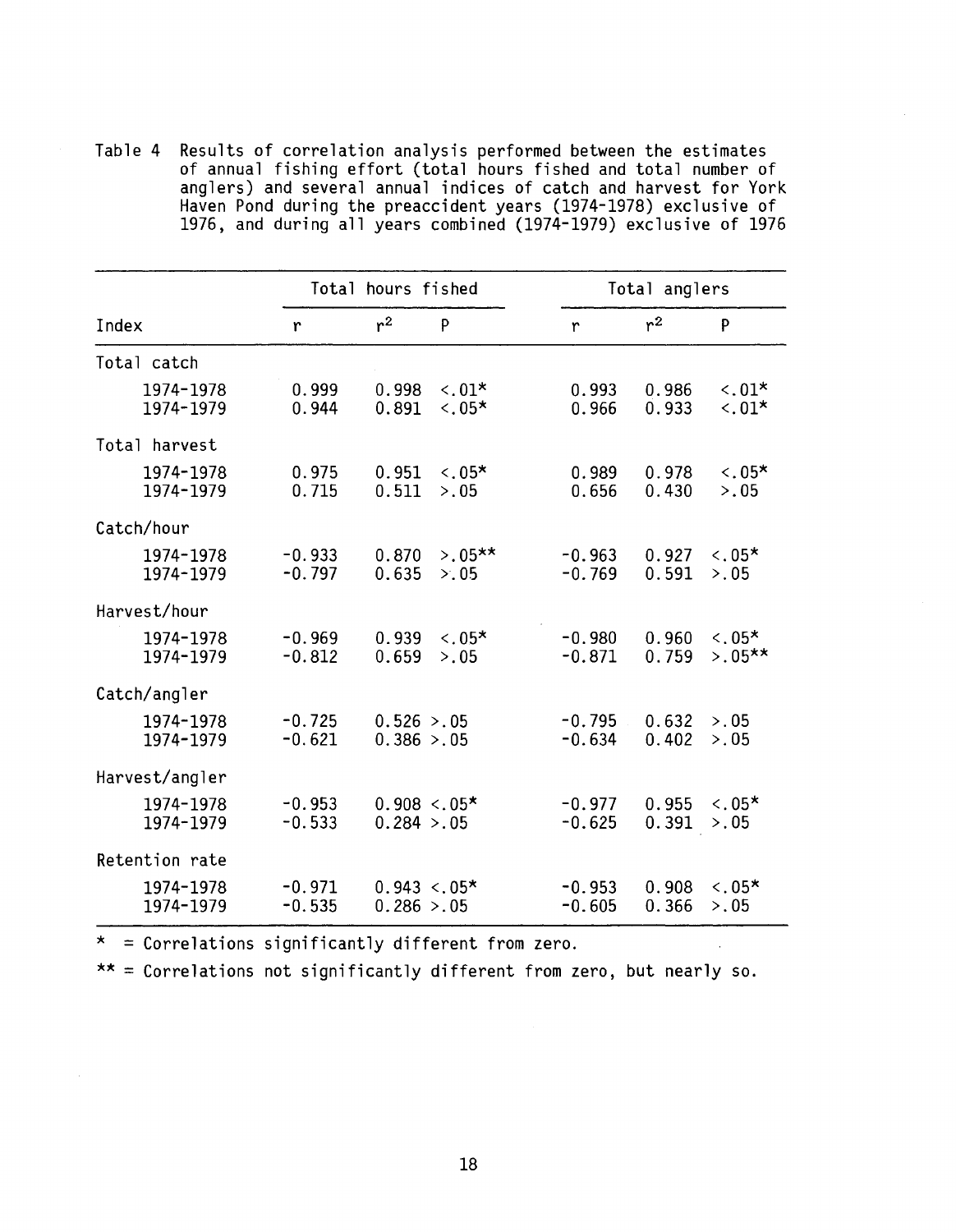years of increased total fishing pressure, on the average, an angler harvested fewer fish per fishing trip and per hour of time spent fishing than during years of lesser total pressure. The catches per trip and per hour were not correlated with fishing effort, perhaps partly as a result of an angler being able to recatch fishes that have been caught and returned previously.

#### Preaccident Fishery Summary

The York Haven Pond recreational fishery is predominantly a local weekend fishery and most anglers consume all or at least part of their harvest. Most fishermen fish from boats for smallmouth bass, rockbass, sunfishes, and channel catfish. Angling occurs on much of the pond, but the most frequently fished localities are in the north, northwest, and western portions, probably because fish are available there and those portions are near boat-access facilities. York Haven Pond fishes also contribute to the catches of anglers in other Susquehanna River areas, primarily upstream in the Harrisburg and Sunbury, Pennsylvania, areas because of upstream movements by smallmouth bass, rock bass and walleye.

The fishing year extends primarily from April through November. Fishing effort on the pond is greatest during the summer months of June through September. Recreational fishing takes place at several other locations on the Susquehanna River near Three Mile Island, but during the summer months York Haven Pond is the area most heavily fished. The number of fish caught per angler hour<br>angler hour peaks during summer. The number of fish harvested per angler hour peaks during spring and fall; the number of fish harvested per angler remains fairly constant throughout the year. The retention rate of fishes caught in the pond is highest during spring and fall and at a yearly minimum during summer.

The total annual catches and harvests (number of fish of all species) have been directly correlated with total annual levels of fishing effort; greater catches and harvests occurred during years of increased effort and lesser catches and harvests during years of decreased effort. The annual indices of catch and harvest per units of effort, however, generally have been lower during years of increased effort and higher during years of decreased effort. Similar relationships between effort and harvest were found during a nationwide survey of 103 reservoirs by Jenkins and Morais (Ref. 16). Therefore, during years of increased total fishing pressure, on the average, an angler has harvested fewer fish per fishing trip and per hour of time spent fishing on the pond than during years of lesser total pressure. Catch and harvest indices estimated by other investigators for areas of the Susquehanna River downstream of TMI are similar to those reported for York Haven Pond. The mean number of fish caught per angler hour near the Brunner Island Steam Electric Station [located about 3-4 mi (5-6 km) downstream of TMI] during 1977-1978 were 0.75 and 0.61, respectively (Ref. 14), compared with the range of 0.72-0.98 for York Haven Pond during the preaccident years (Table 2). The harvest per angler hour for the Conowingo Pond [located about 40 mi (64 km) downstream of TMI] during 1977-1978 was estimated to be 0.33 (Ref. 17), compared with the preaccident range of 0.28-0.50 for York Haven Pond (Table 2).

The year 1976 appears to have been an unusual or anomalous fishing year that was out of phase with the other preaccident years. That year, dominated by a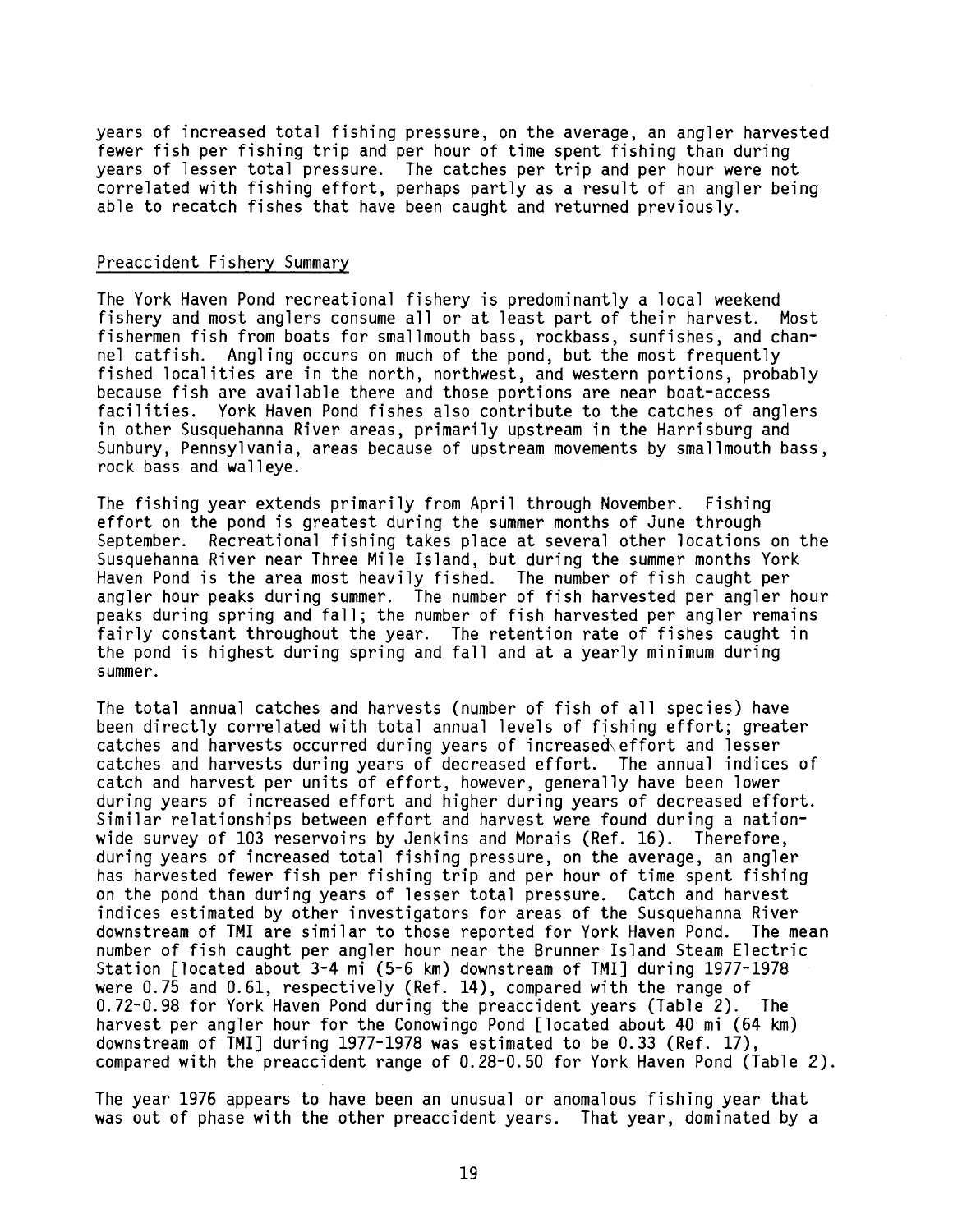large catch, had a very poor harvest of smallmouth bass. Correlation analyses<br>of annual fishing effort and indices of catch and harvest for the preaccident years yielded higher coefficients and more statistically significant correlations when the data for 1976 were not included in the analyses.

It should be noted that no tests (i.e., regression) were performed to establish or estimate the dependence of catch and harvest levels upon the levels of fishing effort. It appears, however, that the level of annual fishing effort can influence the total annual catches· and harvests in York Haven Pond. Harvests and indices of harvest success appear to be influenced by fishing effort and by other phenomena such as stock abundance and size (length or weight) of fish and by species preferences, fishing habits and behavior, and perceptions (as illustrated in the sections to follow) of the anglers.

#### DESCRIPTION OF THE POSTACCIDENT FISHERY

#### The Anglers

Angler residence during 1979 for all creel survey areas combined was about 80% from York and Dauphin counties, 7% from Lancaster County, and 9% from Cumberland County. York Haven Pond anglers were predominantly from York (32%), Dauphin (35%), Cumberland (17%), Lancaster (8%), and Lebanon (6%) counties. Eleven other Pennsylvania counties were represented by anglers fishing in the creel survey area. Only a few out-of-state anglers were noted. No significant changes in angler residence were noted during 1979 (Ref. 8).

Of the anglers interviewed during 1979, about 65% reported that they ate their harvest (or at least some of it), 25% released all they caught, and 10% did otherwise (released and gave away, gave away only, and other undefined uses). Overall during 1979 (all four creel survey areas), 5.8% of the anglers who responded to questions during the creel survey reported that they changed the use of their catches after the March 28 accident (Ref. 8). They reported eating their harvests (or at least part of them) before the accident, but doing otherwise after the accident. Of those anglers fishing on York Haven<br>Pond, 5.5% reported changes in the use of their catches. Of all the anglers who reported that they released or gave away their catches and harvests, about 18% stated that before the accident they ate their harvest (or at least some of it). However, the Pennsylvania Fish Commission waterway patrolman who<br>patrols the York County side of York Haven Pond noted a greater-than-normal proportion of the fishes caught (unquantified) were returned to the pond after the accident and throughout 1979 (personal communication, Warren Singer).

#### Monthly, Seasonal, and Annual Fishing Effort

Fishing effort on the York Haven Pond (in terms of number of anglers, hours fished, and hours fished per fishing trip) essentially was normal during 1979 (Figs. 4, 5, and 8). The only departure from historic trends was noted during<br>July and August, when the mean lengths of fishing trips were 10-12% less than the lowest figures of record and 19-24% less than the monthly mean values during corresponding preaccident months (Fig. 8). The longest fishing trips of the year normally occur in the summer.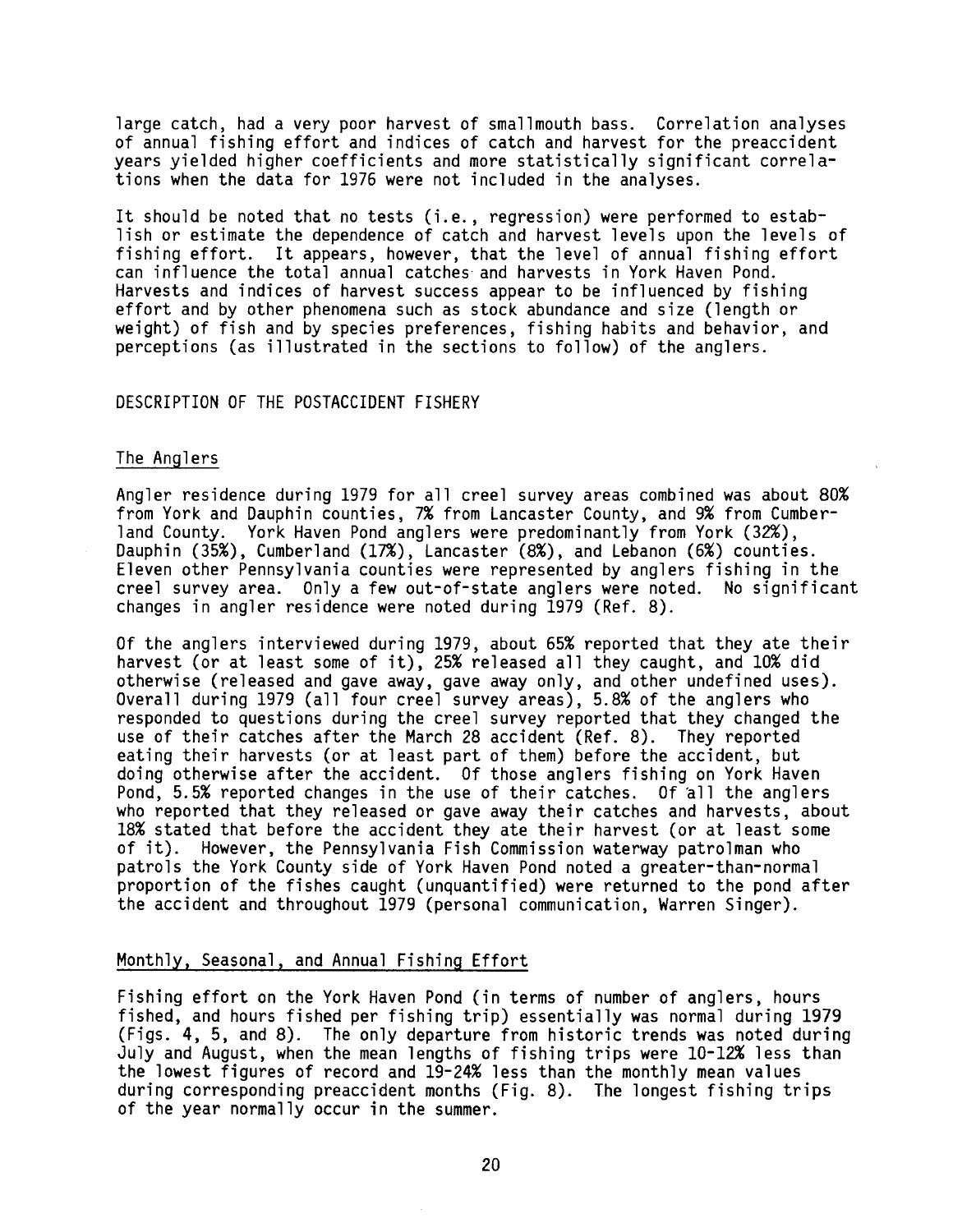The number of anglers interviewed on the pond relative to the total for all four creel survey areas was lower than normal during April, May, and September and higher than normal for November 1979 (Fig.  $6$ ). on the pond relative to the areawide total was below normal during April 1979, but within the normal range for each succeeding postaccident month (Fig. 7).

On an annual basis, the fishing effort on the pond during 1979 was within the range of values recorded during the five preaccident years (Table 2). However, during 1979, angler participation increased at other areas and was at a record high annual level at the hydrostation (Ref. 8). The low levels of relative fishing effort on the pond immediately following the accident might be attributable to increased fishing at other nearby areas. It thus appears that during 1979, angler participation in the river fishery near Three Mile Island at normal-to-high levels relative to the five preaccident years of record.

Interviews with anglers during 1980 suggest that some anglers (amount as yet unquantified) avoided fishing in the Three Mile Island area during 1979, but returned in 1980 (personal communication, George Nardacci, Ichthyological the pond and their island cottages during 1979, and that both cottage use and the interest in their use were reduced because of the accident (personal communication, Herman George).

#### Monthly and Seasonal Indices of Catch and Harvest

The numbers of fish caught per angler hour of fishing effort and the numbers of fish caught per angler (or per fishing trip) on the pond during 1979 were lower than normal only during May. During all other postaccident months, the values were either normal or above normal (Figs. 9 and 10). The catches on the pond relative to the total areawide catches were at a record low level during April, at low-normal level during May and June, and at normal levels thereafter during 1979 (Fig. 11).

The numbers of fish harvested per angler hour of effort on the pond were at record low levels during the postaccident months of April (no fish harvested), May, and June, and within historical monthly ranges thereafter (Fig. 12). The numbers of fish harvested per fishing trip were at record low values for the postaccident months of April, May, June, and August, and July figures were equal to the low value of record for that month (Fig. 13). The retention rates (percent of the catch actually kept) were record low values during each postaccident month from April through August; values for the remainder of 1979 were normal (Fig. 14). During April, no fish caught in the pond were kept by anglers; all were returned. The retention rate appeared to recover to nearly normal preaccident levels during July, but was further depressed in August, before full recovery in September. Similar July-August patterns also occurred for the indices of harvest per hour and harvest per angler. The harvests from the pond relative to the total areawide harvests were at record low values for the postaccident months of April, May, June, and August; harvest values were normal during other months (Fig. 11). A decrease in the relative harvest index from July to August occurred, similar to the other harvest indices. The reduced relative catch and harvest indices for the pond probably resulted from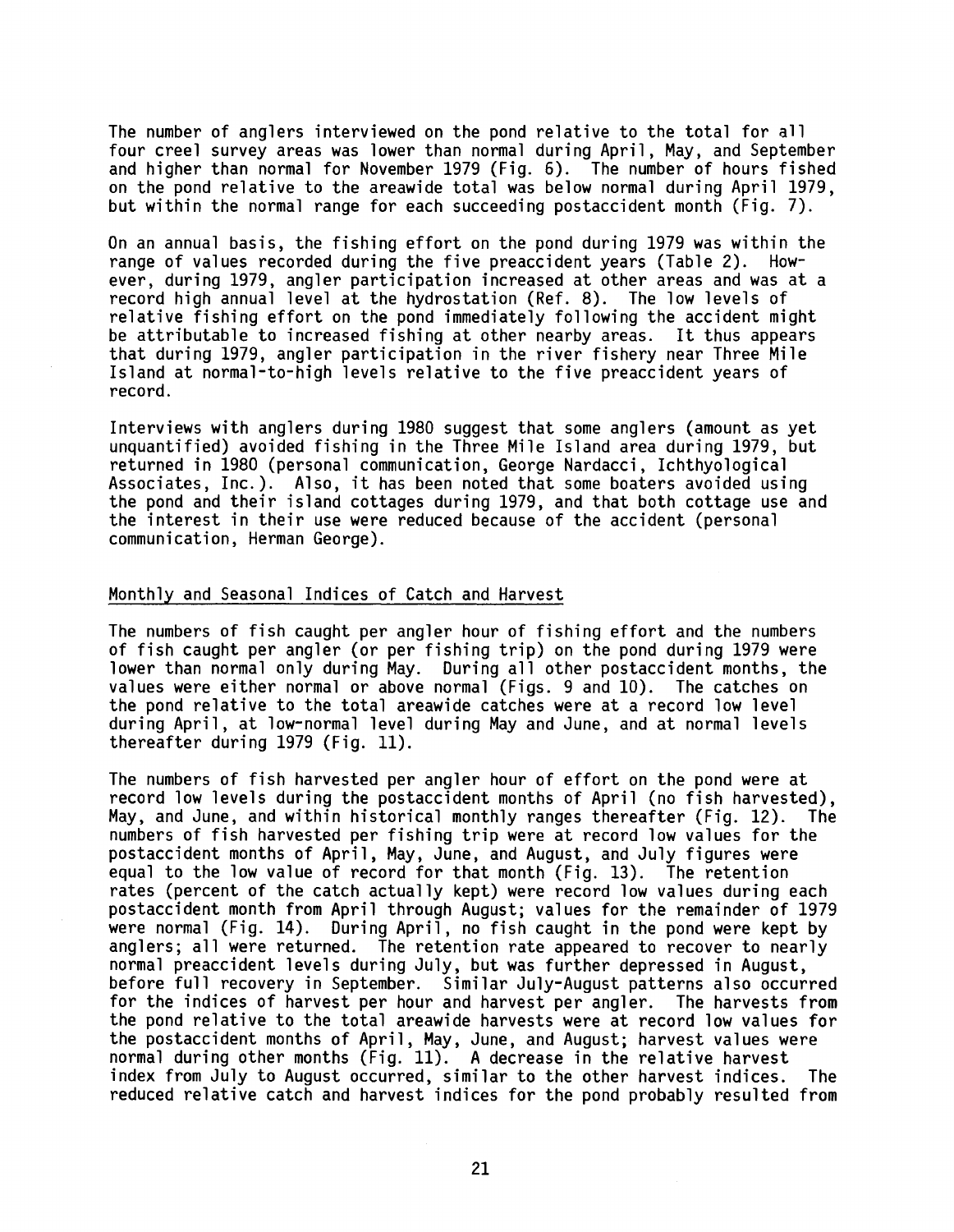a combination of depressed retention rates for the pond along with increased angler participation at the other three creel survey areas (and normal participation on the pond).

#### Annual Catch and Harvest

During 1979, the principal catches and harvests from the York Haven Pond are estimated as follows:

|                                                              | Caught                     |                            |                            | Harvested |
|--------------------------------------------------------------|----------------------------|----------------------------|----------------------------|-----------|
| Species                                                      | No.                        | X                          | No.                        | $\%$      |
| Smallmouth bass<br>Sunfishes<br>Channel catfish<br>Rock bass | 4,958<br>997<br>751<br>751 | 65.6<br>12.9<br>9.9<br>9.9 | 1,180<br>209<br>292<br>292 |           |
| All species<br>Total:                                        | 7,556                      | 100                        | 2,009                      | 100       |

The total estimated catch from the pond during 1979 fell within the range for previous years; the harvest, however, was a record low--9.7% below the minimum of record and 25.6% below the 5-year preaccident mean number of fish harvested (Table 2 and Figs. 15 and 16).

On an annual basis, both the catch per angler hour and the fish caught per trip on the pond during 1979 were within the ranges recorded for preaccident years. The annual indices of harvest per hour and harvest per fishing trip were at record low values, 7.1% and 12.5%, respectively, below the preaccident minimum values of record (Table 2). The annual retention rate (percent harvested) for 1979 also was a record low, being 14.2% less than the annual preaccident minimum. The spring and summer months are those that are most heavily fished on the pond and are those during which large catches and harvests are made. Thus, the harvest reductions that occurred during the first few postaccident months were sufficient to produce a record low level of harvest for the entire fishing year of 1979.

The 1979 annual estimates of catch and harvest relative to fishing effort are included as separate data points in Figures 15 and 16 and are added to the correlation analyses in Tables 3 and 4. Addition of the data points for 1979 reduced the correlation coefficients (r) of every test. However, several of the 6-year correlations still were significant: total catch with fishing effort; harvest per hour and harvest per angler with number of anglers (Table 3). When the 1979 data points were added to the correlation analyses for the four preaccident years exclusive of the anomalous 1976 year, all coefficients were reduced (some substantially) and only the correlations of total catch with fishing effort were significant (Table 4).

The annual indices of catch and harvest for 1979 in relation to fishing effort more closely resemble those of 1976 than any other year, but are reduced below those of 1976. This suggests that during 1979 anglers harvested fewer fish than during a naturally poor fishing year. The annual harvest for 1979 was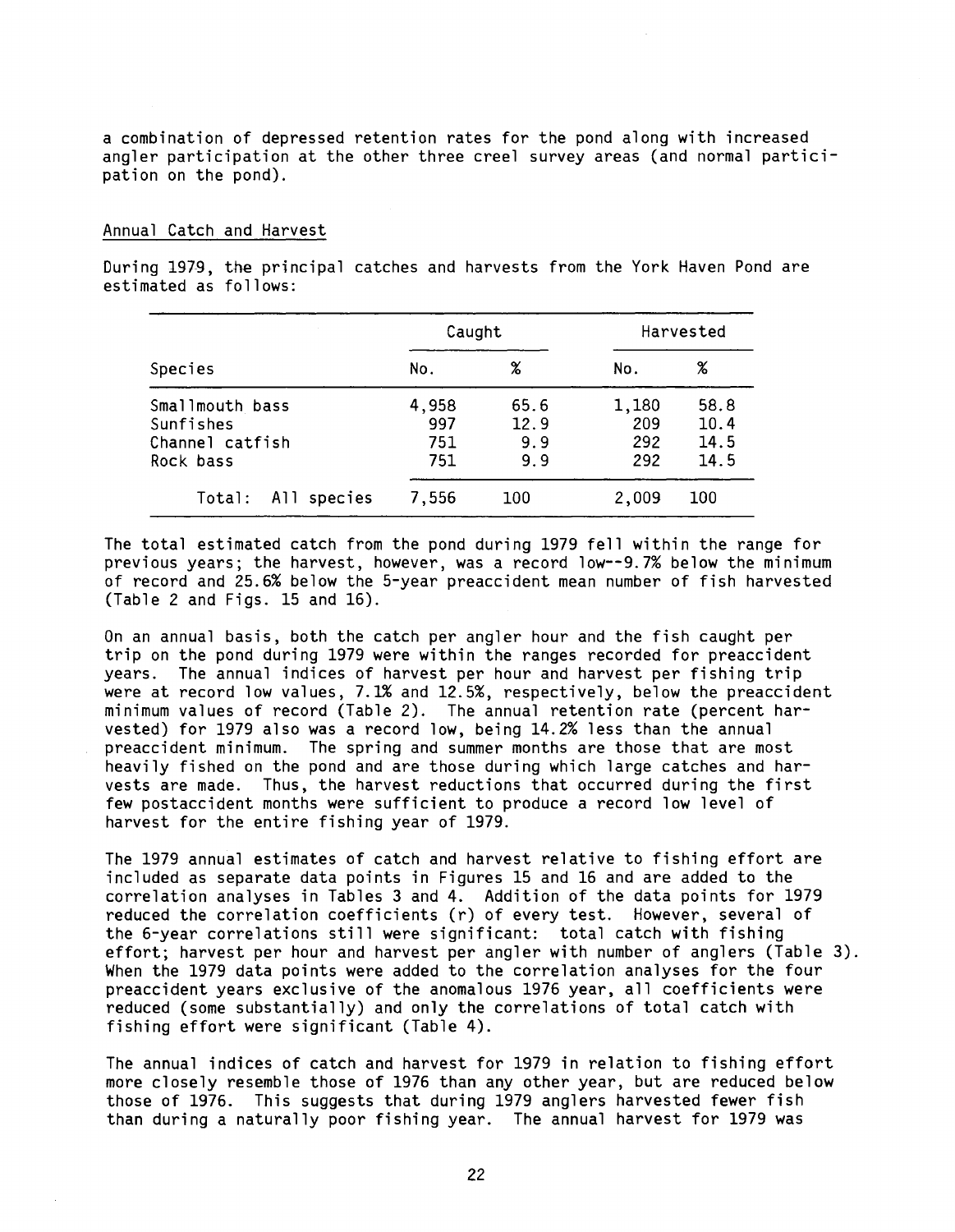smaller than for the year 1977 in which the fishing effort was 43-44% less; the 1979 indices of harvest per hour, harvest per angler, and retention rate were smaller than for the year 1978 in which the fishing effort was 45-55% greater. At the intermediate levels of fishing effort expended during 1979, the harvest indices might well have been intermediate between those of the annual extremes recorded for 1977 and 1978. The year 1979 does appear to have been another anomalous fishing year similar to 1976.

The harvest indices for 1979 appear to have been influenced by large catches of smallmouth bass and moderate catches of the other major species, with low-normal retention rates for smallmouth bass (23.8%) and channel catfish (38.9%) and record low annual harvests and retention rates for rock bass (38.9%) and sunfishes (21.3%). No other year had such across-the-board low retention rates for all the major fishery species. Abundance and catch-pereffort data from biological studies suggest that smallmouth bass and sunfishes were in low abundance in 1979, and that rock bass and channel catfish were relatively abundant (Ref. 8). Like 1976, the harvest indices of 1979 were influenced primarily by low abundance, large catches, and poor harvest rates<br>of smallmouth bass, suggesting a large return-recatch rate. The two years differed in that 1979 had much lower retention rates (15-25 percentage points) than 1976 for all the other major fishery species as well.

#### Postaccident Fishery Summary

The foregoing analyses suggest that 1979 was an abnormal fishing year on York Haven Pond with respect to catches and harvests and that it was similar to the naturally anomalous fishing year of 1976 in its deviation from the preaccident patterns. However, 1979 produced harvests and indices of harvest success at record low levels below those of 1976. The fishing effort expended during 1979 on the pond was within the range observed for previous years, but the harvest success was lower than that which might have been expected during a normal year with comparable effort. Therefore, harvest success during the 1979 fishing year appears to have been more abnormal than is evident by simply comparing the data for 1979 with those for other years of low success (as in Table 2 and Figs. 15 and 16). During the months following the accident, the levels of fishing effort and the indices of catch success were normal, except for a few deviations. However, the indices of harvest success were at record low levels with normal values not attained for all indices until September, 6 months after the accident. The harvest reduction might have been influenced in part by low abundance of some fish species, but the overall poor retention rates and the patterns of record low monthly harvest indices that gradually improved with time following the accident cannot be explained by biological or population abundance data alone.

The observed changes in angler behavior and catch retention noted above appear to have been the major contributor to the record low harvest success and abnormal fishing year of 1979. This is discussed further in the following section.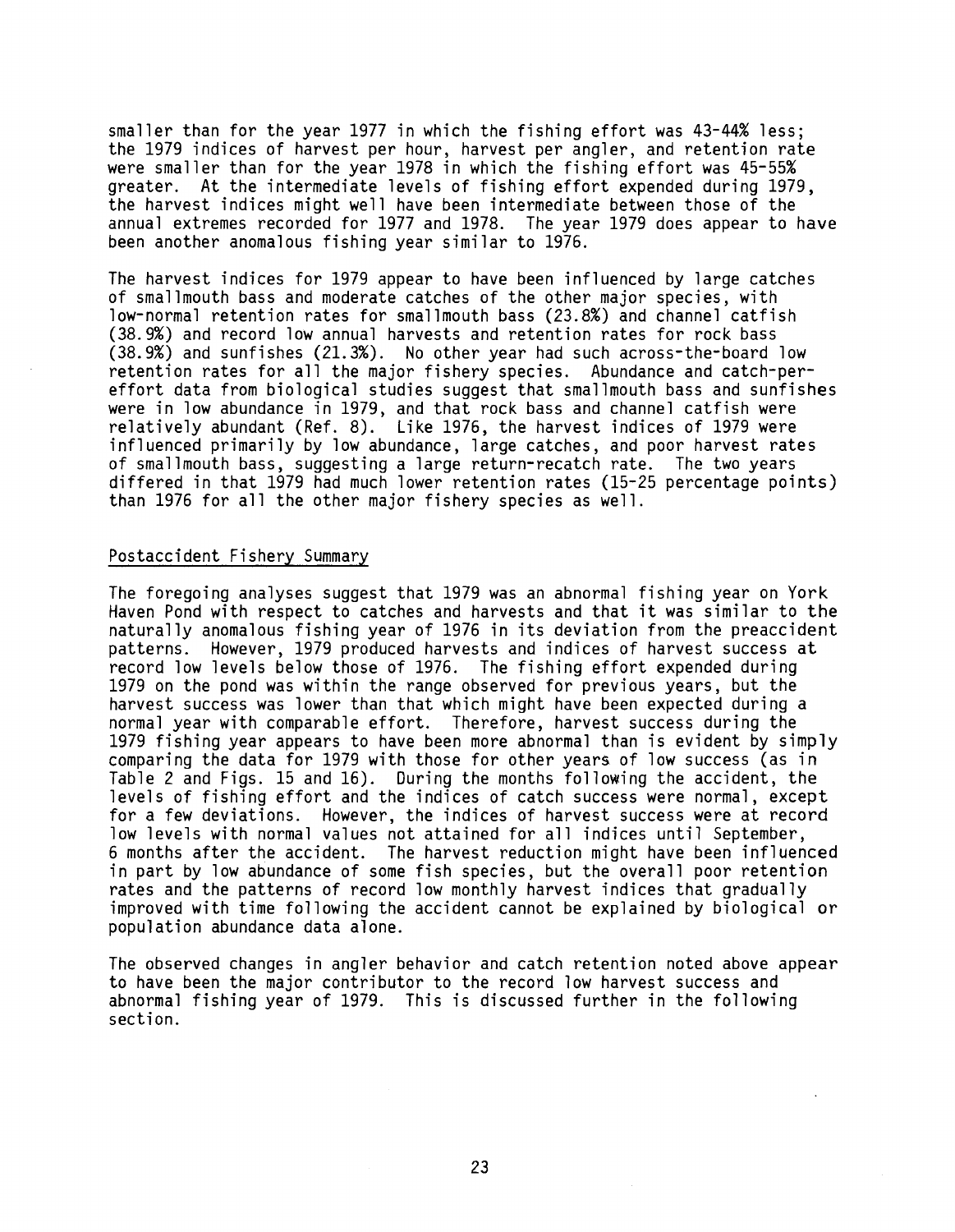#### EFFECTS OF THE ACCIDENT ON THE FISHERY

Less than 1 Ci of liquid radioactive material was released to the river during and following the accident. Negligible amounts of tritium were released. The releases, although above the levels of normal operation, were within the limitations imposed by the NRC technical specifications (Refs. 5 and 18). None of the radioactive wastes in the TMI- 2 auxiliary, fuel handling, and reactor containment buildings were released during 1979. Therefore, the quantity of radioactive material in liquid effluents released as a result of the March 28 accident were not significant (Ref. 18). Beginning in early April 1979, gut tissue and flesh of a variety of finfish species were collected from the Susquehanna River and upper Chesapeake Bay and analyzed for the presence of radionuclides (Ref. 19). Aquatic vegetation, bottom sediments, and Chesapeake Bay shellfishes (blue crab and oyster) also were analyzed. Results through November 1979 indicated there was no discernible radioactivity and no apparent increment of radioactivity that can be attributed to discharges from Three Mile Island Nuclear Station. The maximum doses that a person would have received by eating fish from the Susquehanna River were calculated based on liquid releases from Three Mile Island during the period March 28-May 11, 1979 (Ref. 5). The analysis assumed a consumption rate of about 1/2 lb (0.25 kg) of fish per meal. The resulting total dose was well below NRC limitations for protection of the public.

As a result of the accident, several million gallons of treated industrial effluents were released to the Susquehanna River. Both chemical and thermal effluents were maintained within the limitations established by the NPDESpermitting authority (Commonwealth of Pennsylvania) and were within the bounds of those analyzed during impact assessments prior to TMI-2 operation. Maintenance of the required quality of nonradiological liquid effluents appears not to have been impaired as a result of the accident (Ref. 7). Since effluent limitations were not violated, impacts to aquatic biota of the river were not expected. Postaccident assessments and biological studies confirmed the absence of any ecological effects attributable to the accident (Refs. 7 and 8).

The initial postaccident assessment of the recreational fishery noted record low harvest indices for York Haven Pond through July 1979 (Ref. 7). Although statistically significant differences were not detected between the fishery parameters of 1979 and previous years, it was apparent that the recreational fishery differed following the accident from corresponding periods preceding the accident. The changes were attributed to altered fishing behavior due to the anglers' awareness of the accident and the releases of liquid industrial wastes to the Susquehanna River. Reduced harvests were not attributed to altered water quality of the river or to ecological impacts to river biota from the accident.

This assessment has examined the recreational fishery for the entire post- accident year of 1979 and defined reduced harvests beyond July and on an annual basis. Angler participation and fishing effort on the pond remained within historic levels; both, however, were increased at other nearby fishing areas on the Susquehanna River. Therefore, it appears that neither the nuclear accident nor the gasoline shortage experienced during the summer deterred anglers from fishing in the tiver during the postaccident months of 1979. Since the fishery there is primarily a local one [that is, most anglers live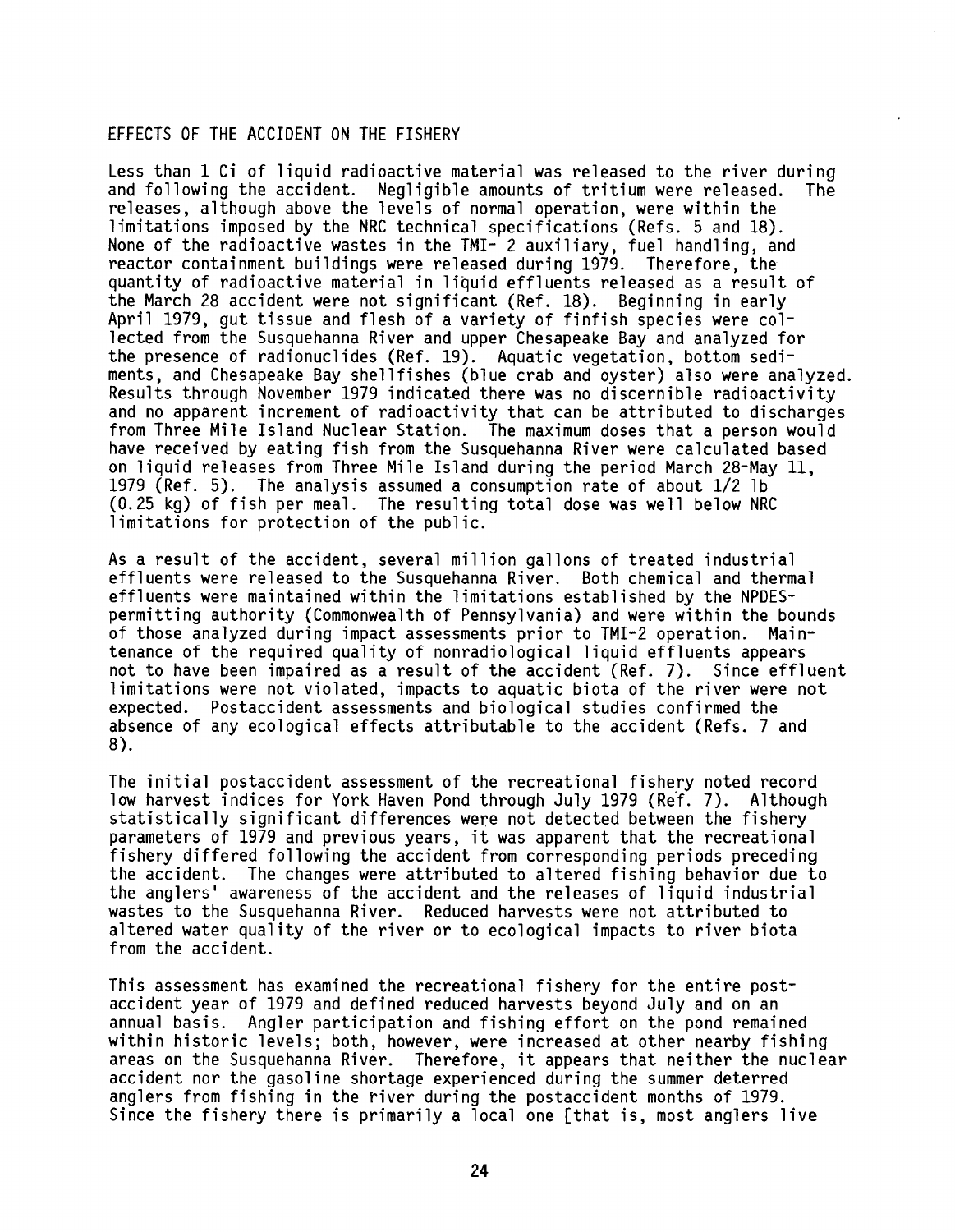within 20 mi (32 km) and reside in counties bordering the river], anglers do not have to travel long distances to fish. This is contrasted with the immediate and adverse effects that the accident had on tourism in the Harrisburg and south-central Pennsylvania area (Refs. 3 and 4).

The postaccident depression of monthly fishery harvest indices and the nearly full recovery by July followed the same general trend as the perception of threat felt by the populace living near (within 15 mi) of Three Mile Island.<br>The public's concern with emissions from the nuclear station and the perception of threat were greatest during the accident, but by late July both had decreased relative to levels during the accident (Refs. 3). Similarly, 90% of the persons responding to questioning said that their activities during July 1979 were unchanged by the accident or were back to normal (Refs. 2 and 3). Most of the anglers who use the river near TMI are local residents, therefore, it is understandable that the observed changes in postaccident harvest patterns followed the same general trend as the local public's perception of threat from the accident. Additionally, however, anglers might be affected by events that threaten (or appear to threaten) only the river environment and not the general population of the site vicinity. During late July 1979, about 4,000 gallons (~15,000 l) of water were released from TMI to the Susquehanna<br>River. Although the release posed no threat to public health or safety, it was reported to be "slightly radioactive" and this report was widely publicized<br>by the news media around August 1. This elicited inquiries (letters and phone<br>calls) to various Pennsylvania resource agencies from anglers co tion, Larry Jackson, Area Fisheries Manager, Pennsylvania Fish Commission). The reduction in harvest indices for August after a nearly full recovery to normal levels in July might be attributable (at least in part) to the release event during late July-early August. This group-specific behavior is consist-<br>ent with studies demonstrating that recreational fishermen are especially sensitive to and concerned with environmental quality (such as water pollution<br>and stream alteration) and management problems concerned with adverse environmental conditions (Refs. 20 and 21).

The essential components of a recreational fishery are threefold: the fish, their environment or habitat, and the people who depend on the fish popula- tions--the anglers (Ref. 22). Therefore, a fishery is dependent on all three components and if any one is altered, the quality of the fishery also can be altered. The quality of the postaccident fishery of York Haven Pond was changed, not through accident-related alteration of the fish populations or their aquatic environment, but by changes in the fisherman component when fishermen perceived reduced environmental or fish quality and changed their harvest behavior.

Perceptions of threat and altered sport fishery harvest patterns have accompanied other types of environmental events associated with aquatic contaminants. During the mid-1970s, the insecticide kepone contaminated portions of the James River in Virginia, a tributary of the lower Chesapeake Bay. residues were found in James River biota, including blue crabs, oysters, and bluefish (Ref. 23). Subsequently, commercial harvesting was closed in the James River (Ref. 24) and recreational fishing was permitted on a catch-andrelease basis only (Ref. 25). During 1976, charter boat captains from the lower Maryland portion of Chesapeake Bay reported that many fishing trips had been. cancelled because anglers were concerned about contaminated bluefish.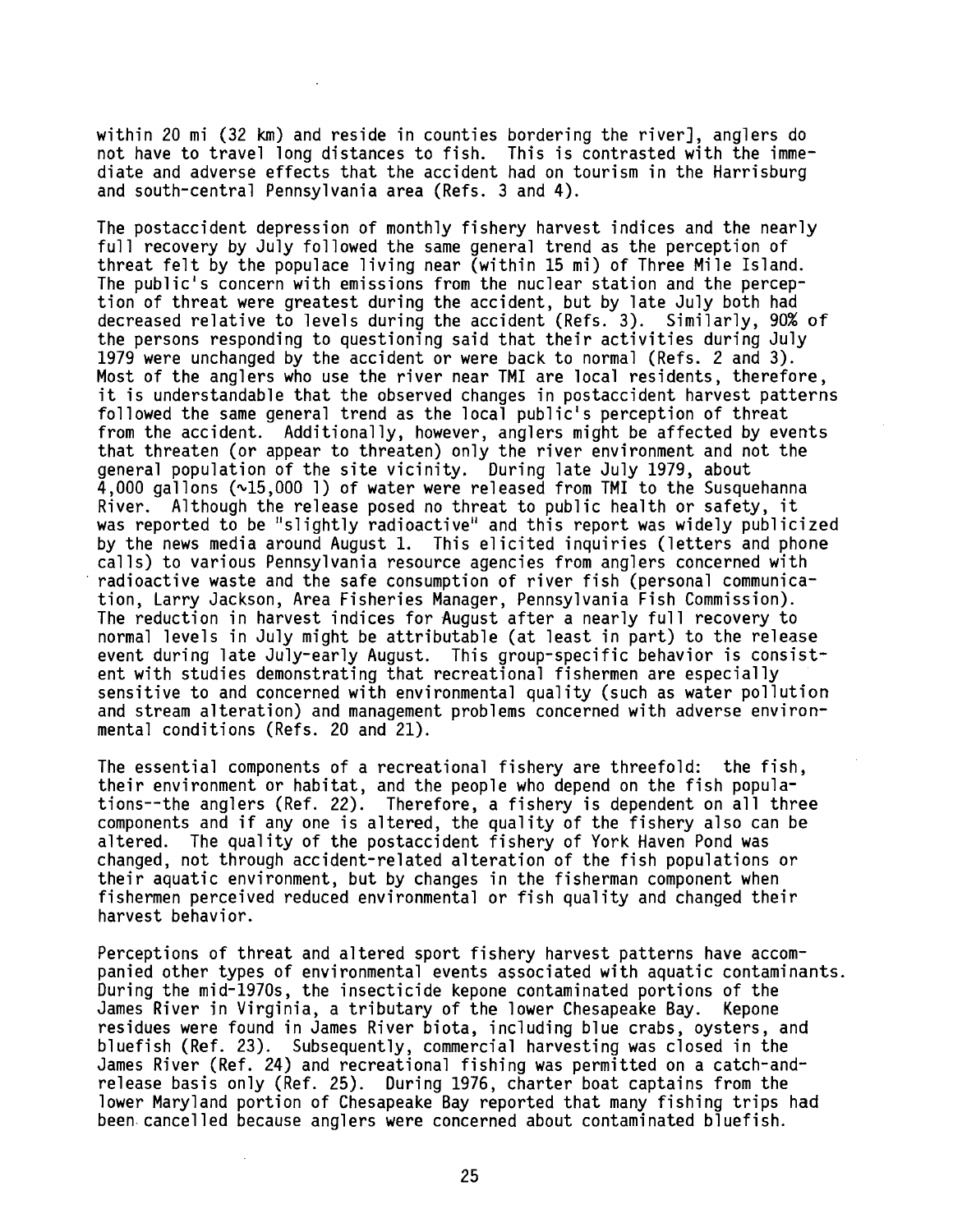Around the Annapolis area, trip cancellations among charter boats were minimal, but several private boat fishermen at Chesapeake Beach, Maryland [more than 100 mi (~160 km) north or up-Bay from the James River], were reported to have released bluefish weighing up to 5 lb  $(\sim 2.3 \text{ kg})$  because they were concerned about kepone contamination (Ref. 26). Problems with other aquatic contaminants such as PCBs, mercury, and mirex also have produced concern among anglers in various areas of the United States and have resulted in altered angler partici-<br>pation <del>in sport</del>-fishing. Well-intentioned publicity associated with such<br>events often has contributed to the reduction in angler participati especially among the occasional or less-dedicated anglers (Ref. 24). A small number of New Jersey charter boat captains indicated that some anglers were reluctant to charter fishing trips as a result of adverse publicity in 1976 about fish contaminated with kepone and PCBs (Ref. 27).

These situations differ from the one at Three Mile Island in that contaminants and potential public health and environmental problems actually identified in the mid-1970s resulted in reductions in both harvest and angler participation<br>(voluntary or mandatory). At Three Mile Island, no such health or aquatic<br>environmental problems occurred and only harvest, not angler participa was noticeably affected. It was noted that some anglers who normally fish on the pond avoided that area in 1979 following the accident, but to what degree they avoided it is unknown. Indices of harvest success were depressed for 5 months following the accident, but slowly improved to preaccident levels during the sixth month.

Although the 1979 annual harvest was poor and most of the fishing year was disrupted (in terms of monthly harvests), recovery during the same year along with normal (or unaltered) levels of fishing effort suggest that the accidentrelated effects on the fishery were temporary. Recovery appears to have been related to the local public's decreasing concern and perception of threat with time following the accident.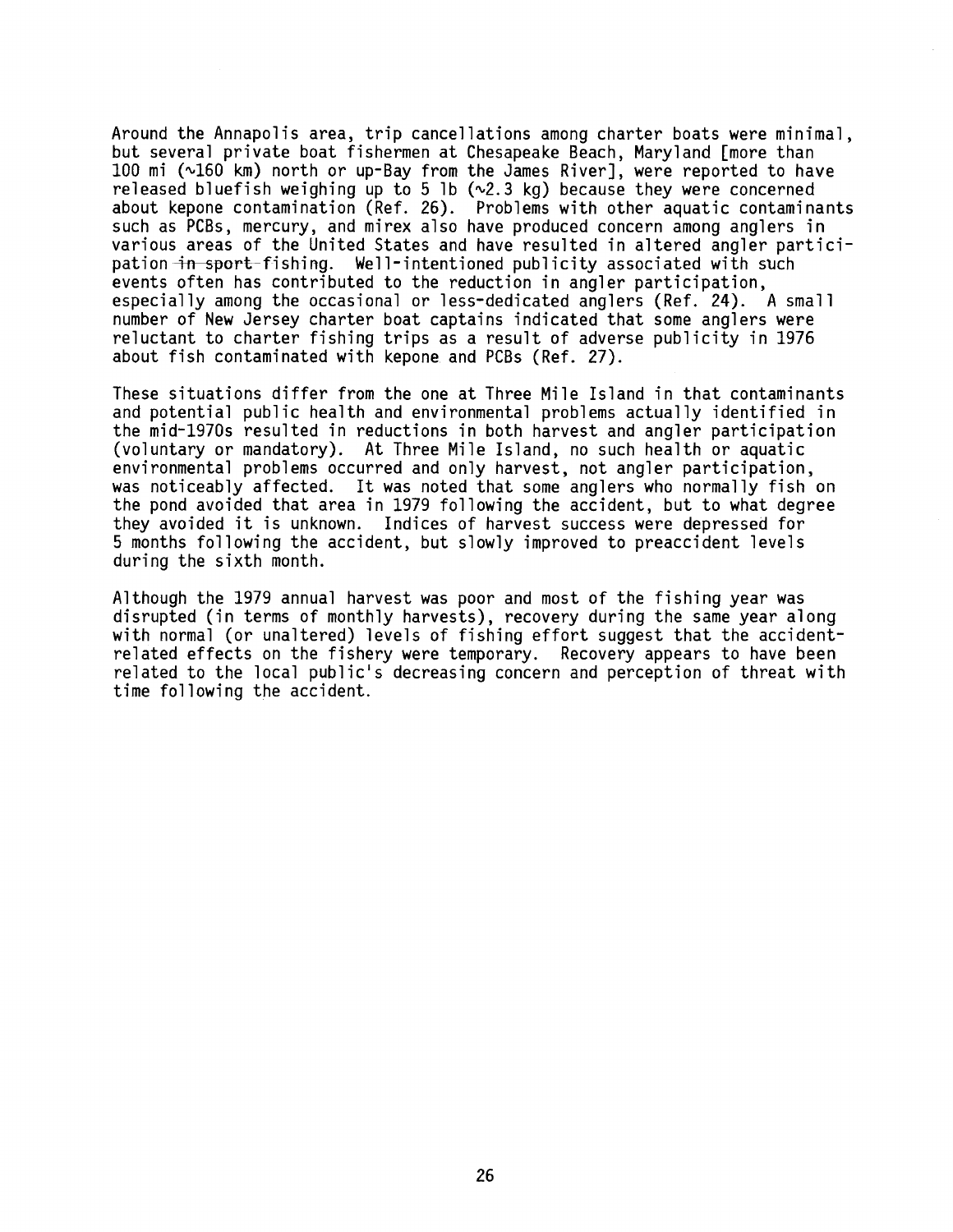#### REFERENCES

- 1. J. G. Kemeny, (Chairman) et al., "Report of the President's Commission on the accident at Three Mile Island," U.S. Government Printing Office, Washington, D.C., October 1979.
- 2. C. B. Flynn, Mountain West Research, Inc., Tempe, Arizona, "Three Mile Island telephone survey--preliminary report on procedures and findings," USNRC Report NUREG/CR-1093, October 1979.\*\*
- 3. C. B. Flynn and J. A. Chalmers, Mountain West Research, Inc., and Social Impact Research, Inc., Tempe Airzona. "The social and economic effects of the accident at Three Mile Island--findings to date," USNRC Report NUREG/CR-1215, January 1980.\*\*
- 4. W. W. Scranton III (Chairman), "Report of the Governor's Commission on Three Mile Island," Harrisburg, Pennsylvania, 1980.\*
- 5. U.S. Nuclear Regulatory Commission, "Report to the Nuclear Regulatory Commission from the staff panel on the Commission's determination of an extraordinary nuclear occurrence (ENO)," USNRC Report NUREG-0637, January 1980.\*\*
- 6. U.S. Nuclear Regulatory Commission, "Final environmental assessment for decontamination of the Three Mile Island Unit 2 reactor building atmosphere," USNRC Report NUREG-0662, Vol. 1, May 1980.\*\*
- 7. C. R. Hickey, Jr., and R. B. Samworth, "Non-radiological consequences to the aquatic biota and fisheries of the Susquehanna River from the 1979 accident at Three Mile Island Nuclear Station," USNRC Report NUREG-0596, November 1979\*\*.
- 8. G. A. Nardacci and Associates, "An ecological study of the Susquehanna River near the Three Mile Island Nuclear Station," Annual Report for 1979, Ichthyological Associates, Inc., Etters, Pennsylvania, 1980.\*.
- 9. W. A. Potter and Associates. "An ecological study of the Susquehanna River in the vicinity of the Three Mile Island Nuclear Station," Supplemental Report for 1974. Ichthyological Associates, Inc., Etters, Pennsylvania, 1975\*
- 10. G. A. Nardacci and Associates, "An ecological study of the Susquehanna River in the vicinity of the Three Mile Island Nuclear Station" Supplemental Report for 1975. Ichthyological Associates, Inc., Etters, Pennsylvania, 1976.\*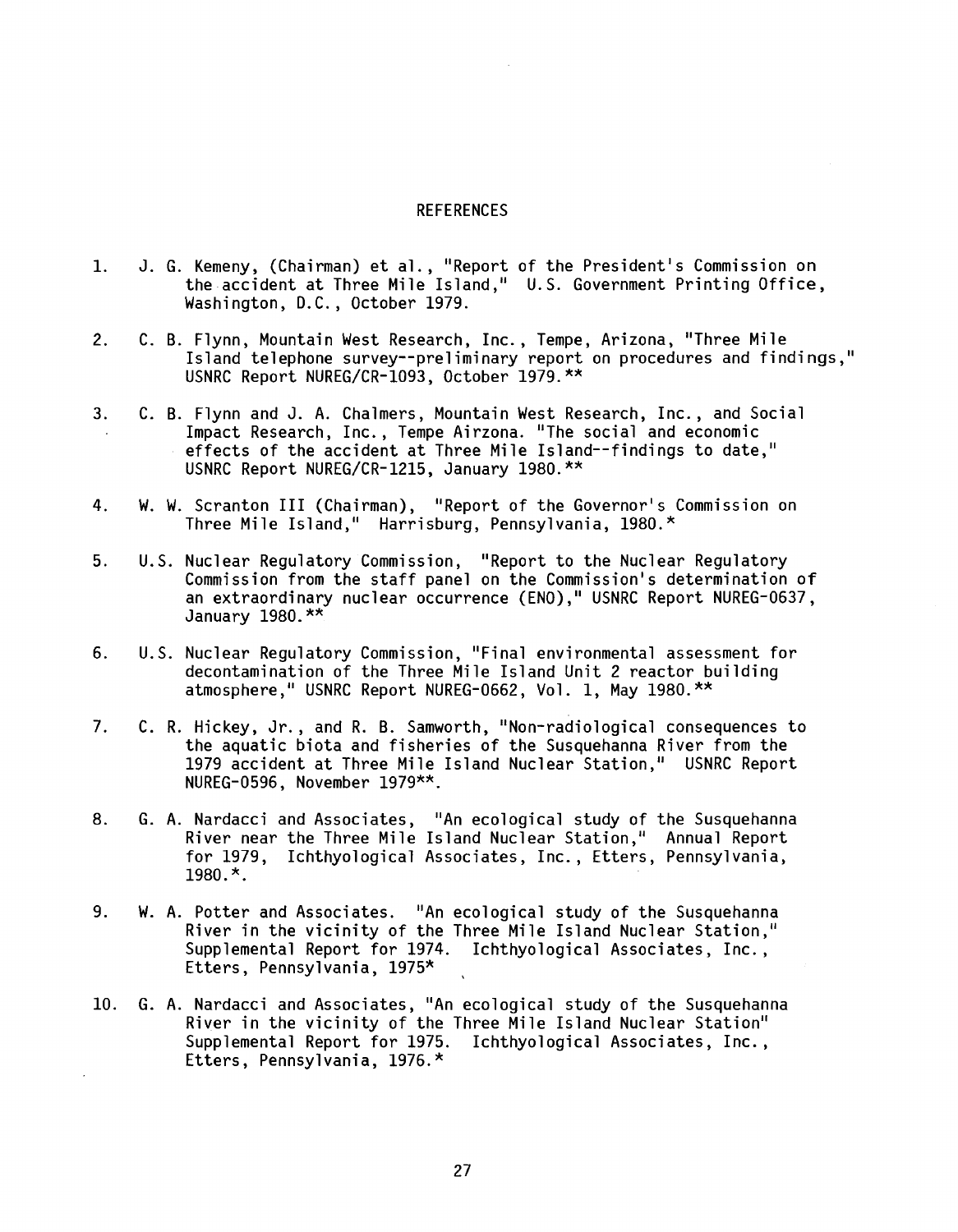- 11. G. A. Nardacci and Associates, "An ecological study of the Susquehanna River in the vicinity of the Three Mile Island Nuclear Station," Supplemental Report for 1976. Ichthyological Associates, Inc., Etters, Pennsylvania, 1977.\*
- 12. G. A. Nardacci and Associates, "An ecological study of the Susquehanna River in the vicinity of the Three Mile Island Nuclear Station." Annual Report for 1977. Ichthyological Associates, Inc., Etters. Pennsylvania, 1978.\*
- 13. G. A. Nardacci and Associates, "An ecological study of the Susquehanna<br>River near the Three Mile Island Nuclear Station," Annual Report for 1978, Ichthyological Associates, Inc., Etters, Pennsylvania, 1979.\*
- 14. R. R. Denoncourt. "Ichthyofaunal and creel census/fishing pressure surveys in the vicinity of Brunner Island Steam Electric Station" Pennsylvania Power and Light Company, York, Pennsylvania, 1978.
- 15. R. R. Sokal and F. J. Rohlf, Biometry, W. H. Freeman and Company, San Francisco, 1979.
- 16. R. M. Jenkins and D. I. Morais, "Reservoir sport fishing effort and harvest in relation to environmental variables," in Reservoir <code>Fisheries</code> and <code>Limnology, Spec. Pub. No. 8, G.E. Hall (Ed.),  $\,$ </code> (American Fisheries Society, Washington, D.C., 1971), pp. 371-384.
- 17. Radiation Management Corporation, Peach Bottom Atomic Power Station, <sup>11</sup> Postoperationa1 report number 11 on the ecology of Conowingo Pond for the period July 1978-December 1978," RMC-Ecological Division, Muddy Run Ecological Laboratory, Drumore, Pennsylvania, 1979.\*
- 18. M. Rogovin and G. T. Frampton, Jr., "Three Mile Island. A report to the commissioners and the public. Nuclear Regulatory Commission Special<br>Inquiry Group,NUREG/CR-1250, Vol. II, Part 2, Washington, D.C. 1980.\*\*
- .19. R. I. Mclean, 11Gamma-emitting radionuclide activites of Susquehanna River and upper Cheasapeake Bay samples," Memorandum  $(1 p)$ , tabular data (5 pp), and charts (3 pp). Energy Administration, Department of Natural Resources, Annapolis, Maryland, 1979.\*
- 20. Moeller, G. H. and J. H. Engelken, 11What fisherman look for in a fishing experience," Journal of Wildlife Management,  $36(4):1253-1257$ , 1972.
- 21. R. E. Manning, "Behavioral characteristics of fishermen and other recreationists on four Vermont rivers," Transactions of the American Fisheries Society, 108(6):536-541, 1979.
- 22. R. H. Stroud, "Behavior of anglers," SFI Bulletin No. 268, Sport Fishing<br>Institute, Washington, D.C., 1975.
- 23. S. C. Schimmel, J. M. Patrick, Jr., L. F. Faas, J. L. Oglesby, and A. J. Wilson, Jr, "Kepone: Toxicity and bioaccumulation in blue crabs," Estuaries. 2(1):9~15, 1979.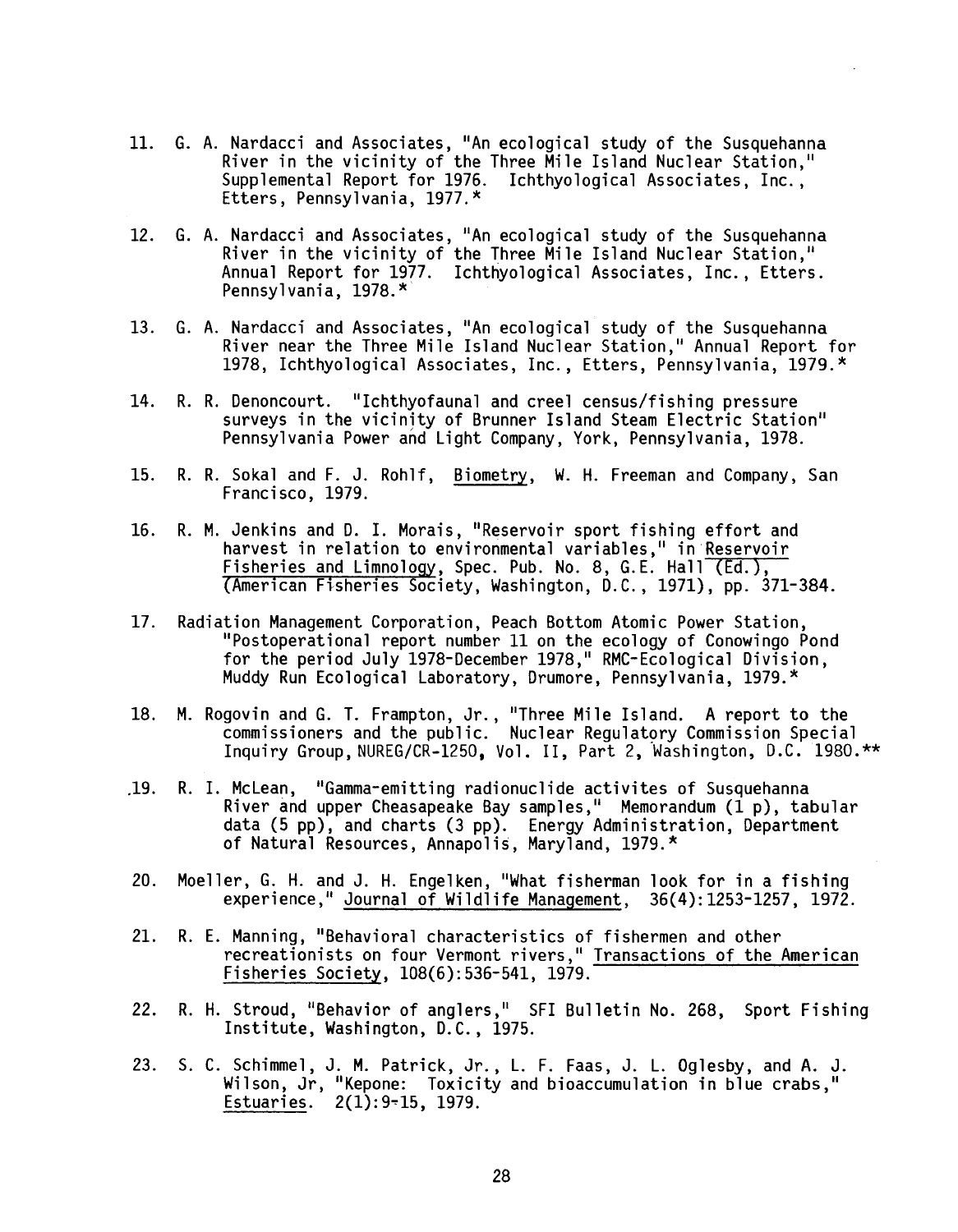- 24. R. H. Stroud, "Kepone/mirex contamination," SFI Bulletin No. 280, Sport Fishing Institute, Washington, D.C., 1976.
- 25. R. G. Martin, "Impacts of aquatic containments on angling," SFI Bulletin No. 293, Sport Fishing Institute, Washington, D.C., 1978.
- 26. H. J. Speir, D. R. Weinrich, and R. S. Early, "1976 Maryland Chesapeake Bay sport fishing survey," Fisheries Administration, Maryland Department of Natural Resources, Annapolis, Maryland, 1977.
- 27. W. Figley, B. Pyle, and B. Halgren, "Socioeconomic impacts," in Oxygen Depletion and Associated Benthic Mortalities in New York Bight, 1976, NOAA Professional Paper 11, R.L. Swanson and C.L. Sindermann, Eds. (National Oceanic and Atmospheric Administration, U.S. Department of Commerce, Washington, D.C., 1979), Chap. 14, pp. 315-322.

<sup>\*</sup>  Available in NRC Public Document Room for inspection and copying for a fee. The PDR is located at 1717 H Street, N.W., Washington, D.C. 20555.

<sup>\*\*</sup>  Available for purchase from the NRC/GPO Sales Program, U.S. Nuclear Regulatory Commission, Washington, D.C. 20555 and/or the National Technical Information Service, Springfield, Virginia 22161.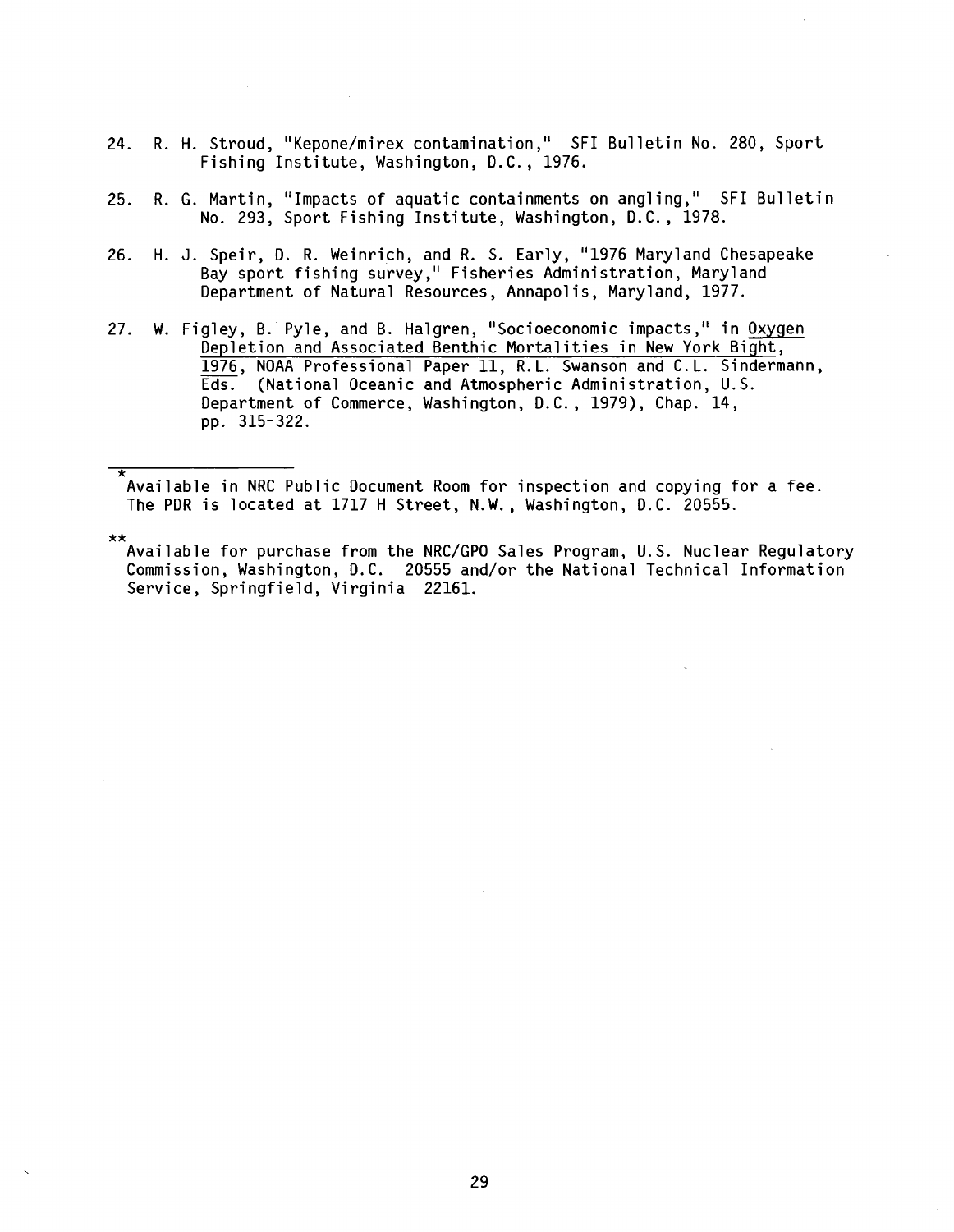$\label{eq:2.1} \frac{1}{\sqrt{2\pi}}\int_{0}^{\infty}\frac{1}{\sqrt{2\pi}}\left(\frac{1}{\sqrt{2\pi}}\right)^{2\alpha} \frac{1}{\sqrt{2\pi}}\int_{0}^{\infty}\frac{1}{\sqrt{2\pi}}\left(\frac{1}{\sqrt{2\pi}}\right)^{\alpha} \frac{1}{\sqrt{2\pi}}\frac{1}{\sqrt{2\pi}}\int_{0}^{\infty}\frac{1}{\sqrt{2\pi}}\frac{1}{\sqrt{2\pi}}\frac{1}{\sqrt{2\pi}}\frac{1}{\sqrt{2\pi}}\frac{1}{\sqrt{2\pi}}\frac{1}{\sqrt{2\$  $\label{eq:2.1} \frac{1}{\sqrt{2\pi}}\int_{\mathbb{R}^3}\frac{d\mu}{\sqrt{2\pi}}\left(\frac{d\mu}{\mu}\right)^2\frac{d\mu}{\mu}\left(\frac{d\mu}{\mu}\right)^2\frac{d\mu}{\mu}\left(\frac{d\mu}{\mu}\right)^2.$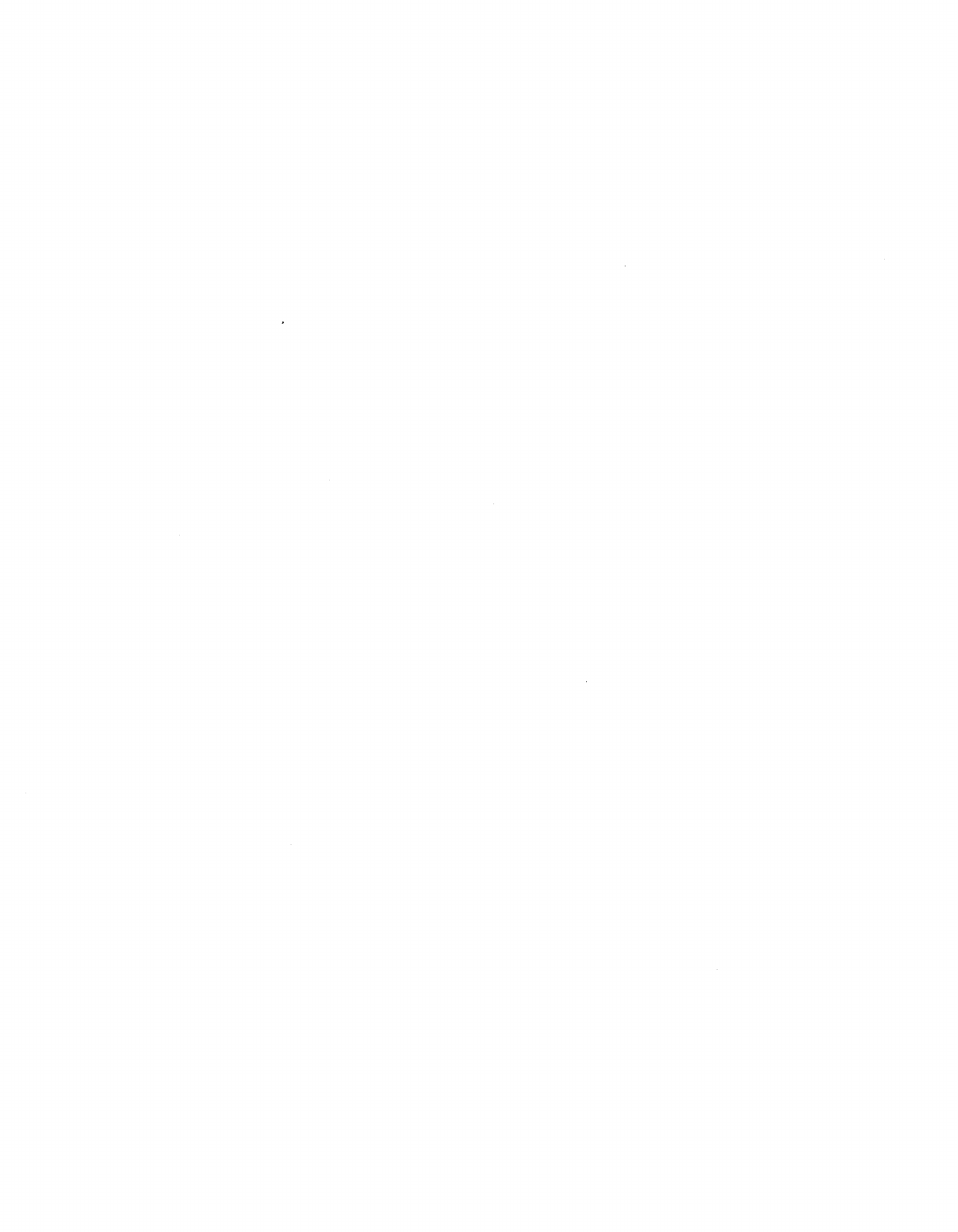| NRC FORM 335<br>U.S. NUCLEAR REGULATORY COMMISSION                                                                                                                                                                                                                                                                                                                                                                                                                                                                                                                                                                                                                                                                                                                                                                                                                                                                                                                                                                                                                                                                                                                                                                                                                                                                                                                                                                                                                                                                                                                | 1. REPORT NUMBER (Assigned by DDC)                                                   |                                                     |                 |  |  |
|-------------------------------------------------------------------------------------------------------------------------------------------------------------------------------------------------------------------------------------------------------------------------------------------------------------------------------------------------------------------------------------------------------------------------------------------------------------------------------------------------------------------------------------------------------------------------------------------------------------------------------------------------------------------------------------------------------------------------------------------------------------------------------------------------------------------------------------------------------------------------------------------------------------------------------------------------------------------------------------------------------------------------------------------------------------------------------------------------------------------------------------------------------------------------------------------------------------------------------------------------------------------------------------------------------------------------------------------------------------------------------------------------------------------------------------------------------------------------------------------------------------------------------------------------------------------|--------------------------------------------------------------------------------------|-----------------------------------------------------|-----------------|--|--|
| (7.77)<br><b>BIBLIOGRAPHIC DATA SHEET</b>                                                                                                                                                                                                                                                                                                                                                                                                                                                                                                                                                                                                                                                                                                                                                                                                                                                                                                                                                                                                                                                                                                                                                                                                                                                                                                                                                                                                                                                                                                                         | <b>NUREG-0754</b>                                                                    |                                                     |                 |  |  |
| 4. TITLE AND SUBTITLE <i>(Add Volume No. if appropriate)</i><br>Impact of the 1979 Accident at Three Mile Island Nuclear<br>Station on Recreational Fishing in the Susquehanna River                                                                                                                                                                                                                                                                                                                                                                                                                                                                                                                                                                                                                                                                                                                                                                                                                                                                                                                                                                                                                                                                                                                                                                                                                                                                                                                                                                              | 2. (Leave blank)<br>3. RECIPIENT'S ACCESSION NO.                                     |                                                     |                 |  |  |
|                                                                                                                                                                                                                                                                                                                                                                                                                                                                                                                                                                                                                                                                                                                                                                                                                                                                                                                                                                                                                                                                                                                                                                                                                                                                                                                                                                                                                                                                                                                                                                   |                                                                                      |                                                     |                 |  |  |
| 7. AUTHOR(S)<br>Clarence R. Hickey, Jr.                                                                                                                                                                                                                                                                                                                                                                                                                                                                                                                                                                                                                                                                                                                                                                                                                                                                                                                                                                                                                                                                                                                                                                                                                                                                                                                                                                                                                                                                                                                           | 5. DATE REPORT COMPLETED<br><b>MONTH</b>                                             |                                                     |                 |  |  |
|                                                                                                                                                                                                                                                                                                                                                                                                                                                                                                                                                                                                                                                                                                                                                                                                                                                                                                                                                                                                                                                                                                                                                                                                                                                                                                                                                                                                                                                                                                                                                                   |                                                                                      | January                                             | 1981            |  |  |
| 9. PERFORMING ORGANIZATION NAME AND MAILING ADDRESS (Include Zip Code)                                                                                                                                                                                                                                                                                                                                                                                                                                                                                                                                                                                                                                                                                                                                                                                                                                                                                                                                                                                                                                                                                                                                                                                                                                                                                                                                                                                                                                                                                            |                                                                                      | DATE REPORT ISSUED<br>MONTH                         | YEAR            |  |  |
| Division of Engineering                                                                                                                                                                                                                                                                                                                                                                                                                                                                                                                                                                                                                                                                                                                                                                                                                                                                                                                                                                                                                                                                                                                                                                                                                                                                                                                                                                                                                                                                                                                                           |                                                                                      | March                                               | 1981            |  |  |
| Office of Nuclear Reactor Regulation                                                                                                                                                                                                                                                                                                                                                                                                                                                                                                                                                                                                                                                                                                                                                                                                                                                                                                                                                                                                                                                                                                                                                                                                                                                                                                                                                                                                                                                                                                                              |                                                                                      | 6. (Leave blank)                                    |                 |  |  |
| U.S. Nuclear Regulatory Commission<br>Washington, DC 20555                                                                                                                                                                                                                                                                                                                                                                                                                                                                                                                                                                                                                                                                                                                                                                                                                                                                                                                                                                                                                                                                                                                                                                                                                                                                                                                                                                                                                                                                                                        |                                                                                      | 8. (Leave blank)                                    |                 |  |  |
| 12. SPONSORING ORGANIZATION NAME AND MAILING ADDRESS (Include Zip Code)                                                                                                                                                                                                                                                                                                                                                                                                                                                                                                                                                                                                                                                                                                                                                                                                                                                                                                                                                                                                                                                                                                                                                                                                                                                                                                                                                                                                                                                                                           |                                                                                      |                                                     |                 |  |  |
|                                                                                                                                                                                                                                                                                                                                                                                                                                                                                                                                                                                                                                                                                                                                                                                                                                                                                                                                                                                                                                                                                                                                                                                                                                                                                                                                                                                                                                                                                                                                                                   |                                                                                      | 10. PROJECT/TASK/WORK UNIT NO.                      |                 |  |  |
|                                                                                                                                                                                                                                                                                                                                                                                                                                                                                                                                                                                                                                                                                                                                                                                                                                                                                                                                                                                                                                                                                                                                                                                                                                                                                                                                                                                                                                                                                                                                                                   |                                                                                      | 11. CONTRACT NO.                                    |                 |  |  |
|                                                                                                                                                                                                                                                                                                                                                                                                                                                                                                                                                                                                                                                                                                                                                                                                                                                                                                                                                                                                                                                                                                                                                                                                                                                                                                                                                                                                                                                                                                                                                                   |                                                                                      |                                                     |                 |  |  |
|                                                                                                                                                                                                                                                                                                                                                                                                                                                                                                                                                                                                                                                                                                                                                                                                                                                                                                                                                                                                                                                                                                                                                                                                                                                                                                                                                                                                                                                                                                                                                                   |                                                                                      |                                                     |                 |  |  |
| 13. TYPE OF REPORT                                                                                                                                                                                                                                                                                                                                                                                                                                                                                                                                                                                                                                                                                                                                                                                                                                                                                                                                                                                                                                                                                                                                                                                                                                                                                                                                                                                                                                                                                                                                                |                                                                                      | PERIOD COVERED (Inclusive dates)                    |                 |  |  |
| Staff Technical Report                                                                                                                                                                                                                                                                                                                                                                                                                                                                                                                                                                                                                                                                                                                                                                                                                                                                                                                                                                                                                                                                                                                                                                                                                                                                                                                                                                                                                                                                                                                                            | 1979                                                                                 |                                                     |                 |  |  |
| 15. SUPPLEMENTARY NOTES                                                                                                                                                                                                                                                                                                                                                                                                                                                                                                                                                                                                                                                                                                                                                                                                                                                                                                                                                                                                                                                                                                                                                                                                                                                                                                                                                                                                                                                                                                                                           |                                                                                      | 14. (Leave blank)                                   |                 |  |  |
| Dynamics of the recreational fishery of the Susquehanna River near                                                                                                                                                                                                                                                                                                                                                                                                                                                                                                                                                                                                                                                                                                                                                                                                                                                                                                                                                                                                                                                                                                                                                                                                                                                                                                                                                                                                                                                                                                |                                                                                      |                                                     |                 |  |  |
| <sup>16. ABSTRACT</sup> MP1e <sup>or</sup> 's land' Nuclear Station during the postaccident year of 1979 are compared<br>with those of the 5-year preaccident period 1974-1978. Monthly and annual fishing<br>effurt essentially was normal during 1979. Harvests and indices of harvest success<br>were at record low levels for 5 months (and on an annual basis) after the accident.<br>The monthly harvest indices gradually improved with time until normal levels were<br>attained during the sixth postaccident month (September). The depressed harvests did<br>not result from water quality, ecological, or radiological causes attributable to the<br>accident. Changes in anglet harvest behavior and low retention rates for all the major<br>fishery species were the major contributors to the poor harvest success of 1979. Thbse<br>changes were attributed to the anglers' awareness of the accident and to their concern<br>with or perception of reduced environmental quality (of the river) and fish quality<br>after the accident. The gradual recovery of the monthly harvest indices to normal<br>levels followed the same general trend as the perception of threat and concern with<br>emissions felt by the people living near Three Mile Island. Although the 1979 annual<br>harvest was poor and most of the fishing year was disrupted (in terms of monthly har-<br>vests), recovery during the same year along with normal levels of fishing effort sug-<br>gest that the accident-related effects on the fishery were temporary. | 17a. DESCRIPTORS                                                                     |                                                     |                 |  |  |
| 17. KEY WORDS AND DOCUMENT ANALYSIS<br>Three Mile Island Accident<br>Recreational fishery<br>Susquehanna River                                                                                                                                                                                                                                                                                                                                                                                                                                                                                                                                                                                                                                                                                                                                                                                                                                                                                                                                                                                                                                                                                                                                                                                                                                                                                                                                                                                                                                                    | Impact assessment<br>Catch and harvest<br>Perception of threat<br>Fisherman behavior |                                                     |                 |  |  |
| 17b. IDENTIFIERS/OPEN-ENDED TERMS                                                                                                                                                                                                                                                                                                                                                                                                                                                                                                                                                                                                                                                                                                                                                                                                                                                                                                                                                                                                                                                                                                                                                                                                                                                                                                                                                                                                                                                                                                                                 |                                                                                      |                                                     |                 |  |  |
| 18. AVAILABILITY STATEMENT                                                                                                                                                                                                                                                                                                                                                                                                                                                                                                                                                                                                                                                                                                                                                                                                                                                                                                                                                                                                                                                                                                                                                                                                                                                                                                                                                                                                                                                                                                                                        |                                                                                      | 19. SECURITY CLASS (This report)<br>UNC lass if ied | 21. NO OF PAGES |  |  |
| Unlimited                                                                                                                                                                                                                                                                                                                                                                                                                                                                                                                                                                                                                                                                                                                                                                                                                                                                                                                                                                                                                                                                                                                                                                                                                                                                                                                                                                                                                                                                                                                                                         |                                                                                      | 22. PRICE<br>20. SECURITY CLASS (This page)<br>\$   |                 |  |  |

 $\hat{\mathbf{v}}$ 

 $\mathcal{N}(\mathcal{N})$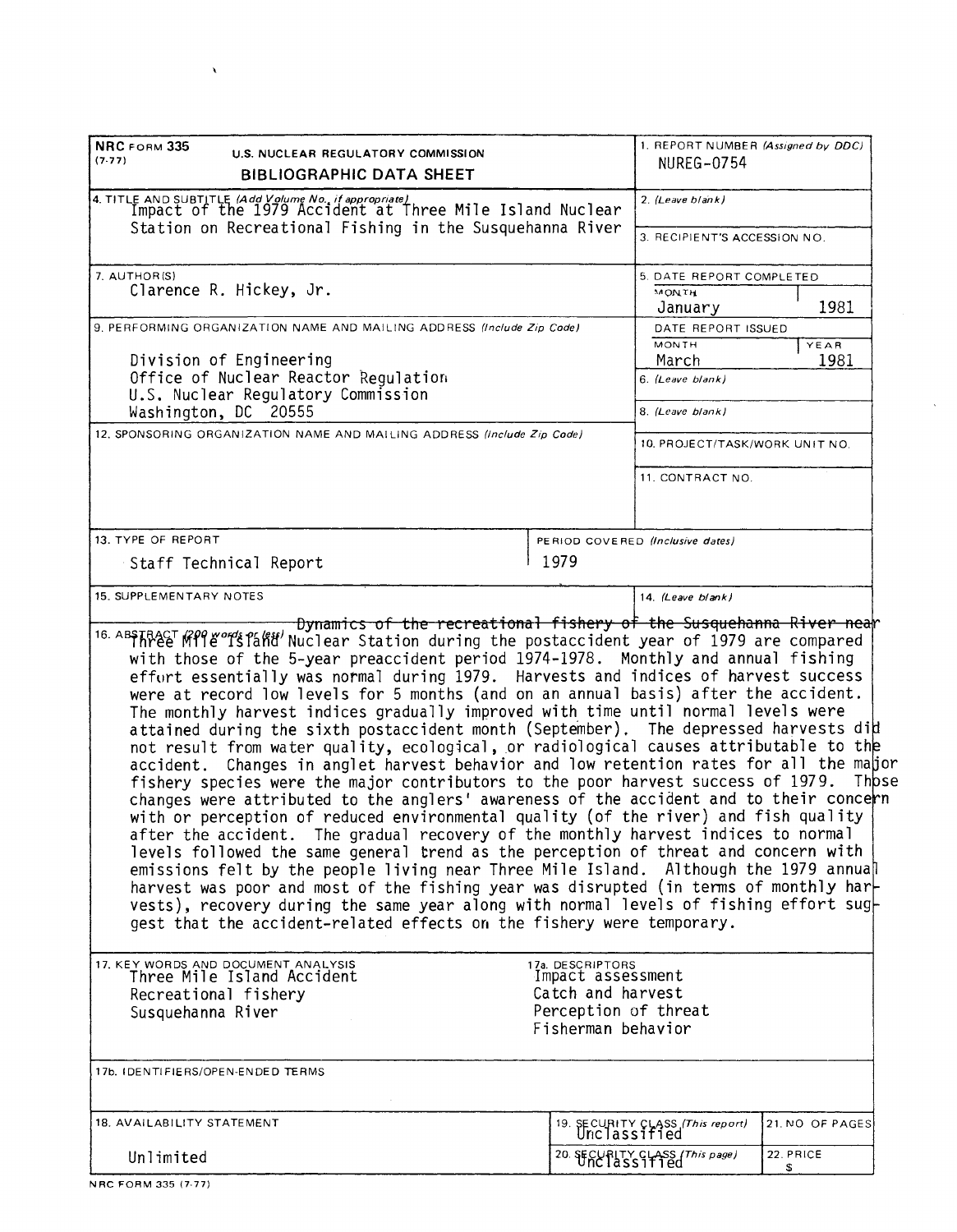$\label{eq:2.1} \frac{1}{\sqrt{2\pi}}\int_{0}^{\infty}\frac{1}{\sqrt{2\pi}}\left(\frac{1}{\sqrt{2\pi}}\int_{0}^{\infty}\frac{1}{\sqrt{2\pi}}\left(\frac{1}{\sqrt{2\pi}}\right)\frac{1}{\sqrt{2\pi}}\right)\frac{d\theta}{\sqrt{2\pi}}\,d\theta.$ 

 $\label{eq:2.1} \frac{1}{\sqrt{2}}\int_{\mathbb{R}^3}\frac{1}{\sqrt{2}}\left(\frac{1}{\sqrt{2}}\right)^2\left(\frac{1}{\sqrt{2}}\right)^2\left(\frac{1}{\sqrt{2}}\right)^2\left(\frac{1}{\sqrt{2}}\right)^2\left(\frac{1}{\sqrt{2}}\right)^2\left(\frac{1}{\sqrt{2}}\right)^2.$ 

 $\mathcal{L}^{\text{max}}_{\text{max}}$  and  $\mathcal{L}^{\text{max}}_{\text{max}}$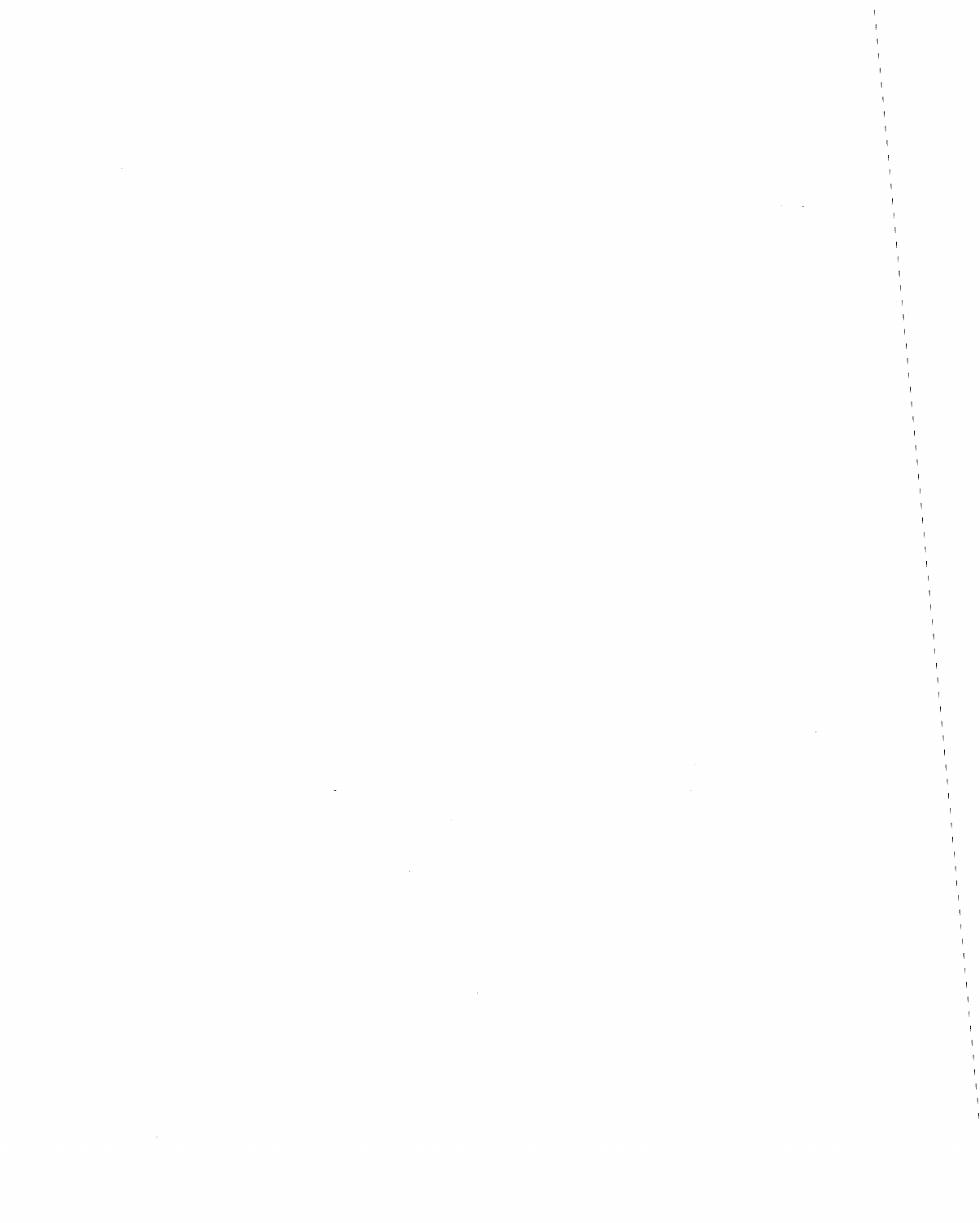$\label{eq:2.1} \frac{1}{\sqrt{2\pi}}\sum_{i=1}^n\frac{1}{\sqrt{2\pi}}\sum_{i=1}^n\frac{1}{\sqrt{2\pi}}\sum_{i=1}^n\frac{1}{\sqrt{2\pi}}\sum_{i=1}^n\frac{1}{\sqrt{2\pi}}\sum_{i=1}^n\frac{1}{\sqrt{2\pi}}\sum_{i=1}^n\frac{1}{\sqrt{2\pi}}\sum_{i=1}^n\frac{1}{\sqrt{2\pi}}\sum_{i=1}^n\frac{1}{\sqrt{2\pi}}\sum_{i=1}^n\frac{1}{\sqrt{2\pi}}\sum_{i=1}^n\$  $\label{eq:2.1} \frac{1}{2} \int_{\mathbb{R}^3} \left| \frac{d\mu}{d\mu} \right|^2 \, d\mu = \frac{1}{2} \int_{\mathbb{R}^3} \left| \frac{d\mu}{d\mu} \right|^2 \, d\mu = \frac{1}{2} \int_{\mathbb{R}^3} \left| \frac{d\mu}{d\mu} \right|^2 \, d\mu.$  $\label{eq:2.1} \frac{1}{\sqrt{2}}\int_{\mathbb{R}^3} \frac{d\mu}{\sqrt{2}} \, \frac{d\mu}{\sqrt{2}} \, \frac{d\mu}{\sqrt{2}} \, \frac{d\mu}{\sqrt{2}} \, \frac{d\mu}{\sqrt{2}} \, \frac{d\mu}{\sqrt{2}} \, \frac{d\mu}{\sqrt{2}} \, \frac{d\mu}{\sqrt{2}} \, \frac{d\mu}{\sqrt{2}} \, \frac{d\mu}{\sqrt{2}} \, \frac{d\mu}{\sqrt{2}} \, \frac{d\mu}{\sqrt{2}} \, \frac{d\mu}{\sqrt{2}} \, \frac{d\mu}{$  $\label{eq:2.1} \frac{1}{\sqrt{2}}\int_{\mathbb{R}^3}\frac{1}{\sqrt{2}}\left(\frac{1}{\sqrt{2}}\right)^2\frac{1}{\sqrt{2}}\left(\frac{1}{\sqrt{2}}\right)^2\frac{1}{\sqrt{2}}\left(\frac{1}{\sqrt{2}}\right)^2\frac{1}{\sqrt{2}}\left(\frac{1}{\sqrt{2}}\right)^2.$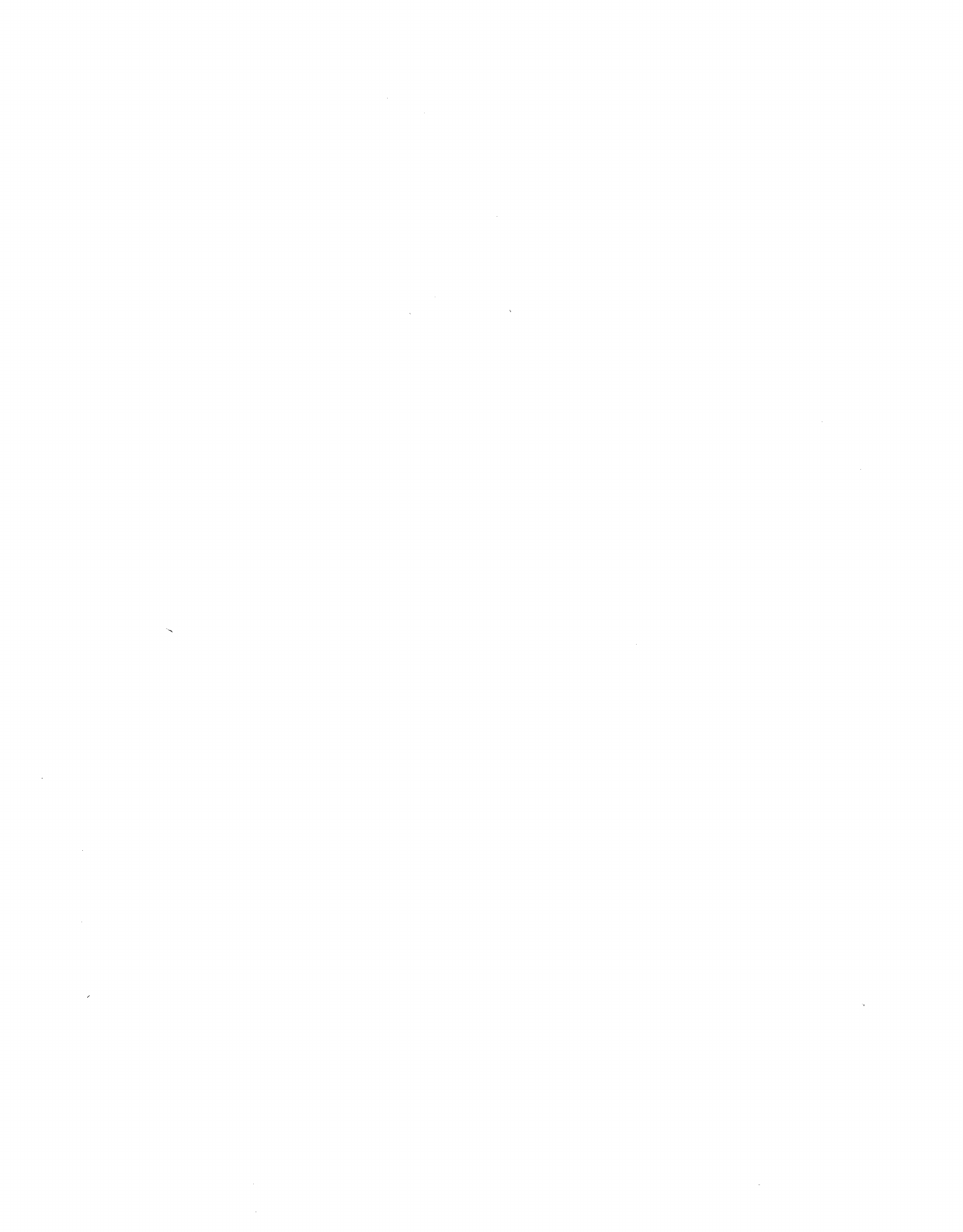$\label{eq:2.1} \frac{1}{\sqrt{2}}\left(\frac{1}{\sqrt{2}}\right)^{2} \left(\frac{1}{\sqrt{2}}\right)^{2} \left(\frac{1}{\sqrt{2}}\right)^{2} \left(\frac{1}{\sqrt{2}}\right)^{2} \left(\frac{1}{\sqrt{2}}\right)^{2} \left(\frac{1}{\sqrt{2}}\right)^{2} \left(\frac{1}{\sqrt{2}}\right)^{2} \left(\frac{1}{\sqrt{2}}\right)^{2} \left(\frac{1}{\sqrt{2}}\right)^{2} \left(\frac{1}{\sqrt{2}}\right)^{2} \left(\frac{1}{\sqrt{2}}\right)^{2} \left(\$ 

 $\mathcal{A}^{\text{max}}_{\text{max}}$  and  $\mathcal{A}^{\text{max}}_{\text{max}}$ 

 $\label{eq:2.1} \frac{1}{2} \int_{\mathbb{R}^3} \frac{1}{\sqrt{2\pi}} \int_{\mathbb{R}^3} \frac{1}{\sqrt{2\pi}} \int_{\mathbb{R}^3} \frac{1}{\sqrt{2\pi}} \int_{\mathbb{R}^3} \frac{1}{\sqrt{2\pi}} \int_{\mathbb{R}^3} \frac{1}{\sqrt{2\pi}} \int_{\mathbb{R}^3} \frac{1}{\sqrt{2\pi}} \int_{\mathbb{R}^3} \frac{1}{\sqrt{2\pi}} \int_{\mathbb{R}^3} \frac{1}{\sqrt{2\pi}} \int_{\mathbb{R}^3}$